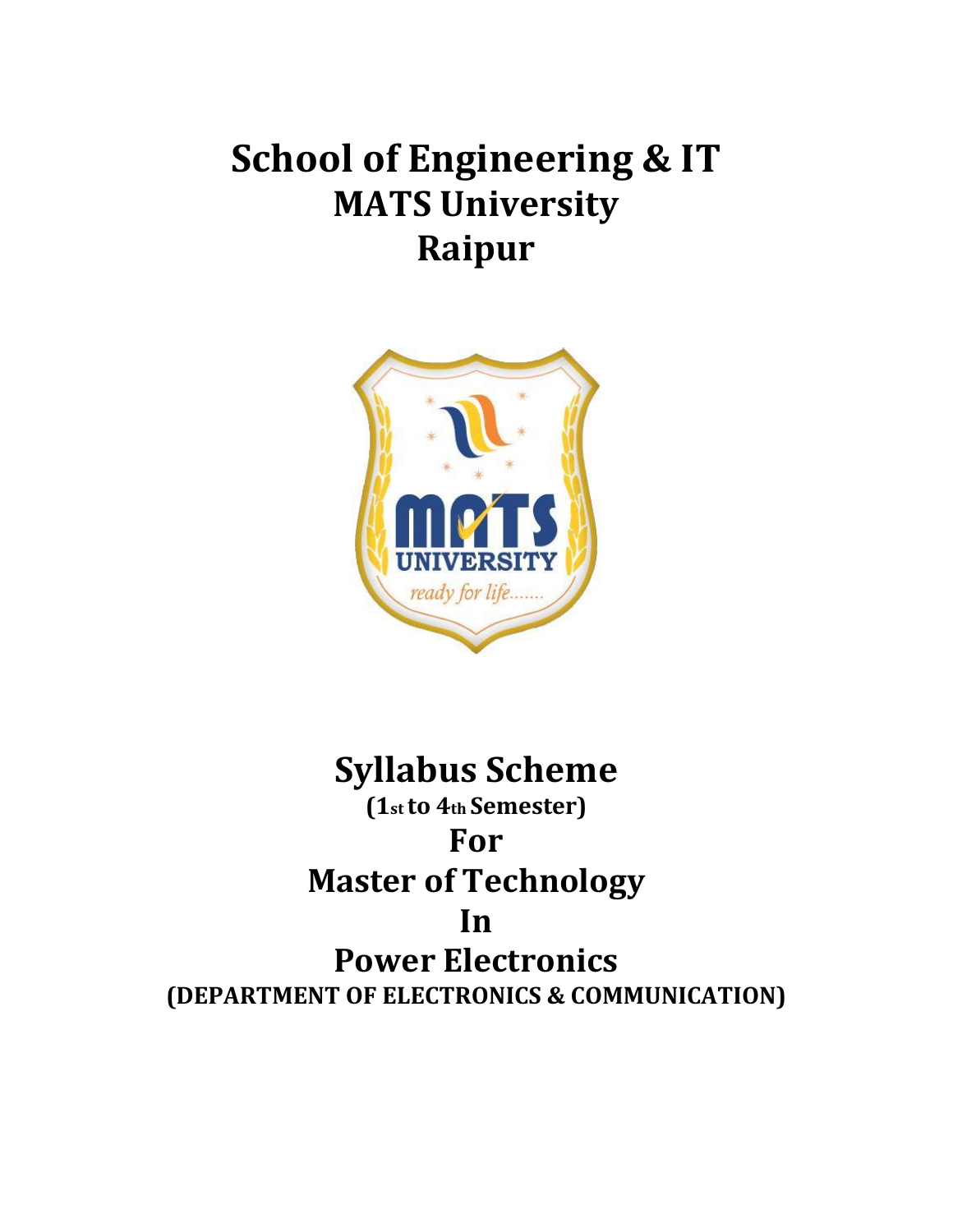This Course aims at training graduate engineers in the field of Power Electronics. This course deals with the state of the art techniques in system-level modeling, analysis, design and integration of motor drives. The course also covers advanced topics in microprocessors and micro controllers which are very much needed for today's Power Electronics engineer. Projects of practical relevance in these areas of carried out in the final year of the course.

# **Program Objectives and Outcomes**

# **PROGRAMME EDUCATIONAL OBJECTIVES**

The major objectives of the M.Tech. Programme in Power Electronics are to equip the students with adequate knowledge and skills in Power Electronics and to prepare them for the following career options:

- 1. research programmes in Power Electronics and related areas
- 2. employment in R & D organisations related to sustainable technologies
- 3. to work in power electronic circuit design and fabrication industries
- 4. faculty positions in reputed institutions

# **Programme Outcomes for Power Electronics**

A student who has undergone M.Tech. programme in Power Electronics (PE) will

- 1. have an ability to evaluate and analyse problems related to Power Electronic Systems and incorporate the principles in the state of art systems for further improvement
- 2. be able to investigate critical PE problems and to arrive at possible solutions independently, by applying theoretical and practical considerations
- 3. be able to solve PE problems such as switching control, converter design, analysis and control of solid state drives and stability studies
- 4. be able to develop appropriate power converters for sustainable energy technologies
- 5. be able to identify optimal solutions for improvising power conversion and transfer capability, enhancing power quality and reliability through PE based solutions
- 6. be able to evolve new power electronic topologies and control schemes based on literature survey and propose solutions through appropriate research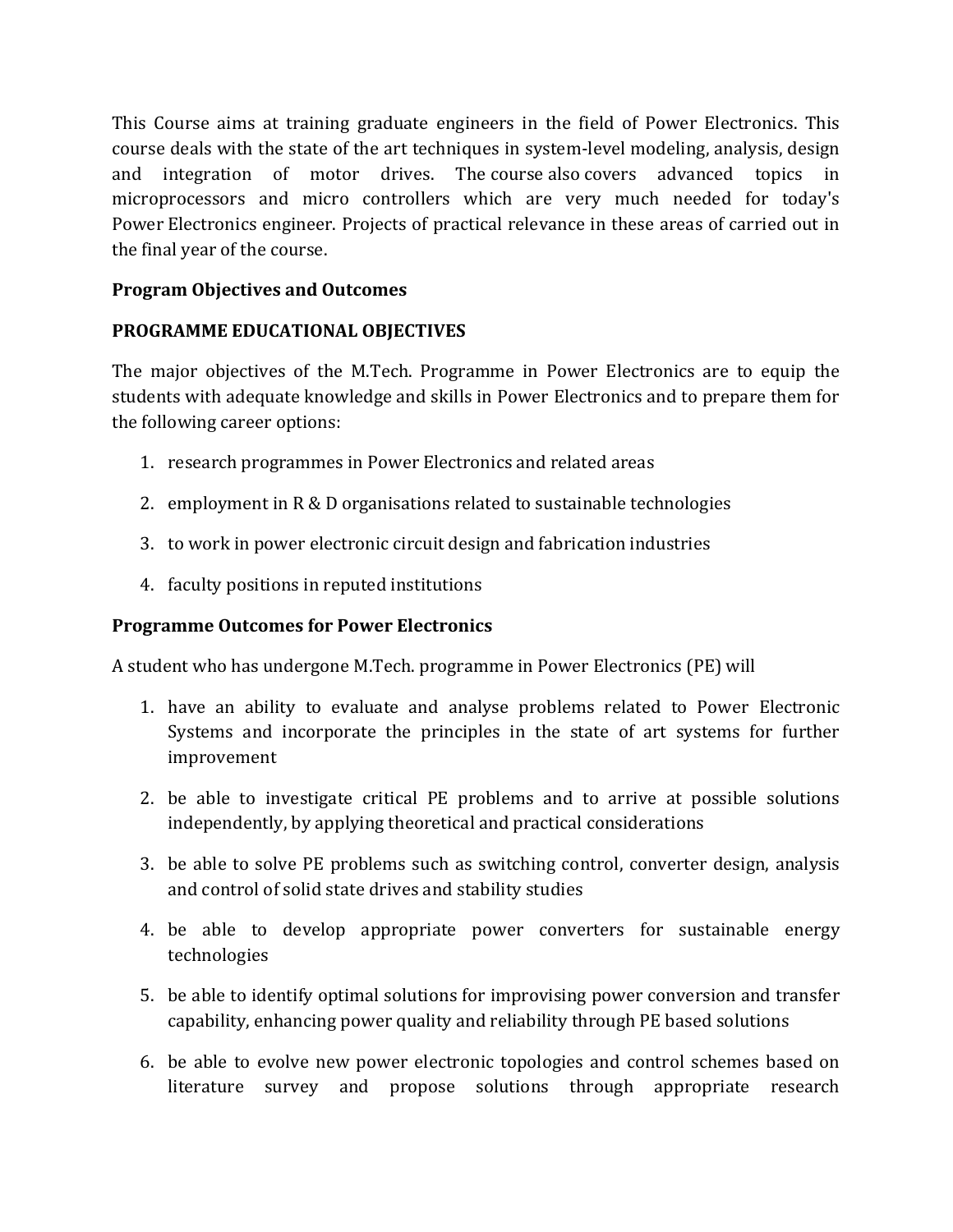methodologies, techniques and tools, and also by designing and conducting experiments

- 7. be able to work on small, well-defined projects with particular goals to provide real time solutions pertaining to power electronics
- 8. be able to develop, choose, learn and apply appropriate techniques, various resources including sophisticated digital controllers and IT tools for modern power electronic system simulation, including prediction and modelling with existing constraints
- 9. be able to develop dedicated software for analysing and evaluating specific power electronics and control problems
- 10. be able to participate in collaborative-multidisciplinary engineering / research tasks and work as a team member in such tasks related to PE domain, giving due consideration to ecological and economical intricacies, and lead the team in specific areas
- 11. be able to confidently interact with the industrial experts for providing consultancy
- 12. be able to pursue challenging professional endeavours based on acquired competence and knowledge
- 13. be a responsible professional with intellectual integrity, code of conduct and ethics of research, being aware of the research outcomes and serve towards the sustainable development of the society
- 14. be capable of examining critically the outcomes of research and development independently without any external drive.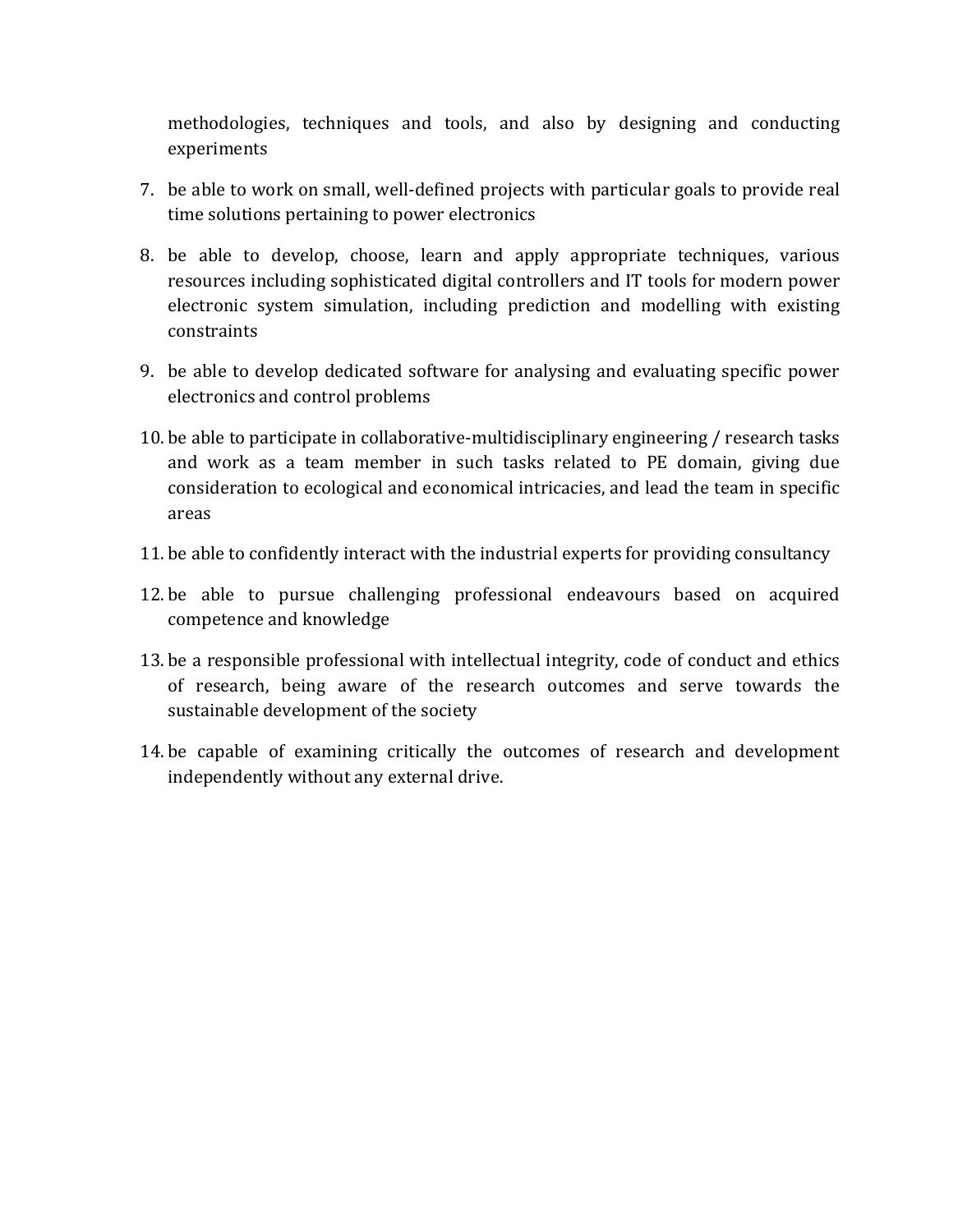# **Scheme of Teaching & Examination M.Tech in Power Electronics I - Semester**

|              |                  |                                             |                |   | Periods per<br>week      |            | <b>Scheme of</b><br>marks | <b>Total</b><br><b>Credit</b> |
|--------------|------------------|---------------------------------------------|----------------|---|--------------------------|------------|---------------------------|-------------------------------|
| S.N.         | code             | Subject                                     | L              | T | $\mathbf{P}$             | <b>ESE</b> | IM                        |                               |
| 1.           | MTECE130         | <b>Power Converters</b>                     | $\overline{4}$ |   | $\blacksquare$           | 70         | 30                        | $\overline{4}$                |
| 2.           | MTECE131         | Microcontroller &<br><b>Embedded System</b> | $\overline{4}$ |   | $\overline{\phantom{0}}$ | 70         | 30                        | $\overline{4}$                |
| 3.           | MTECE132         | <b>Power Electronic Circuits</b>            | $\overline{4}$ |   |                          | 70         | 30                        | $\overline{4}$                |
| 4.           | MTECE133         | <b>Industrial Control</b><br>Electronics    | $\overline{4}$ |   |                          | 70         | 30                        | 4                             |
| 5.           | <b>Ref Table</b> | <b>ELECTIVE - I</b>                         | 4              |   |                          | 70         | 30                        | $\overline{4}$                |
| 6.           | MTECE135         | <b>Power Converters Lab</b>                 | $\mathbf{1}$   |   | $\overline{2}$           | 30         | 20                        | $\overline{2}$                |
| 7.           | MTECE136         | Microcontroller &<br>Embedded System Lab    | $\mathbf{1}$   |   | $\overline{2}$           | 30         | 20                        | $\overline{2}$                |
| 8.           | MTECE137         | <b>Power Electronic Circuits</b><br>Lab     | $\mathbf{1}$   |   | $\overline{2}$           | 30         | 20                        | $\overline{2}$                |
| <b>Total</b> |                  | 23                                          | $\bf{0}$       | 6 | 440                      | 210        | 26                        |                               |

# **Elective – I**

| S.No | Subject   | Name of Subject                                       |
|------|-----------|-------------------------------------------------------|
|      | code      |                                                       |
| 1.   | MTECE1340 | Advance Control Theory                                |
| 2.   | MTECE1341 | Power Systems Operation And Control                   |
| 3.   | MTECE1342 | <b>Energy Auditing, Conservation &amp; Management</b> |
| 4.   | MTECE1343 | <b>Advanced Power System Protection</b>               |
| 5.   |           | MTECE1344   Transient Over Voltages In Power Systems  |

L – Lecture, T – Tutorial, ESE – End Semester Examination,

P – Practical, IM – Internal Marks (Include Class Test & Teacher's Assessments)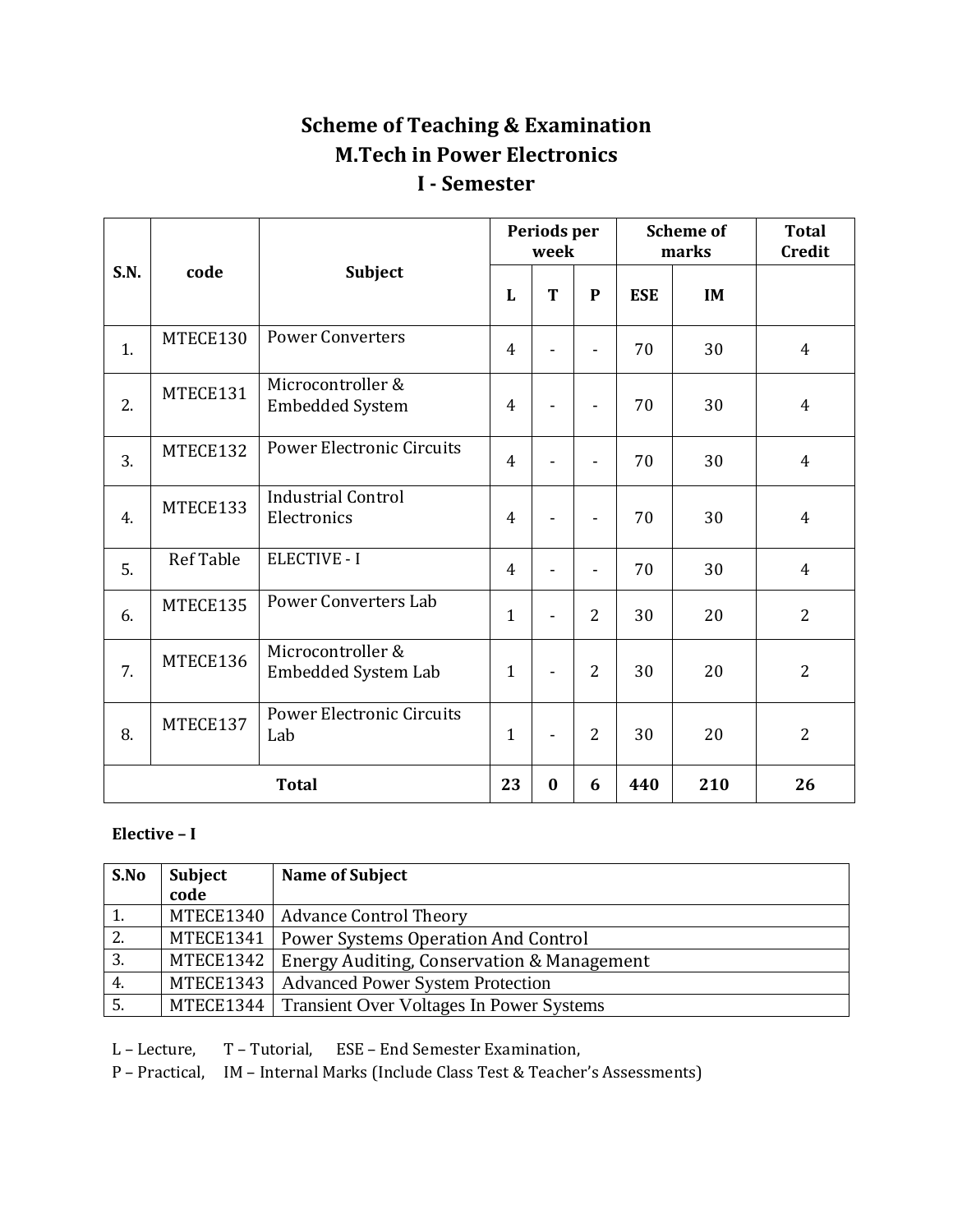Semester : 1st M.Tech. Course Branch Power Electronics Subject : Power Converters Total Theory Periods : 40 Code : MTECE130

#### **UNIT : I**

Analysis of switched circuits- thyristor controlled half wave rectifier – R, L, RL, RC load circuits, classification and analysis of commutation.

#### **UNIT :II**

Single-Phase and Three-Phase AC to DC converters- half controlled configurations operating domains of three phase full converters and semi-converters – Reactive power considerations.

#### **UNIT :III**

Analysis and design of DC to DC converters- Control of DC-DC converters, Buck converters, Boost converters, Buck-Boost converters, Cuk converters

#### **UNIT :IV**

Single phase and Three phase inverters, Voltage source and Current source inverters, Voltage control and harmonic minimization in inverters.

#### **UNIT :V**

AC to AC power conversion using voltage regulators, choppers and cyclo-converters, consideration of harmonics.

#### **TEXT BOOKS:**

1. Ned Mohan, Undeland and Robbin, "Power Electronics: converters, Application and design", John Wiley and sons.Inc, Newyork,3rd edition 2002.

2. Rashid M.H., "Power Electronics Circuits, Devices and Applications ", Prentice Hall India, New Delhi, 3rd edition 2004.

3. P.C Sen.," Modern Power Electronics ... Wheeler publishing Co, First Edition, New Delhi, 1998.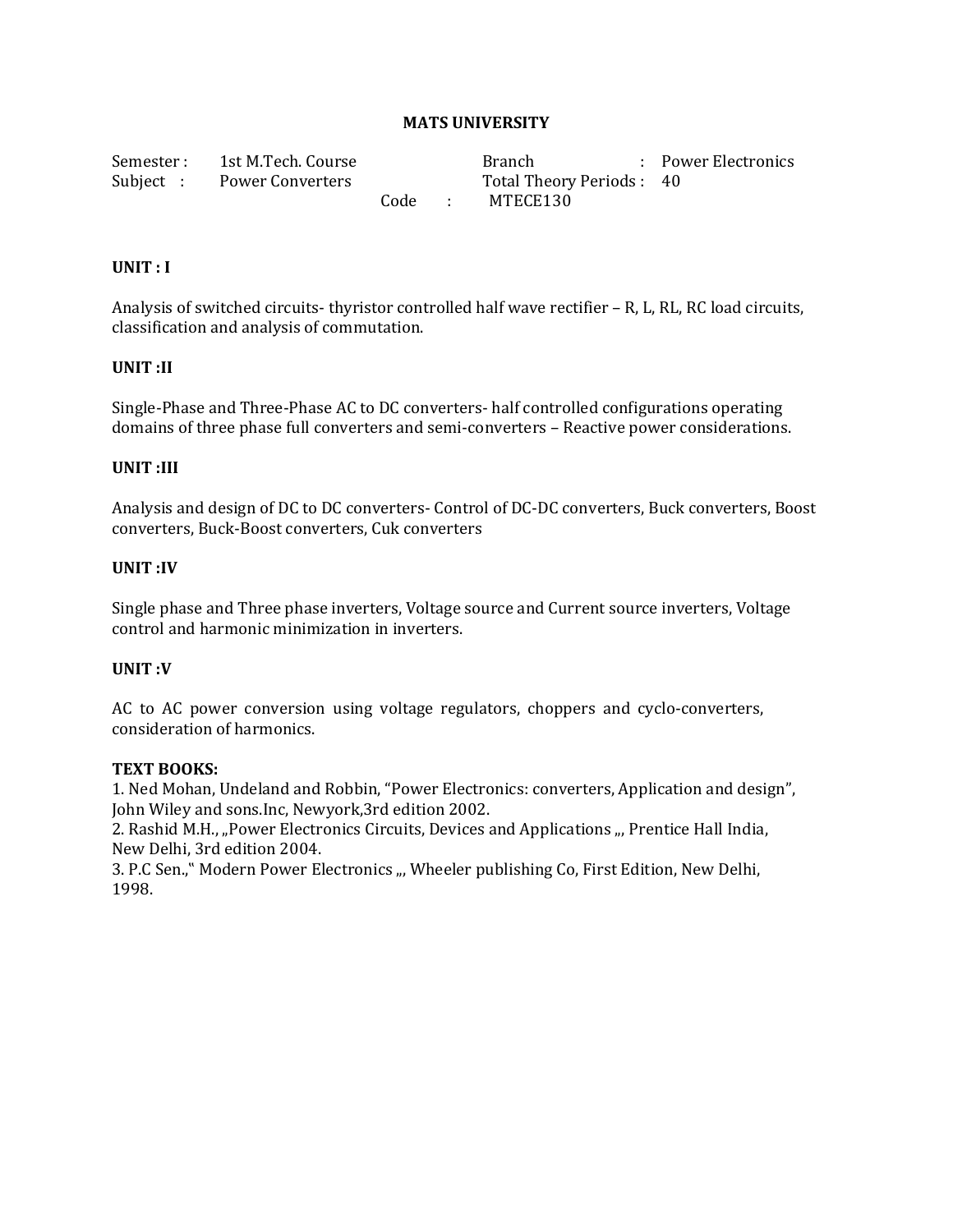| Semester : | 1st M.Tech. Course         | <b>Branch</b>            | : Power Electronics |
|------------|----------------------------|--------------------------|---------------------|
| Subject :  | Microcontroller & Embedded | Total Theory Periods: 40 |                     |
|            | System                     |                          |                     |

Code : MTECE131

#### **UNIT – I**

Architecture 16 bit microprocessors: Intel 8086 Architecture- Memory address space and data organization - Segment registers and memory segmentation - I/O address space - Addressing modes - Comparison of 8086 and 8088 - Basic 8086/8088 configuration - Minimum mode - Maximum mode - System timing. Bus interface. Interrupts and interrupt priority management. Intel 80286 Architecture- Comparison with 8086 processor. Architecture of 32 bit Microprocessors: Intel 80386 Architecture

#### **UNIT – II**

Introduction to Microcontroller, brief History of 8051, 8052, 8031, 8751, AT89651, Pin configuration of 8051, 89C52RD2, Instruction set of 8051, Assembly language programming , Internal structure of 8051 , Power resetting , Built up RAM & ROM, I/O programming and Addressing modes.

#### **UNIT – III**

Introduction to counter and timer, Counter and timer programming using 8051, interrupt programming, Types of interrupt.

#### **UNIT – IV**

Introduction to Asynchronous serial communication, Data programming, RS232 standard, RS422 Standard, 1488 & 1489 standard, GPIB, Max 232 Driver, Serial communication programming.

#### **UNIT – V**

Introduction to Embedded Systems, Definition of Embedded System, Embedded Systems v/s General Computing Systems, History of Embedded Systems, Classification, Major Application Areas, Purpose of Embedded Systems, Characteristics and Quality Attributes of Embedded Systems, embedded design concept.

#### **TEXT BOOKS:**

1. Barry B. Brey , The Intel Microprocessors 8086 to Pentium 4 - Architecture Programming and Interfacing, 6/e Pearson Education ,2003.

2. James L. Antonacos , An Introduction to Intel Family of Microprocessors , 3/e Pearson Education, 2002.

#### **REFERENCE BOOKS:**

1. John Uffenbeck , The 80x86 Family Design Programming and Interfacing, 3/e Pearson Education, 2002.

2. YU-Cheng Liu & Glenn A Gibson, Microprocessor System , Architecture Programming & Design, Pentice Hall of India.

3. Douglas V Hall, Microprocessors & Interfacing, Tata McGrawhill, 1998.

4. The 8051 Microcontroller and Embedded Systems using Assembly and C, Mazidi, Mazidi & McKinlay, 2nd Ed.,PHI.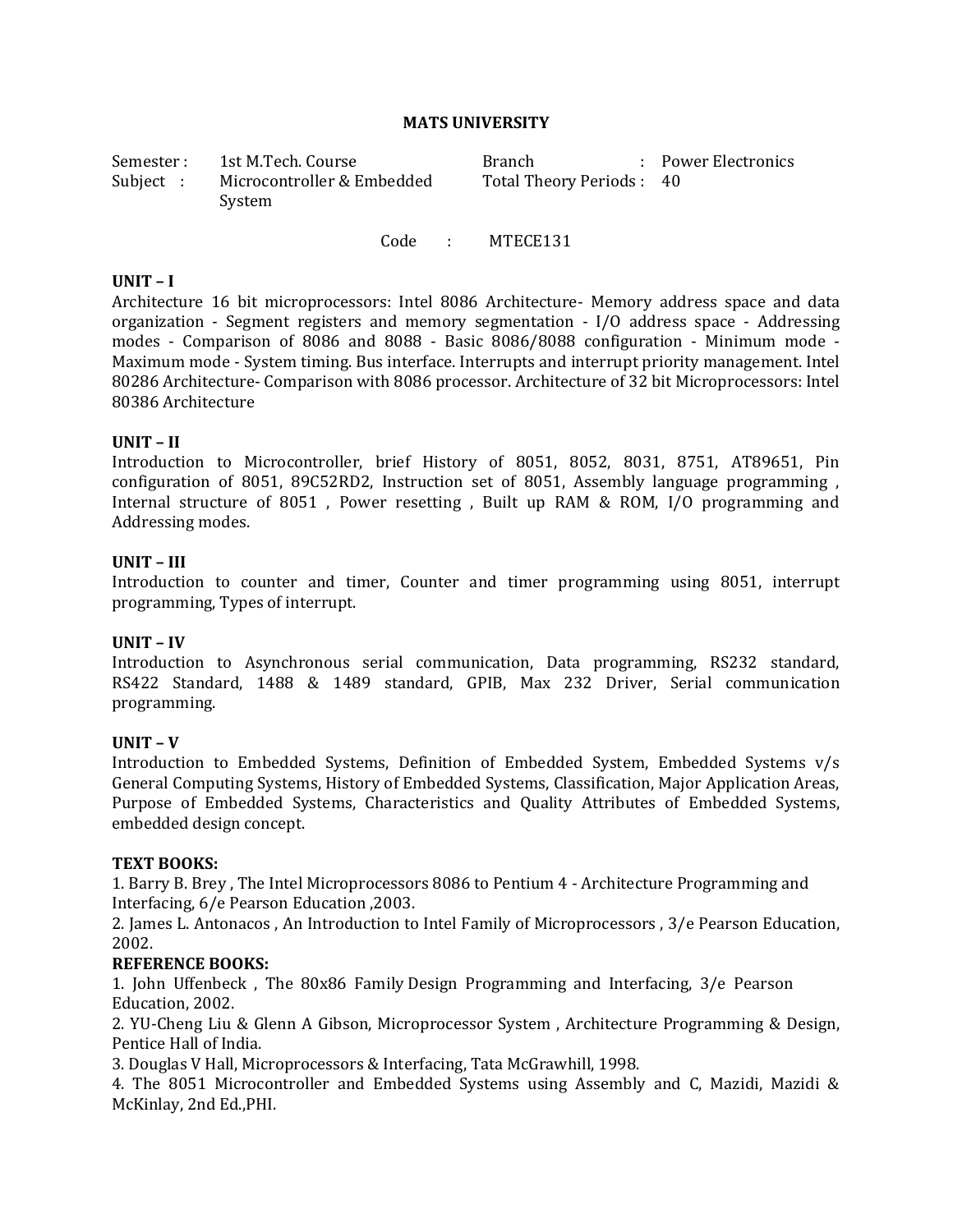| Semester : | 1st M.Tech. Course                 | <b>Branch</b>            | : Power Electronics |
|------------|------------------------------------|--------------------------|---------------------|
|            | Subject: Power Electronic Circuits | Total Theory Periods: 40 |                     |
|            | Code :                             | MTECE132                 |                     |

#### **UNIT – I**

Ideal and Real switches, static and dynamic performance, Power diodes, Power Transistors,Power MOSFETS, IGBTs, Thyristor, GTO, TRIAC- Static and Dynamic Performance, Driver circuits. Turn on, Turn off and Over voltage Snubbers for switching devices.

#### **UNIT – II**

**Uncontrolled rectifiers-**Single phase and Three phase- Analysis with R and RL loads, effect ofsource inductance-Effect of Single Phase Rectifiers on Neutral Currents in a Three Phase Four-Wire System.

**Controlled Rectifiers**-Single phase and Three phase-fully controlled and semicontrolled- Analysis with RL, RLE loads-Performance, Inversion mode of operation- Effect ofsource inductance-Dual converters- Circulating and Non circulating type.

#### **UNIT – III**

**Chopper** - Principle of operation, two quadrant and four quadrant choppers, PWM control-Forced commutation- Voltage and Current commutated choppers, multiphase chopper.

#### **UNIT – IV**

**Inverter** - Half Bridge and Full Bridge- Six Step and Two Level PWM. Harmonics andVoltage control in inverters- Current source inverter-Single phase and Three phase. Introductionto Multilevel Invertors-Different types

#### **UNIT – V**

**AC Voltage Controllers**- Single Phase and Three phase, Principle of operation-analysis with R and RL loads, Thyristor Controlled Inductor

**Cyclo converters- types**- Single Phase and Three phase- Circulating and Non circulatingtype, Analysis with R and RL loads.

#### **TEXT BOOKS:**

1*.* Ned Mohan, Undeland, Robbins, Power Electronics; Converters, Applications and Design-3rd edn, John Wiley, 2003.

2. M H Rashid; Power Electronics Circuits, Devices and Applications, Pearson. **REFERENCE BOOKS:**

1. William Shepherd, Li Zhang., Power Converter Circuits, Marcel Dekker, 200.4

2. Joseph Vithayathil, Power Electronics; Principles and Applications, McGrawHill-1994

3. Philip T Krein, Elements of Power Electronics- Oxford, 1998

4. IssaBatarseh, Power Electronics Circuits, John Wiley, 2004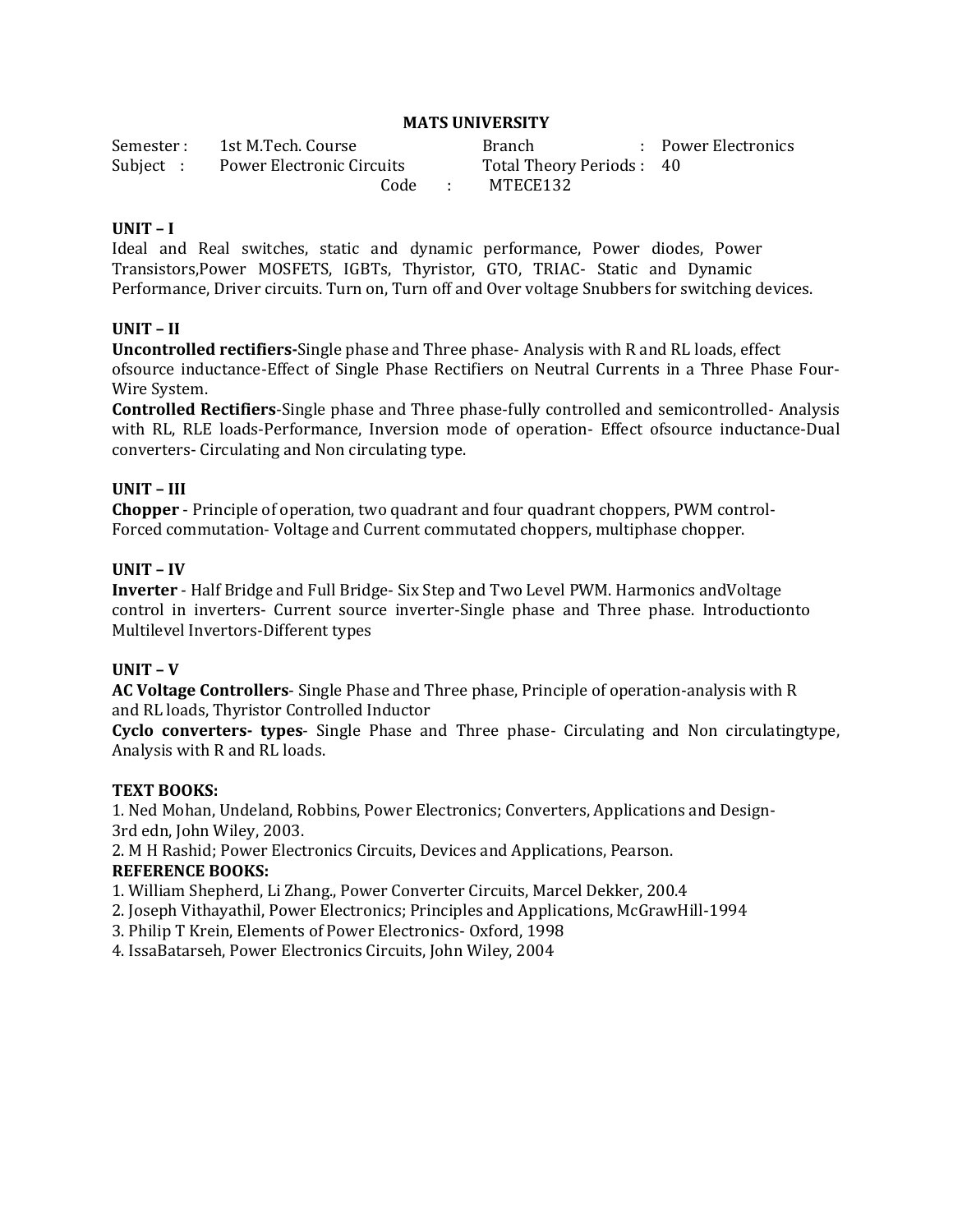| Semester : | 1st M.Tech. Course             | Branch                   | : Power Electronics |
|------------|--------------------------------|--------------------------|---------------------|
| Subject :  | Industrial Control Electronics | Total Theory Periods: 40 |                     |
|            |                                |                          |                     |

Code : MTECE133

#### **UNIT – I**

Review of switching regulators and switch mode power supplies-Uninterrupted power suppliessolid state circuit breakers – programmable logic controllers

#### **UNIT – II**

Analog Controllers - Proportional controllers, Proportional – Integral controllers, PID controllers, Feed forward control

#### **UNIT – III**

Signal conditioners-Instrumentation amplifiers – voltage to current, current to voltage, voltage to frequency, frequency to voltage converters ; Isolation circuits – cabling; magnetic and electro static shielding and grounding.

#### **UNIT – IV**

Opto-Electronic devices and control , Applications of opto isolation, interrupter modules and photo sensors – Fibre optics – Bar code equipment, application of barcode in industry.

#### **UNIT – V**

Stepper motors and servo motors- control and applications. Servo motors – servo motor controllers – servo amplifiers – selection of servo motor – applications of servo motors.

#### **TEXT BOOKS:**

1. Michael Jacob, "Industrial Control Electronics – Applications and Design", Prentice Hall, 1988.

2. Thomas, E. Kissel, "Industrial Electronics"PHI, 2003

3. James Maas, "Industrial Electronics", Prentice Hall, 1995.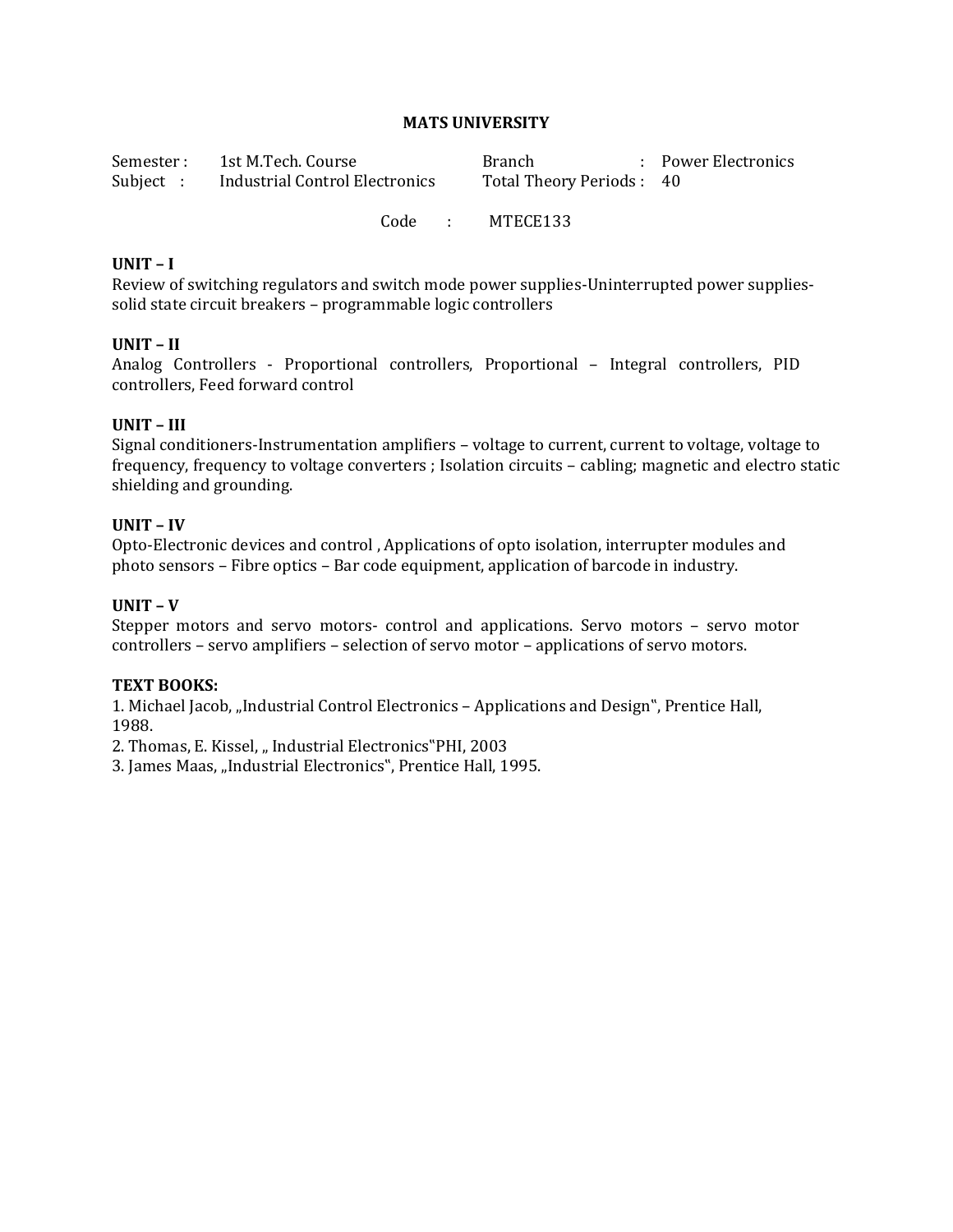| Semester : | 1st M.Tech. Course              | <b>Branch</b>            | : Power Electronics |
|------------|---------------------------------|--------------------------|---------------------|
|            | Subject: Advance Control Theory | Total Theory Periods: 40 |                     |
|            |                                 | Code : MTECE1340         |                     |

#### **UNIT – I**

Introduction-Concept of State-State equation for Dynamic Systems-Time invariance and linearity-Non uniqueness of state model-State Diagrams-Physical System and State Assignment.

#### **UNIT – II**

Existence and uniqueness of solutions to Continuous-time state equations-Solution of Nonlinear and Linear Time Varying State equations-Evaluation of matrix exponential System modes, Role of Eigen values and Eigenvectors.

#### **UNIT – III**

Controllability and Observability- Stabilizability and Detectability-Test for Continuous time Systems- Time varying and Time invariant case-Output Controllability-Reducibility-System Realizations.

#### **UNIT – IV**

Introduction-Equilibrium Points-Stability in the sense of Lyapunov-BIBO Stability-Stability of LTI Systems-Equilibrium Stability of Nonlinear Continuous Time Autonomous Systems-The Direct Method of Lyapunov and the Linear Continuous-Time Autonomous Systems-Finding Lyapunov Functions for Nonlinear Continuous Time Autonomous Systems-Krasovskii and Variable-Gradiant Method.

#### **UNIT – V**

Introduction-Controllable and Observable Companion Forms-SISO and MIMO Systems- The Effect of State Feedback on Controllability and Observability-Pole Placement by State Feedback for both SISO and MIMO Systems-Full Order and Reduced Order Observers.

#### **TEXT BOOKS:**

1. M. Gopal, "Modern Control System Theory", New Age International, 2005.

2. K. Ogatta, "Modern Control Engineering", PHI, 2002.

#### **REFERENCE BOOKS:**

1. John S. Bay, "Fundamentals of Linear State Space Systems", McGraw-Hill, 1999.

2. D. Roy Choudhury, "Modern Control Systems", New Age International, 2005.

3. John J. D"Azzo, C. H. Houpis and S. N. Sheldon, "Linear Control System

Analysis and Design with MATLAB", Taylor Francis, 2003.

4. Z. Bubnicki, "Modern Control Theory", Springer, 2005.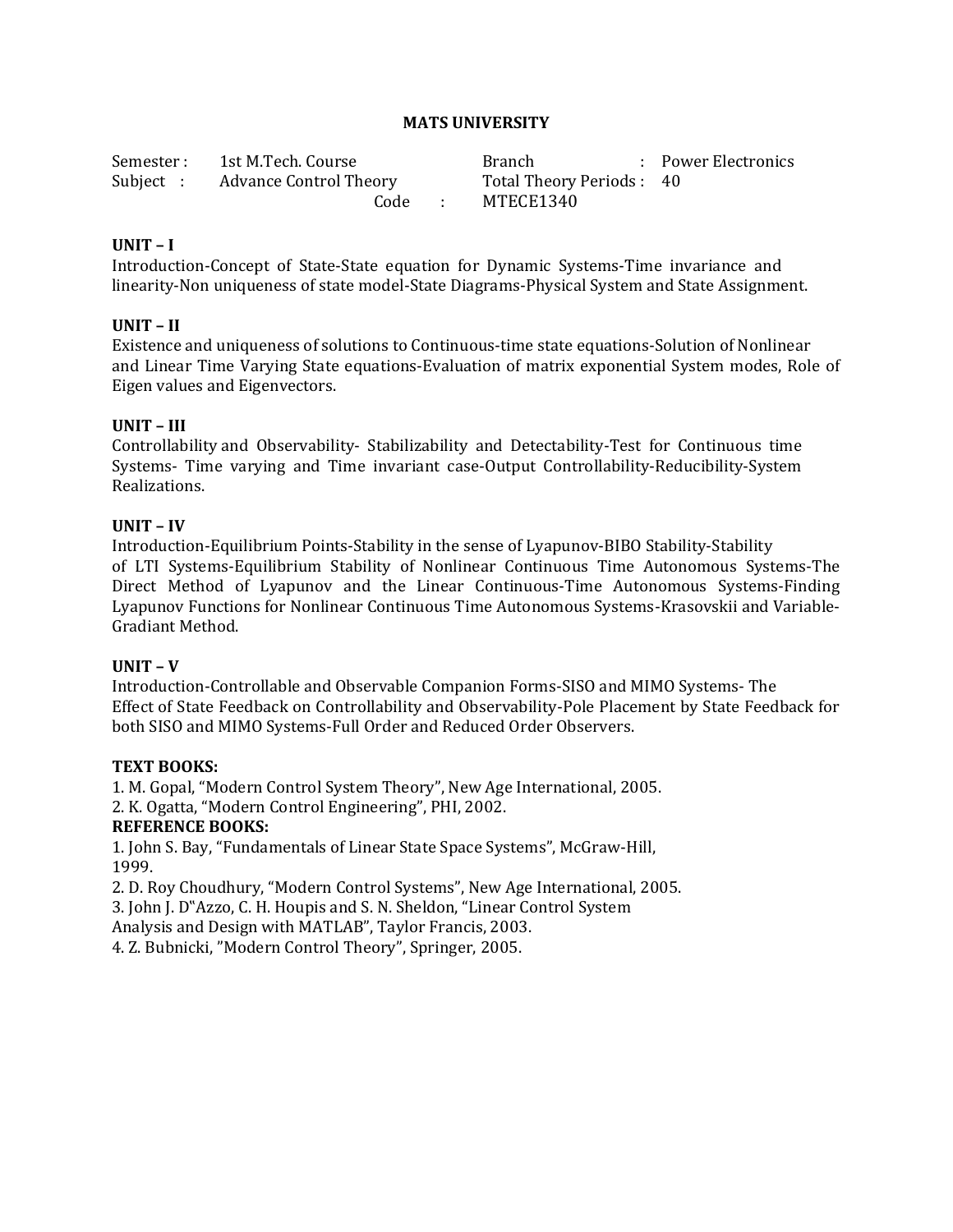Semester : 1st M.Tech. Course **Branch** : Power Electronics Subject : Power Systems Operation And Control Total Theory Periods : 40 Code : MTECE1341

#### **Unit-I**

**Optimal Generation Scheduling:** Power flow scheduling using economic load dispatch, power flow scheduling using Lagrange multiplier method, penalty factor, scheduling with network losses, hydrothermal coordination with and without losses, cascaded and pump storage plant scheduling, unit commitment, unit commitment solution methods, introduction to optimal power flow solution using Newton Raphson method.

#### **Unit-II**

**Automatic Generation Control:** Types of alternator exciters, automatic voltage regulators for generator excitation control, static and dynamic performance of AVR loop, automatic load frequency control, primary automatic load frequency control loop, secondary automatic load frequency control loop, extension of automatic load frequency control loop to multi area systems, tie line power flow model.

#### **Unit-III**

**Power System Security:** Security analysis, security assessment, contingency analysis, algorithm to determine system security following contingency analysis procedure, security assessment using ac power flow model, security analysis using concept of performance index.

#### **Unit-IV**

**State Estimation and load forecasting:** Methods of state estimation – least square and weighted least square estimation, bad data detection and suppression of bad data, load forecasting, load forecasting techniques – methods of extrapolation and correlation, estimation of average and trend terms of deterministic part of load – limitation of the method, prediction of deterministic load, generalized load modeling, estimation of periodic components, estimation of stochastic part of load – time series approach.

#### **Books**:

1. Power System Analysis, Operation and Control, Abhijit Chakrabarti and Sunita Halder PHI.

2. Power Generation Operation and Control, Allen J. Wood, Bruce F. Woolenburg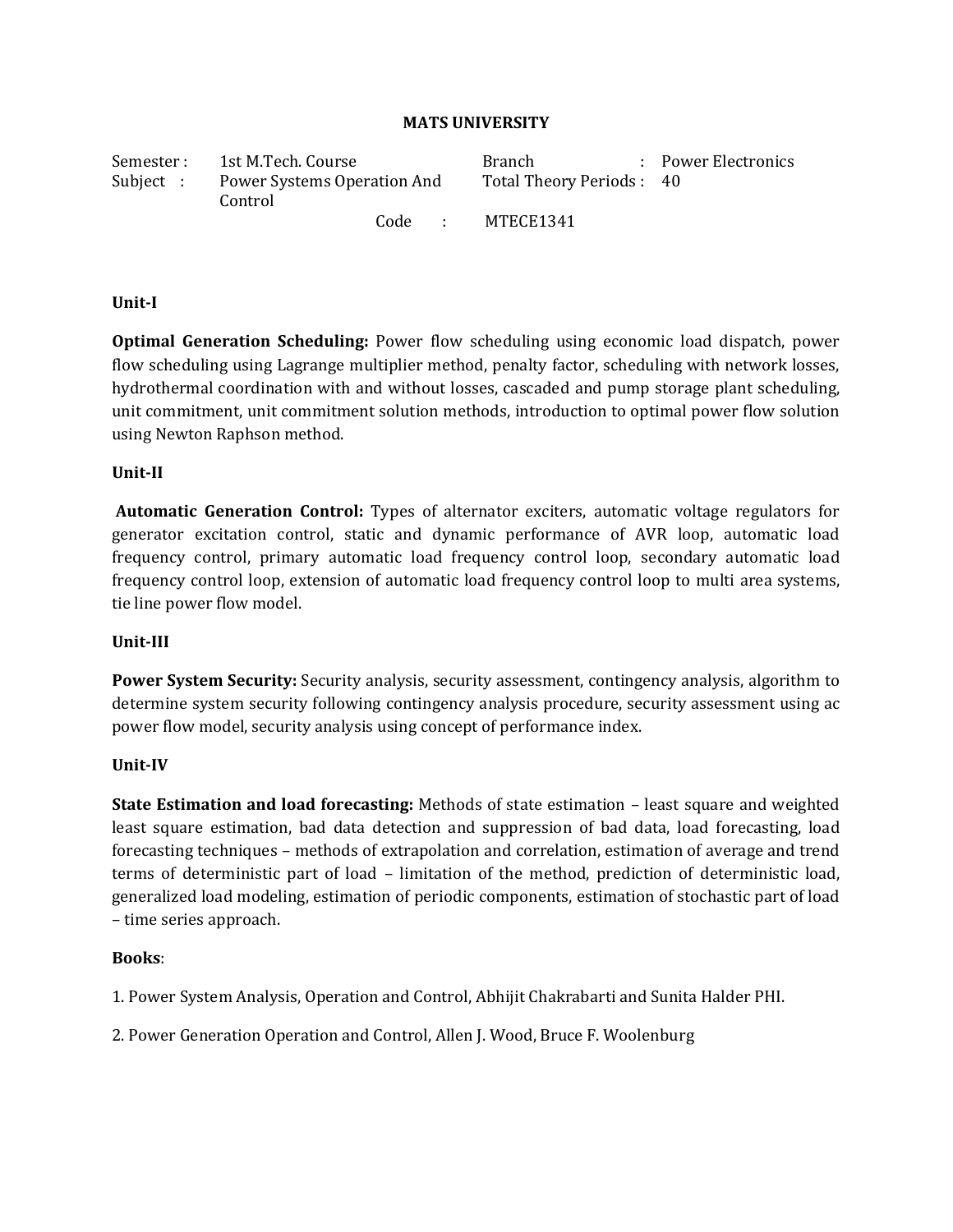| Semester : | 1st M.Tech. Course                                   |      |                          | <b>Branch</b> |  | : Power Electronics |
|------------|------------------------------------------------------|------|--------------------------|---------------|--|---------------------|
| Subject :  | <b>Energy Auditing, Conservation</b><br>& Management |      | Total Theory Periods: 40 |               |  |                     |
|            |                                                      | Code | $\sim$ 10 $\pm$          | MTECE1342     |  |                     |

#### **Unit-I**

**Introduction:** Energy Scenario – global, sub continental and Indian, Energy economy relation, Future energy demand and supply scenario, Integrated energy planning with particular reference to Industrial Sector in India, Captive power units and others –demand v/s supply.

#### **Unit-II**

**Types of Energy:** Physical Aspects of Energy: Classification of energy – Hydel, Thermal, Nuclear, Wind, & from Waste Products. Efficiency and effectiveness of energy utilization in Industry. Energy and energy analysis. Renewable and nonrenewable energy, Conventional and unconventional energy. **Demand Side Management:** Energy Demand Management: Energy utilization, Instrumentation and data analysis, Financial aspects of energy management, Energy management as a separate function and its place in plant management hierarchy. Energy Planning, Energy Staffing, Energy Organization, Energy equirement. Energy Costing, Energy Budgeting, Energy Monitoring, Energy Consciousness, Energy Conversions, Energy Efficient Equipment, Energy Management Professionals, Environment Pollution due to Energy Use, Components of Pollution, Harmful Effects of Pollution, Measures taken to combat Pollution.

#### **Unit-III**

**Energy Audit and Energy Saving:** Energy Audit and analysis, Energy load measurements, System evaluation and simulation, Energy saving techniques and guidelines: Administrative control, Proper Measurement and monitoring system, Process control, proper planning & scheduling, Increasing capacity utilization, Improving equipment control, waste heat recovery, Change of energy source. Upgradation of Technology. Change of product specifications, Use of High efficiency equipment, Design modification for better efficiency, Improved periodic maintenance;

#### **Unit-IV**

**Energy Control Centers:** Remote Telemetry; Remote Terminal Units; IEC TC 57 (870-5-1) Protocol Standard; Data Acquisition Procedure; Data Handling and Organization; Real Time Database; Alarm and Events; Disturbance Processing; Fault Locating Technology; Real Time Display; MIMIC Boards; Supervisory Remote Control; Load Dispatch Control Centers; Distribution Control Centers; Time Keeping Systems;

**Unit-V Integration of Distributed and Renewable Energy Systems to Power Grids:** DC-to-AC Converters; AC-to-AC Converters; DC-to-DC Converters; Plug-In Hybrid Electric Vehicles; Energy Storage Technologies; Microgrids; **Legal Provisions:** The Prevention and Control of Pollution Act, 1974, The Energy Conservation Act, 2001, The Environmental Protection Act, 1986. The Electricity Act, 2003. National Electricity Policy. Rural Electrification.

#### **Reference Books:**

1. Paul W., O'callaghan; "*Energy Management"*, McGraw Hill Book Company

2. Steve Doty, Wayne C. Turner; "*Energy Management Handbook"*, Fairmont Press Inc., GA 30047

3. Barny L. Capehart, Wainey C. Turner, William J. Kennedy; "*Guide to Energy Management*", Fairmont Press Inc., GA 30047

4. Handbook of Energy Engineering, Albert Thumann & Paul Mehta, The Fairmont Press, INC.

5. NPC energy audit manual and reports

6. Cleaner Production – Energy Efficiency Manual for GERIAP, UNEP, Bangkok prepared by National Productivity Council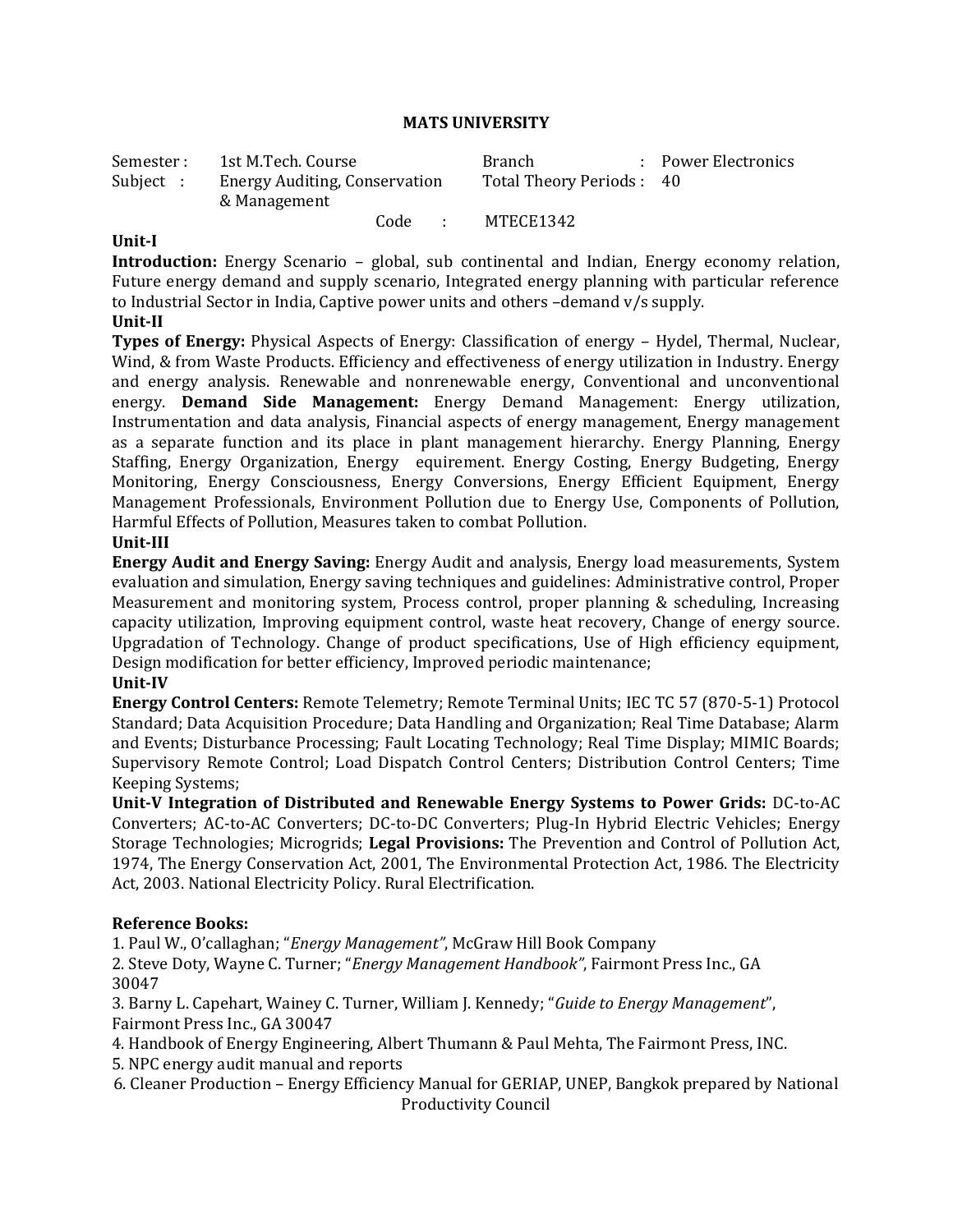| Semester : | 1st M.Tech. Course           |
|------------|------------------------------|
| Subject :  | <b>Advanced Power System</b> |
|            | Protection                   |

Branch : Power Electronics Total Theory Periods : 40

#### Code : MTECE1343

**Unit-I Introduction:** Protective Relays; Basic requirements and type of protection, reviews of relay characteristics and operating equations, protective CTs, PTs, , phase and amplitude comparator, classification of Electromagnetic relays, Plug Setting Multiplier and Time Multiplier setting, Universal Torque Equation, Non Directional Relay, Directional relay, Distant relay, Differential relay.

**Unit-II Protection of Alternators:** Protection against Stator fault (Phase to Phase and Phase to Ground), Balanced earth fault protection, Stator inter turn protection, Unbalanced loading of Alternator, Prime Mover failure, Overvoltage protection, Overloading (or over current) Protection, Restricted Earth fault and standby earth fault protection, Rotor Fault Protection.

**Protection of Transformer:** Overcurrent and unrestricted Earth fault protection, Different CT connections, Balanced (Restricted) earth fault protection, Harmonic restraint, Frame leakage protection

#### **Unit-III Bus bar, Feeder, Transmission line Protection:**

Bus bar Protection: Circulating Current Protection, Frame Leakage Protection. Feeder protection: Time Graded protection, Differential Protection. Transmission Line Protection: Introduction to distance relay, Simple Impedance relay, Reactance relay, Mho relays, comparison of distance relay – Choice between Impedance, Reactance and Mho relay, High speed Impedance relay, setting of distance relays. Pilot Relaying Schemes: Wire Pilot Protection, Carrier Current Protection.

#### **Unit-IV Static Relay**

Introduction: Basic construction of static relays, advantages and disadvantages of Static Relay, different types of static relays (static overcurrent, static time overcurrent, static instantaneous overcurrent, directional static overcurrent, static differential and static distance relay) comparators and associated elements, system switching and transient effects.

**Unit-V Protection of High Voltage Capacitor Bank:** Including consideration of inrush current, over current and over voltage, and differential protection scheme.

**Protection Of large Motors:** Differential protection, Earth fault Protection, Thermal overload protection, Starting and Stalling currents and effect of negative Sequence current.

**Digital Relay**: Introduction, protection philosophy, basic hardware and protection schemes, protection algorithms, microprocessor based digital relaying.

#### **Text Books:**

1. A. Chakrabarti,M.L. Soni, P. V. Gupta, U. S. Bhatnagar "A text book on Power System Engineering", Dhanpat Rai and Co.

2. Paithankar.Y.G and Bhide.S.R, "Fundamentals of Power System Protection", Prentice-Hall of India.

3. Badri Ram and Vishwakarma.D.N, "Power System Protection and Switchgear", Tata McGraw- Hill Publishing Company, 2002.

4. Arun K. Phadke, James. S. Thorp, "Computer relaying for Power system", John Wiley and sons, New York, 1998.

#### **Reference**:

1. Power System Protection, PM Anderson, IEEE Press Book

2. Protective Relays Application and Guide, GEC Measurements

3. Jones D., " Analysis and protection of electrical power systems", Pitman Publishing, 1971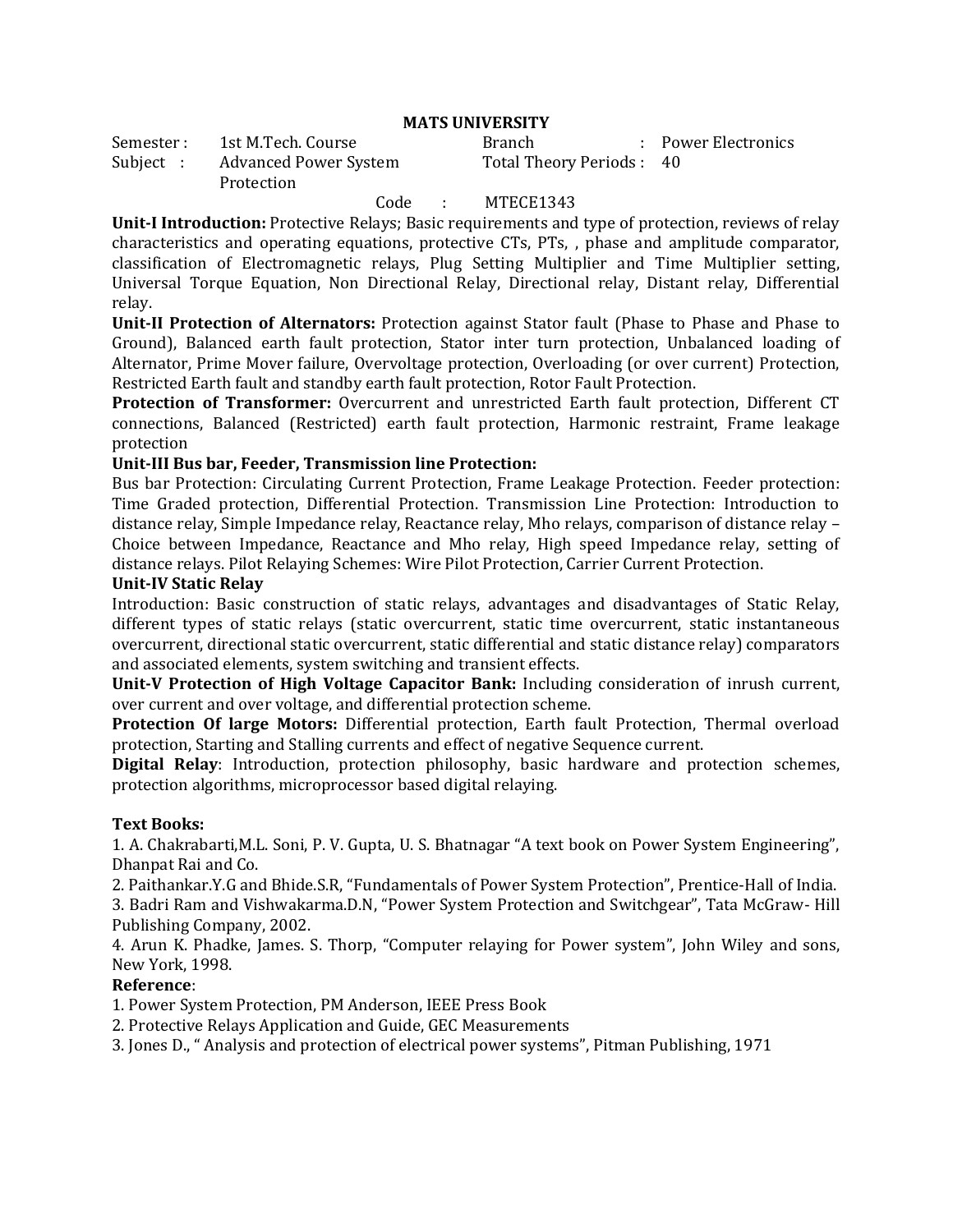| Semester : | 1st M.Tech. Course                          |                 | Branch                   | : Power Electronics |
|------------|---------------------------------------------|-----------------|--------------------------|---------------------|
| Subject :  | Transient Over Voltages In<br>Power Systems |                 | Total Theory Periods: 40 |                     |
|            | Code                                        | <b>Contract</b> | MTECE1344                |                     |

#### **Unit-I**

**Introduction and survey:** Review of various types of power system transients – effect of transients on power systems –relevance of the study and computation of power system transients.

#### **Unit-II**

**Lighting surges:** Electrification of thunderclouds – lightning current surges – lightning current parameters and their values – stroke to tower and midspan – induced lightning surges.

#### **Unit-III**

**Switching surges:** Closing and reclosing of lines – load rejection – fault initiation – fault clearing – short line faults – Ferro – resonance – isolator switching surges – temporary over voltages – surge on an integrated system – switching – harmonics.

#### **Unit-IV**

**Computation of transient in conversion equipment:** Travelling wave method – Beweley's Lattice diagram – analysis in time and frequency domain – eigen value approach – Z-transform – EMTP software.

#### **Unit-V**

**Insulation coordination:** Over voltage protective devices – shielding wires, rods gaps and surge diverters, principles of insulation co ordination-recent advancements in insulation co ordination – design of EHV system.

#### **References:**

1. Allan Greenwood, Electrical transients in Power Systems, Wiley Interscience, New York, 1971.

2. Klaus Ragaller, Surges in High Voltage Networks, Plenum Press, New York, 1980.

3. Diesendrof W., Over Voltages On High Voltage Systems, Renselaer Bookstore, Troy New York, 1971.

4. Peterson H.A., transients in power systems, Dover Publications, New York, 1963.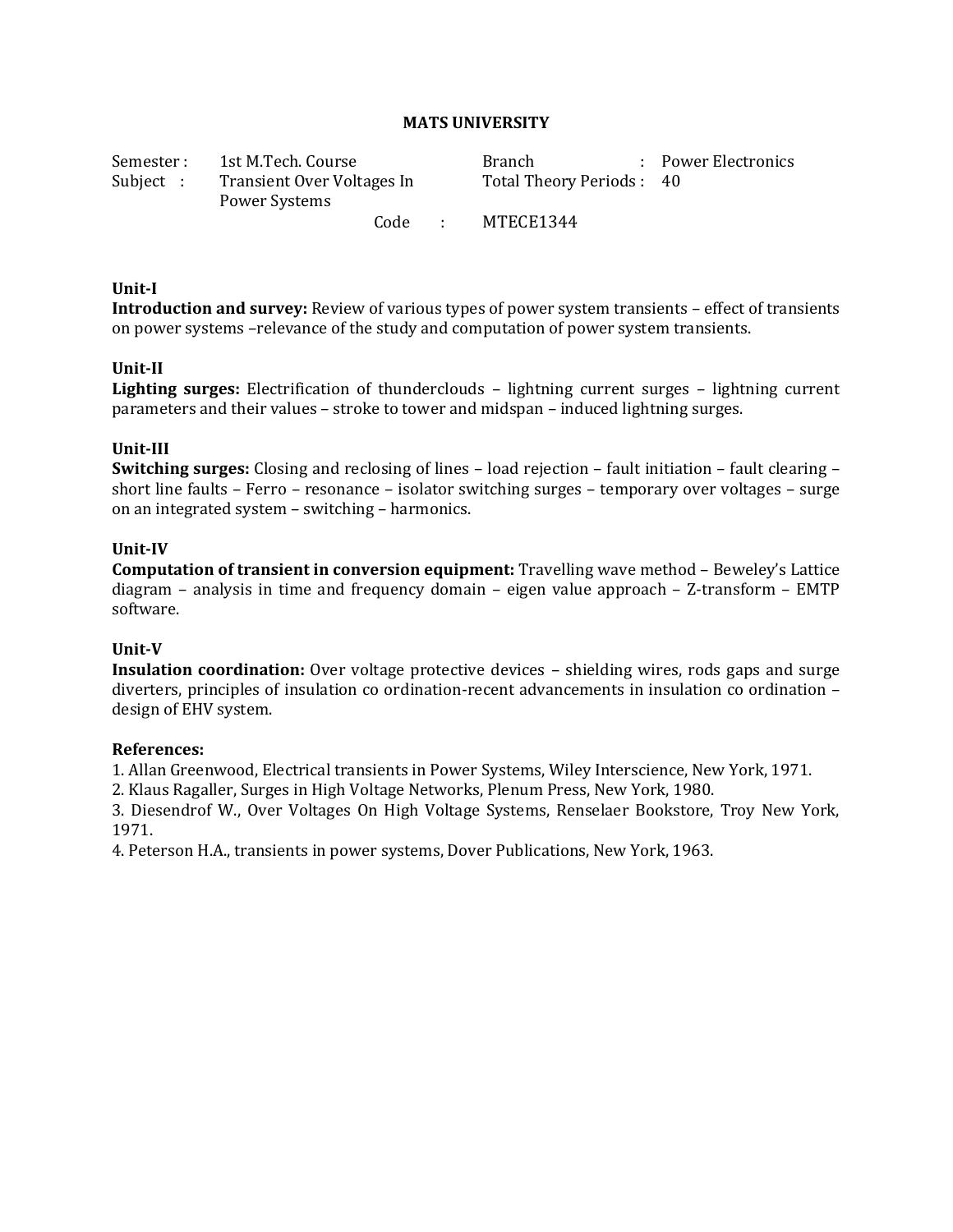Semester : 1st M.Tech. Course Branch : Power Electronics Subject : Power Converters Lab

Code : MTECE135

#### **Experiments and computer simulations on:**

- 1. Single phase, three phase Semi converters and Full converters,
- 2. DC-DC Choppers using SCRs and Self communicating Devices.
- 3. Single phase and three phase inverters using IGBTs,
- 4. AC-AC voltage regulators.
- 5. DC and AC drives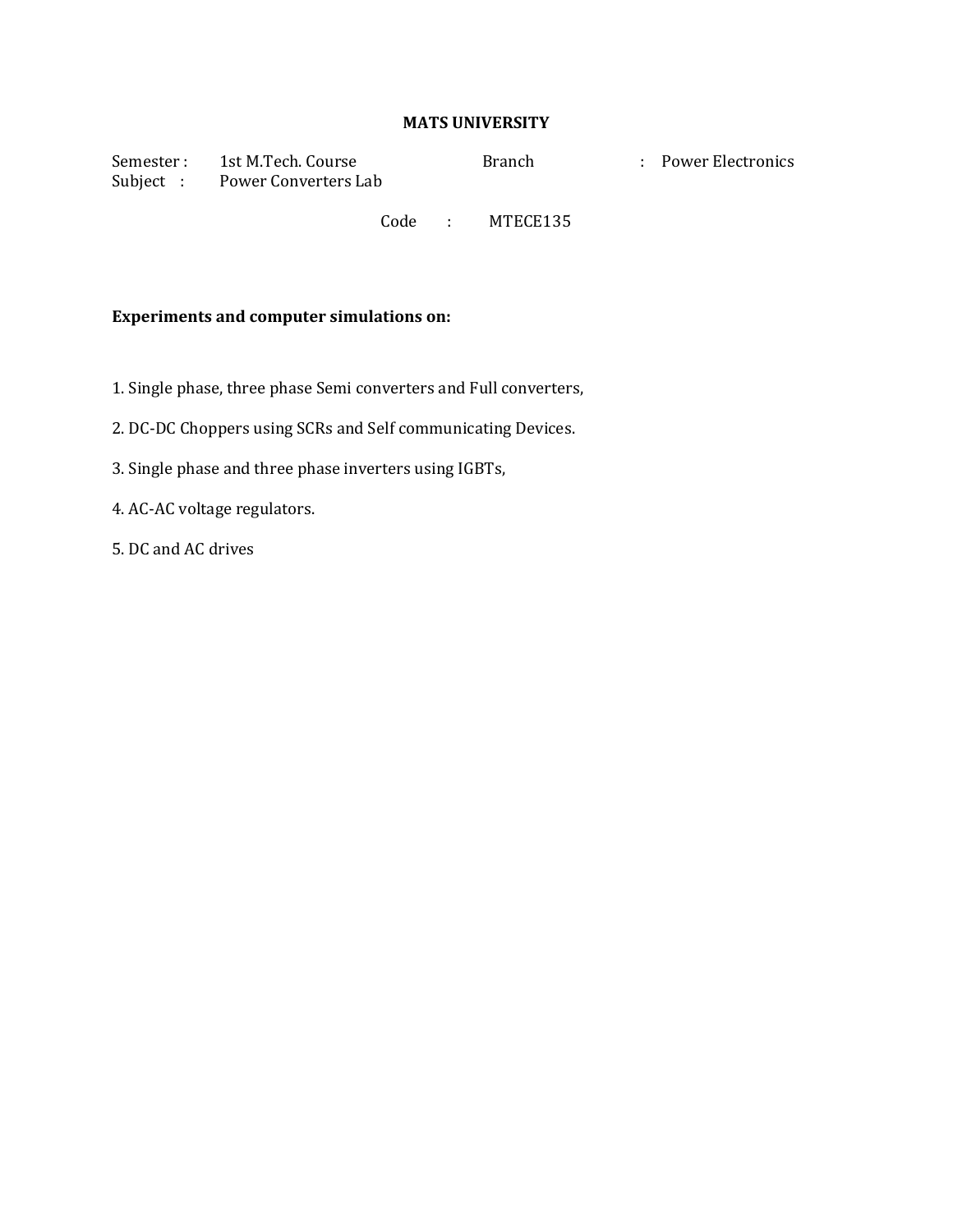Semester : 1st M.Tech. Course Branch Power Electronics Subject : Microcontroller & Embedded System Lab

Code : MTECE136

#### **List of Experiments:**

1. Write a microcontroller 8051 program to transfer the bytes into RAM locations starting at 50H, assuming that ROM space starting at 240H contains CHHATTISGARH by using – a) a Counter,

b) null char for end of string.

2. Write a microcontroller 8051 program to get hex data on the range of 00-FFh from port 0 and convert it to decimal. Save the digits in R7, R6 and R5, where the LSB is in R7.

3. Write a microcontroller 8051 program to add two 16 Bit unsigned numbers. Operands are two RAM variables. Results to be in R1-R0 pair.

4. Write a microcontroller 8051 program to subtract an unsigned 16 Bit number from another. Operands are two RAM variables. Results to be in R1-R0 pair.

5. Write a microcontroller 8051 program to add two unsigned 32-bit numbers. Operands are two RAM variables. Results to be in R1-R0 pair.

6. Write a microcontroller 8051 program to add two 16 Bit signed numbers.

7. Write a microcontroller 8051 program to convert a binary number to equivalent BCD

8. Write a microcontroller 8051 program to convert a packed BCD number to two ASCII numbers and place them in R5 and R6.

9. Write a microcontroller 8051 program to calculate the square root of an 8-bit number using iterative method.

10. Write a microcontroller 8051 program to add two floating-point numbers.

11. Write a microcontroller 8051 program to multiply two floating-point numbers.

12. Write a microcontroller 8051 program that generates 2kHz square wave on pin P1.0, 2.5 kHz on pin P1.2 and 25 Hz on pin P1.3.

#### **List of Equipments/Machine Required:**

Microcontroller kit, Interfacing kit, Keyboard, Monitor, SMPS for Microcontroller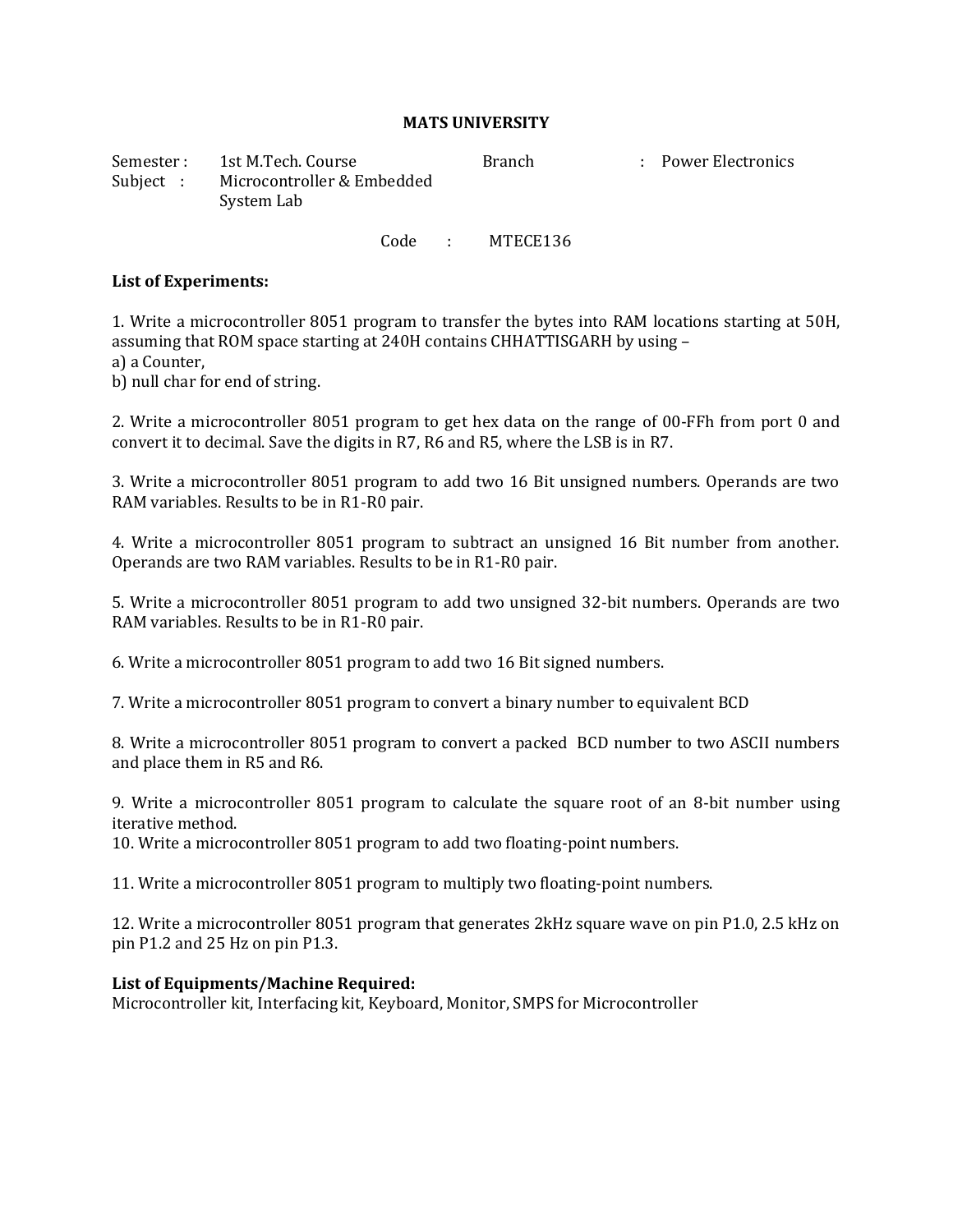Semester : 1st M.Tech. Course Branch Power Electronics Subject : Power Electronic Circuits Lab

Code : MTECE137

#### **List of Experiments: A) HARDWARE**

1. Single Phase Semi-converter with R-L load for continuous & discontinuous conduction modes.

2. Single Phase Full-converter with R-L load for continuous & discontinuous conduction modes.

3. Three Phase Full-converter with R-L-E load.

4. Controlled and Uncontrolled rectifier with different types of filters - continuous & discontinuous modes of operation.

- 5. Transformer and Inductor design.
- 6. Current & voltage commutated thyristorized chopper.
- 7. MOSFET/ IGBT/Transistor based DC Choppers (Buck & Boost)
- 8. Half bridge square wave inverter
- 9. Single-phase Sine triangle PWM inverter
- 10. Single Phase AC Voltage Controller

#### **B) SIMULATION**

- 1. 3-phase full converter and semi-converter with R, RL and RLE loads
- 2. 3-phase ac voltage controller
- 3. Closed loop control of DC-DC converter
- 4. 3-phase sine PWM inverter

5. Measurement of THD of current & voltage waveforms of controlled & uncontrolled 3- phase rectifiers.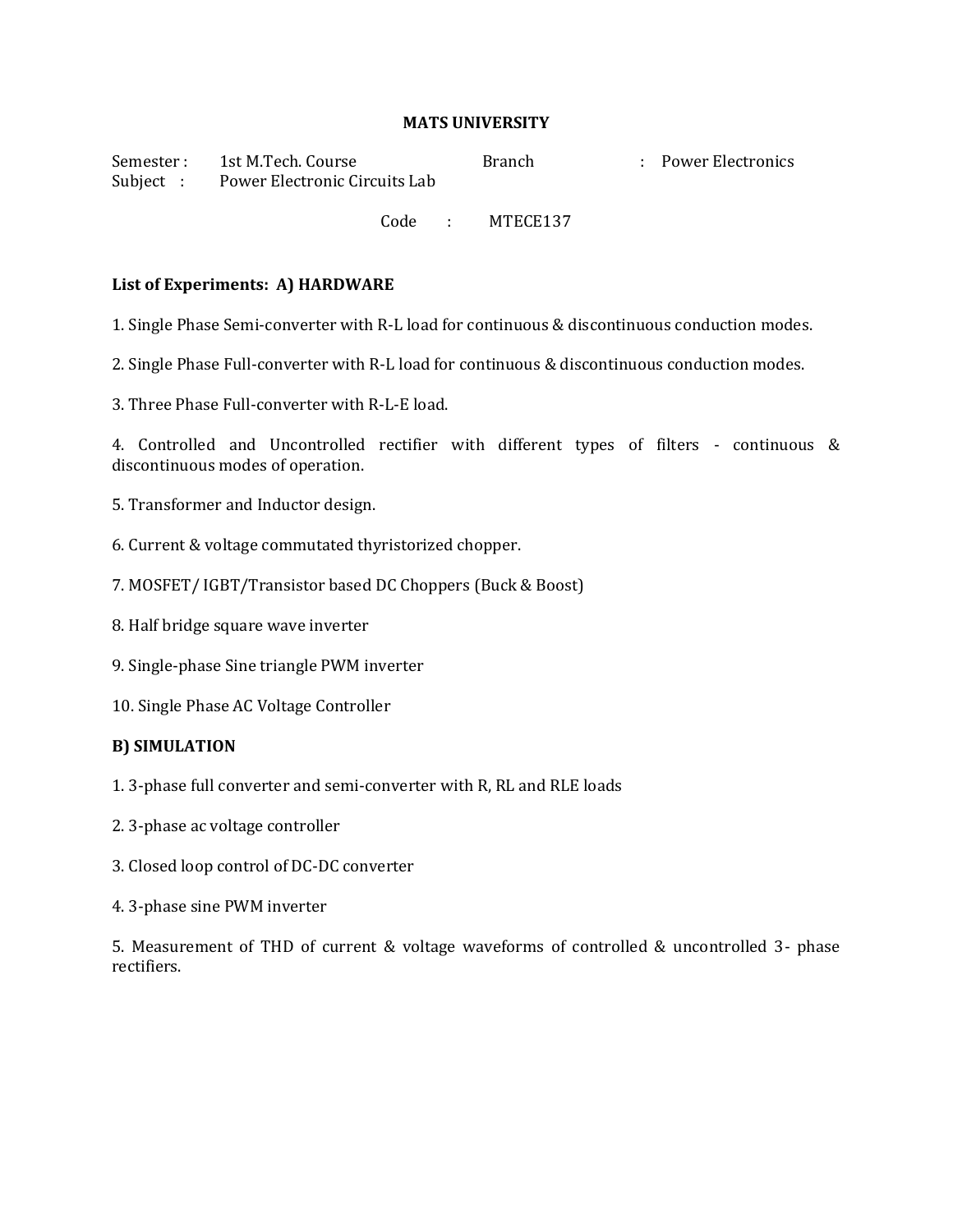# **Scheme of Teaching & Examination M.Tech in Power Electronics II – Semester**

|      |                  |                                                 |                | Periods per<br>week |                              |            | <b>Scheme of</b><br>marks | <b>Total</b><br><b>Credit</b> |
|------|------------------|-------------------------------------------------|----------------|---------------------|------------------------------|------------|---------------------------|-------------------------------|
| S.N. | code             | <b>Subject</b>                                  | L              | T                   | P                            | <b>ESE</b> | IM                        |                               |
| 1.   | MTECE230         | Switched mode Power<br>Conversion               | $\overline{4}$ |                     |                              | 70         | 30                        | 4                             |
| 2.   | MTECE231         | <b>Power Electronics Drives</b>                 | 4              |                     |                              | 70         | 30                        | 4                             |
| 3.   | MTECE232         | PWM converters &<br>Application                 | $\overline{4}$ |                     |                              | 70         | 30                        | 4                             |
| 4.   | MTECE233         | <b>Advance Digital Signal</b><br>Processing     | $\overline{4}$ |                     | $\qquad \qquad \blacksquare$ | 70         | 30                        | $\overline{4}$                |
| 5.   | <b>Ref Table</b> | ELECTIVE - II                                   | 4              |                     | $\overline{a}$               | 70         | 30                        | 4                             |
| 6.   | MTECE235         | <b>Power Modules Lab</b>                        | $\mathbf{1}$   |                     | $\overline{2}$               | 30         | 20                        | $\overline{2}$                |
| 7.   | MTECE236         | <b>Power Electronics Drives</b><br>Lab          | $\mathbf{1}$   |                     | $\overline{2}$               | 30         | 20                        | $\overline{2}$                |
| 8.   | MTECE237         | <b>Advance Digital Signal</b><br>Processing Lab | 1              |                     | $\overline{2}$               | 30         | 20                        | $\overline{2}$                |
|      | <b>Total</b>     |                                                 | 23             | $\bf{0}$            | 6                            | 440        | 210                       | 26                            |

#### **Elective – II**

| S.No | <b>Subject</b> | <b>Name of Subject</b>                             |
|------|----------------|----------------------------------------------------|
|      | code           |                                                    |
| 1.   | MTECE2340      | Artificial Neural Networks                         |
| 2.   | MTECE2341      | <b>Optimization Techniques</b>                     |
| 3.   |                | MTECE2342   HVDC Transmission                      |
| 4.   | MTECE2343      | Computer Aided Design Of Power Electronic Circuits |
| 5.   |                | MTECE2344   Power System Planning and Reliability  |

L – Lecture, T – Tutorial, ESE – End Semester Examination,

P – Practical, IM – Internal Marks (Include Class Test & Teacher's Assessments)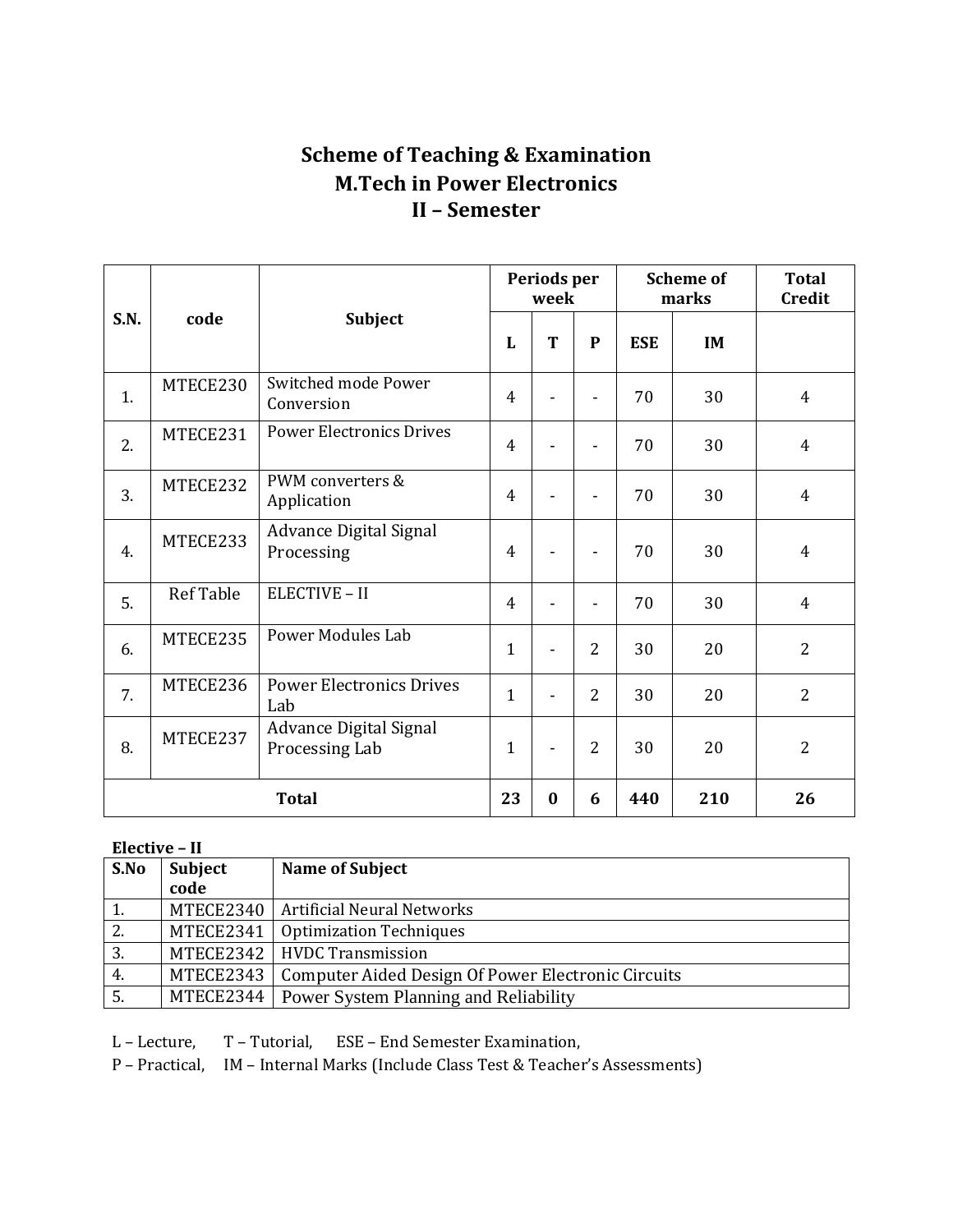Semester : 2st M.Tech. Course **Branch** Branch : Power Electronics Subject : Switched mode Power Conversion Code : MTECE230

#### **UNIT :I**

Reactive Elements in Power Electronic Systems, Design of inductor, Design of transformer, Capacitors for power electronic applications.

#### **UNIT :II**

Basic concepts of Switched Mode power converters, DC-DC converters Characteristics, constituent elements, operating principles.

#### **UNIT : III**

Steady state analysis, stress and sizing of elements, control methods, duty ratio, current programmed, frequency programmed and sliding mode control, Dynamic analysis and frequency domain models.

#### **UNIT :IV**

Classification of resonant converters, Basic resonant circuit concepts, Load resonant converters, Resonant switch converters, Zero voltage switching.

#### **UNIT :V**

Design of feed back compensators, unity power factor rectifiers, resistor emulation principle and applications to rectifiers.

#### **Text Book:**

1. Switched Mode Power Conversion, Course Notes, CCE, IISc, 2004.

2. Issa Batarseh, "Power Electronic Circuits", John Wiley, 2004.

3. Philip T Krein," Elements of Power Electronics "Oxford Press, 1997.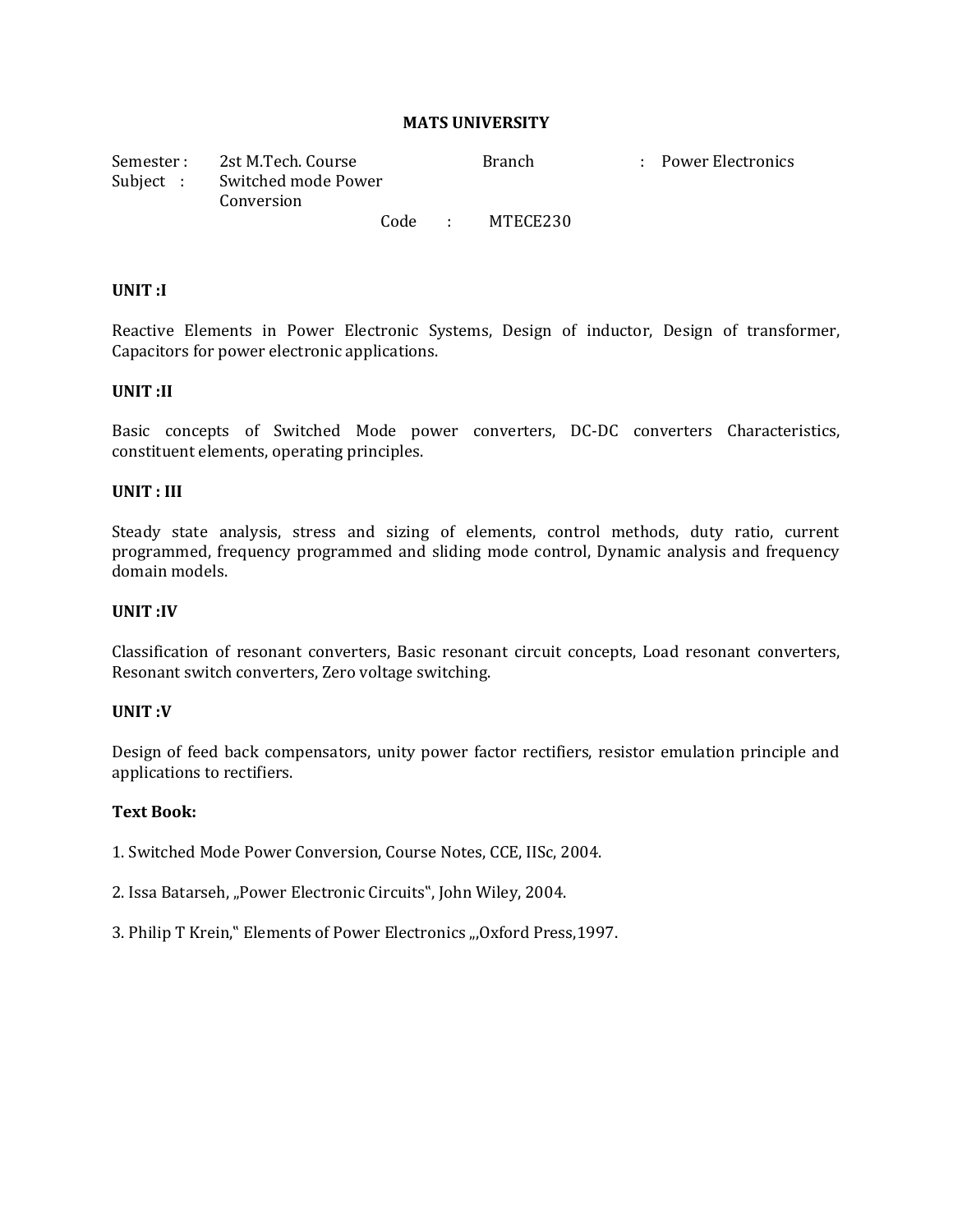| Semester: 2st M.Tech. Course |                                    |  | <b>Branch</b>   | : Power Electronics |
|------------------------------|------------------------------------|--|-----------------|---------------------|
|                              | Subject : Power Electronics Drives |  |                 |                     |
|                              |                                    |  | Code : MTECE231 |                     |

#### **UNIT :I**

Basic power electronic drive system, components, Different types of loads, shaft-load coupling systems, Stability of power electronic drive.

#### **UNIT :II**

Conventional methods of D.C. motor speed control, single phase and three phase converter fed D.C motor drive, Power factor improvement techniques, four quadrant operation.

#### **UNIT :III**

Chopper fed drives, input filter design, Step-up chopper for photovoltaic systems. Braking and speed reversal of DC motor drives using choppers, multiphase choppers.

#### **UNIT :IV**

Conventional methods of induction motor speed control, Solid state controllers for Stator voltage control, soft starting of induction motors, Rotor side speed control of wound rotor induction motors. Voltage source and Current source inverter fed induction motor drives.

#### **UNIT :V**

Speed control of synchronous motors, field oriented control, load commutated inverter drives, switched reluctance motors and permanent magnet motor drives.

#### **Text Books:**

1. P.C Sen, "Thyristor DC Drives", John wiely and sons, New York, 1981.

2. R.Krishnan, "Electric Motor Drives - Modeling, Analysis and Control", Prentice-Hall of India Pvt Ltd., New Delhi, 2003.

3. Bimal K.Bose, "Modern Power Electronics and AC Drives", Pearson Education (Singapore) Pte. Ltd., New Delhi, 2003.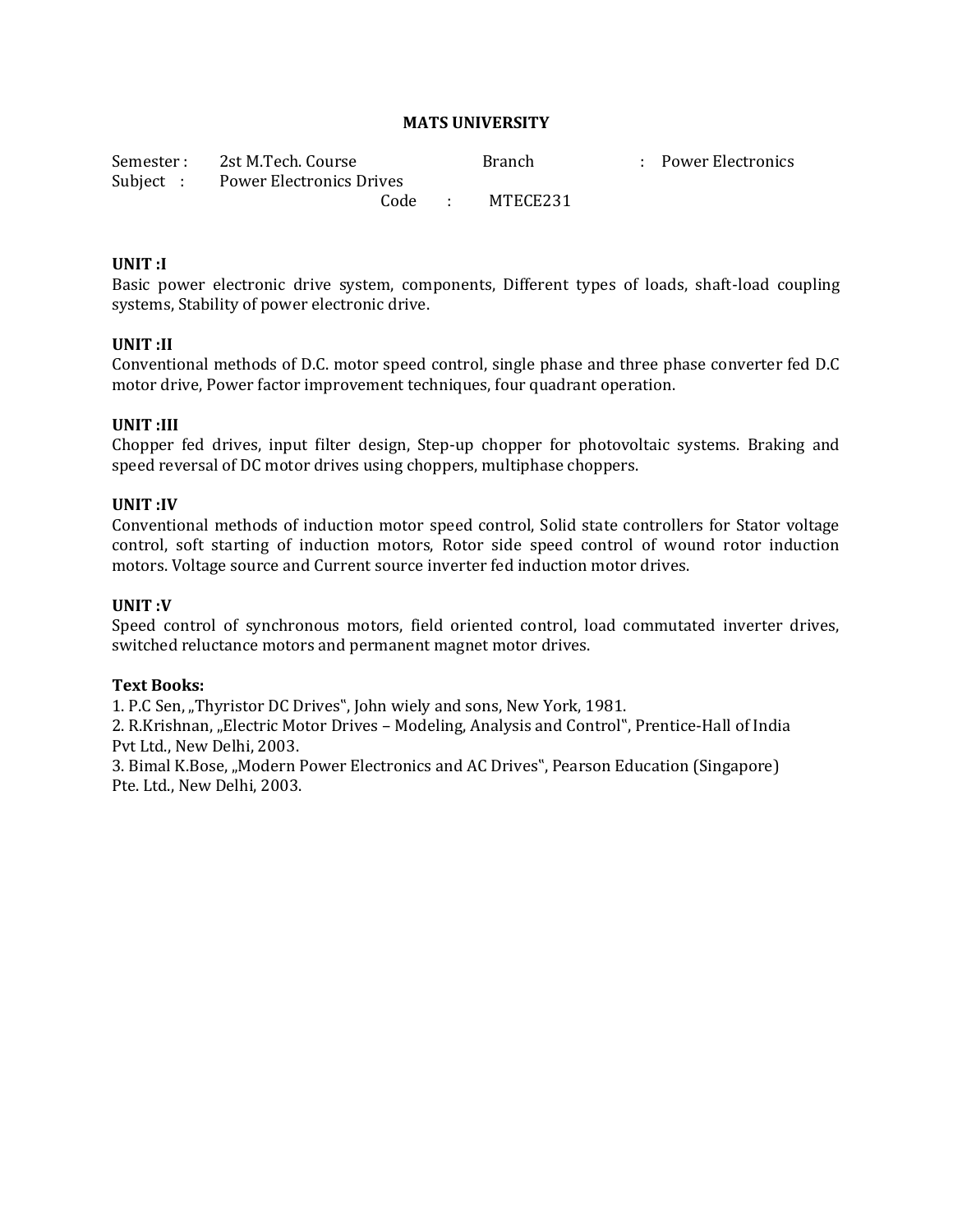Semester : 2st M.Tech. Course **Branch** : Power Electronics Subject : PWM converters & Application Code : MTECE232

#### **UNIT :I**

AC/DC and DC/AC power conversion, overview of applications of voltage source converters, pulse modulation techniques for bridge converters.

#### **UNIT :II**

Bus clamping PWM, space vector based PWM, advanced PWM techniques, practical devices in converter; calculation of switching and conduction losses.

#### **UNIT :III**

Compensation for dead time and DC voltage regulation; dynamic model of a PWM converter, multilevel converters; constant V/F induction motor drives.

#### **UNIT :IV**

Estimation of current ripple and torque ripple in inverter fed drives; line – side converters with power factor compensation.

#### **UNIT :V**

Active power filtering, reactive power compensation; harmonic current compensation.

#### **Text Books:**

1. Mohan, Undeland and Robbins," Power Electronics; Converters, Applications and

Design",John Wiley and Sons,2nd edition , 1995.

2. Erickson R W," Fundamentals of Power Electronics", Chapman and Hall, 2001.

3. Vithyathil J,"Power Electronics: Principles and Applications ", McGraw Hill, 1995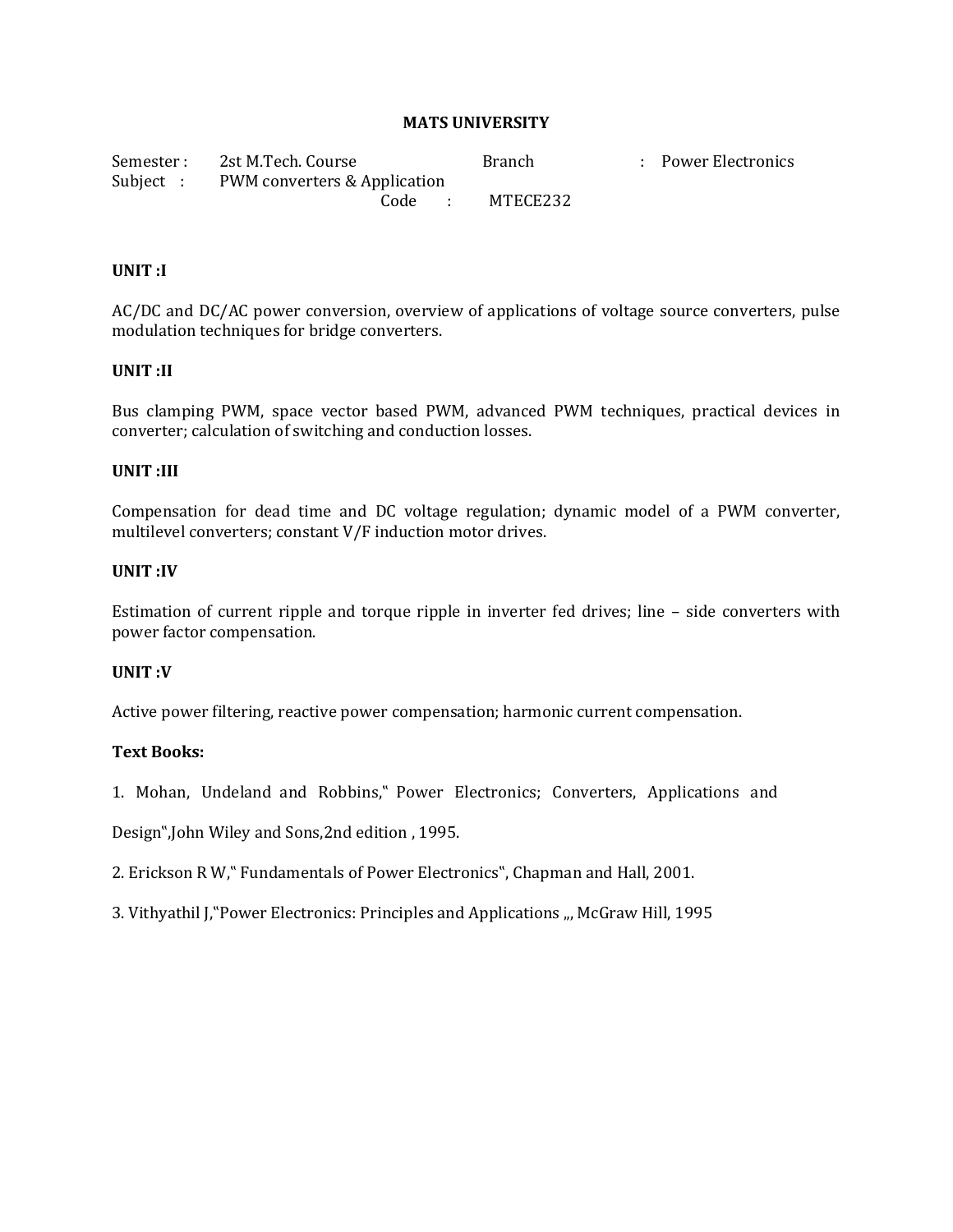| Semester: | 2st M.Tech. Course     | <b>Branch</b> | : Power Electronics |
|-----------|------------------------|---------------|---------------------|
| Subject : | Advance Digital Signal |               |                     |
|           | Processing             |               |                     |

#### Code : MTECE233

#### **UNIT - I**

Review of signals and systems – Review of discrete-time Fourier transform (DTFT) – Discrete Fourier Transform – properties – inverse DFT – relationship between DFT and Z-transform – circular convolution – linear convolution using DFT – overlap add/save method – Fast Fourier Transform (FFT) - Decimation-in-time (DIT) & Decimation-in-Frequency (DIF) FFT algorithms. **UNIT - II**

Implementation of discrete-time systems: Block diagram and signal flow graph representation of IIR and FIR filters, Realization of IIR filters Direct –I, Direct-II, Cascade, Parallel, Ladder and Transposed Realization), Realization of FIR filters (Direct, Cascade and linear phase FIR structure). Design of digital filter, specification of FIR filters, General consideration, design of FIR filters, Symmetric and antisymemmetric FIR filter, Design of FIR filter using Windows, Frequency sampling method, Hilbert Transformers.

#### **UNIT - III**

Filter Design Techniques: Design of DTIIR filters. From continuous time filters, Introduction to analog filters for designing Digital filters (Butter worth and chebyshev filters), filters design using Impulse invariant, Bilinear Z transform, Matched Z-Transform and Approximation of derivatives methods, frequency transformation, Frequency Transformations, Design of IIR Filters in frequency Domain, Difference between FIR and IIR filters.

#### **UNIT - IV**

Multirate digital signal processing – sampling rate conversion – decimation, interpolation – sampling

rate alternation or conversion – filter design and implementation for sampling rate alternation – direct form FIR digital filter structure, polyphase filter structure, time-varying digital filter structure – sampling rate conversion by an arbitrary factor, architecture of DSP processor - fixed point & floating point (block diagram approach) - applications of digital signal processors.

#### **UNIT - V**

Issues involved in DSP processor design, Architecture and applications of TMS 320 C6XX,

Multiprocessing with DSP processors, Applications of DSP to speech & radar signal processing, Adaptive removal of ocular artifacts from human EEGs.

#### *Text Books:*

1. Advanced Digital Signal Processing, Proakis, McMillan

2. Ifeachor Emmanuel C. and Barrie W. Jervis, "Digital Signal Processing A Practical

Approach" Pearson Education Ltd., Fifth Indian Reprint, 2005.

#### *REFERENCE BOOKS:*

1. Jhonson Jonny, "Digital Signal Processing", Tata Mc Graw Hill Publication.

2. Schafer R.W. and A.V. Oppeheim, "Digital Signal Processing", Prentice Hall of India, New Delhi, 1999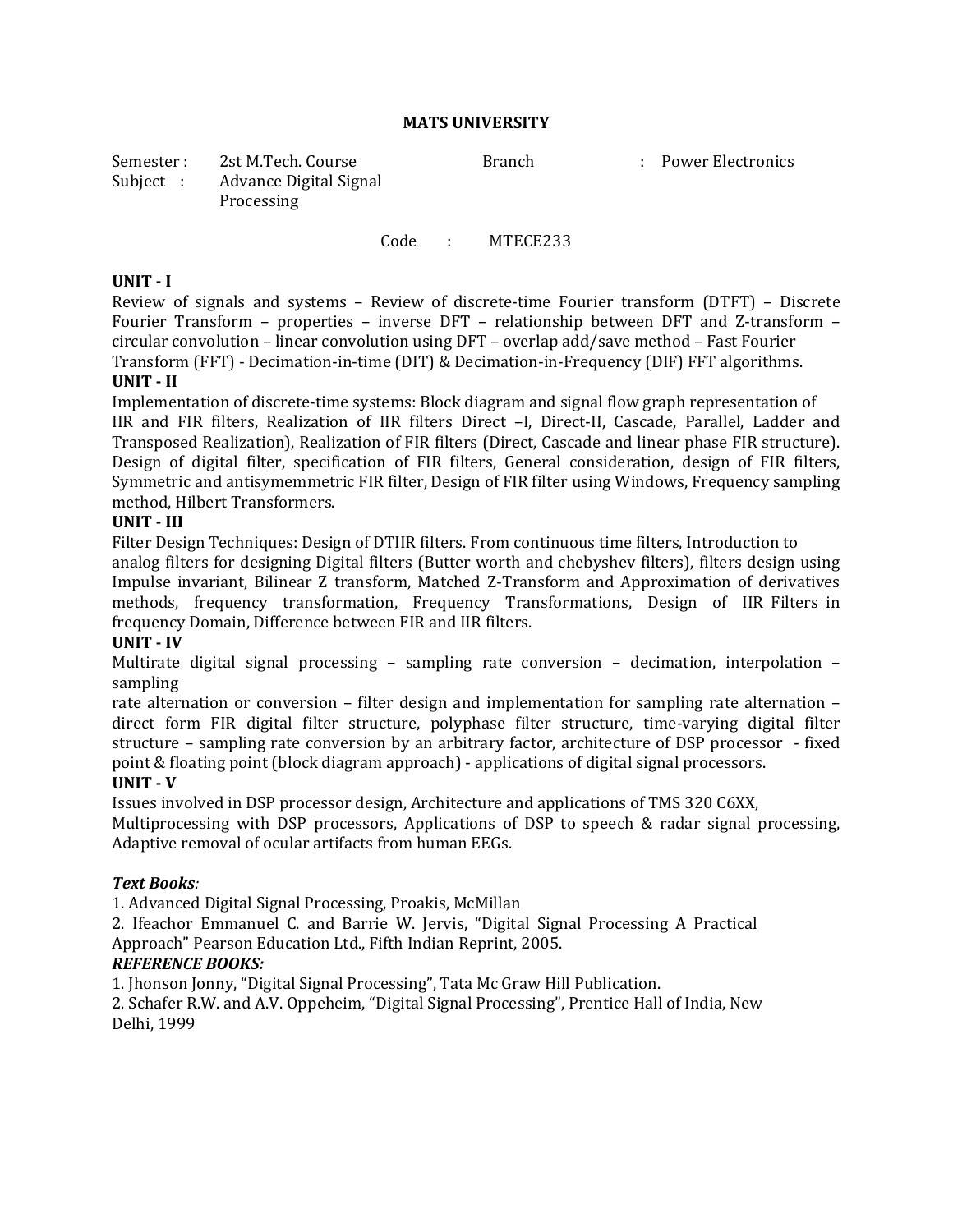| Semester: 2st M.Tech. Course        | <b>Branch</b> | : Power Electronics |
|-------------------------------------|---------------|---------------------|
| Subject: Artificial Neural Networks |               |                     |
| Code :                              | MTECE2340     |                     |

#### **UNIT-I**

Pattern classification –Learning and generalisation-structure of neural networks – ADA line and Mada line-perceptrons.

#### **UNIT-II**

Linear separability – Back propagation – XOR function-Back propagation algorithm-Hopfied and Hamming networks- Kohensen"s network-Boltzmenn machine-in and out star network –Art 1 and Art 2 nets.

#### **UNIT-III**

Neuro adaptive control applications-ART architecture – Comparison layer – Recognition layer – ART classification process – ART implementation – Examples.

#### **UNIT-IV**

Character recognition networks, Neural network control application, connectionist expert systems for medical diagnosis Self organizing maps.

#### **UNIT-V**

Applications of neural algorithms and systems -Character recognition networks, Neural network control application, connectionist expert systems for medical diagnosis.

#### **Text Books:**

1. Neural Netwroks, Fuzy logic , Gnenetic algorithms: synthesis and applications by Rajasekharan and Rai- PHI Publication.

2. Introduction to Artificial Neural Systems- Jacek M.Zurada, Jaico Publishing House, 1997.

#### **REFERENCE BOOKS:**

1. Neural Netwroks – James A Freeman and Davis Skapura, Pearson, 2002

2. Neural Netwroks – Simon Hykins, Pearson Education.

3. Neural Engineering by C. Eliasmith and CH. Anderson, PHI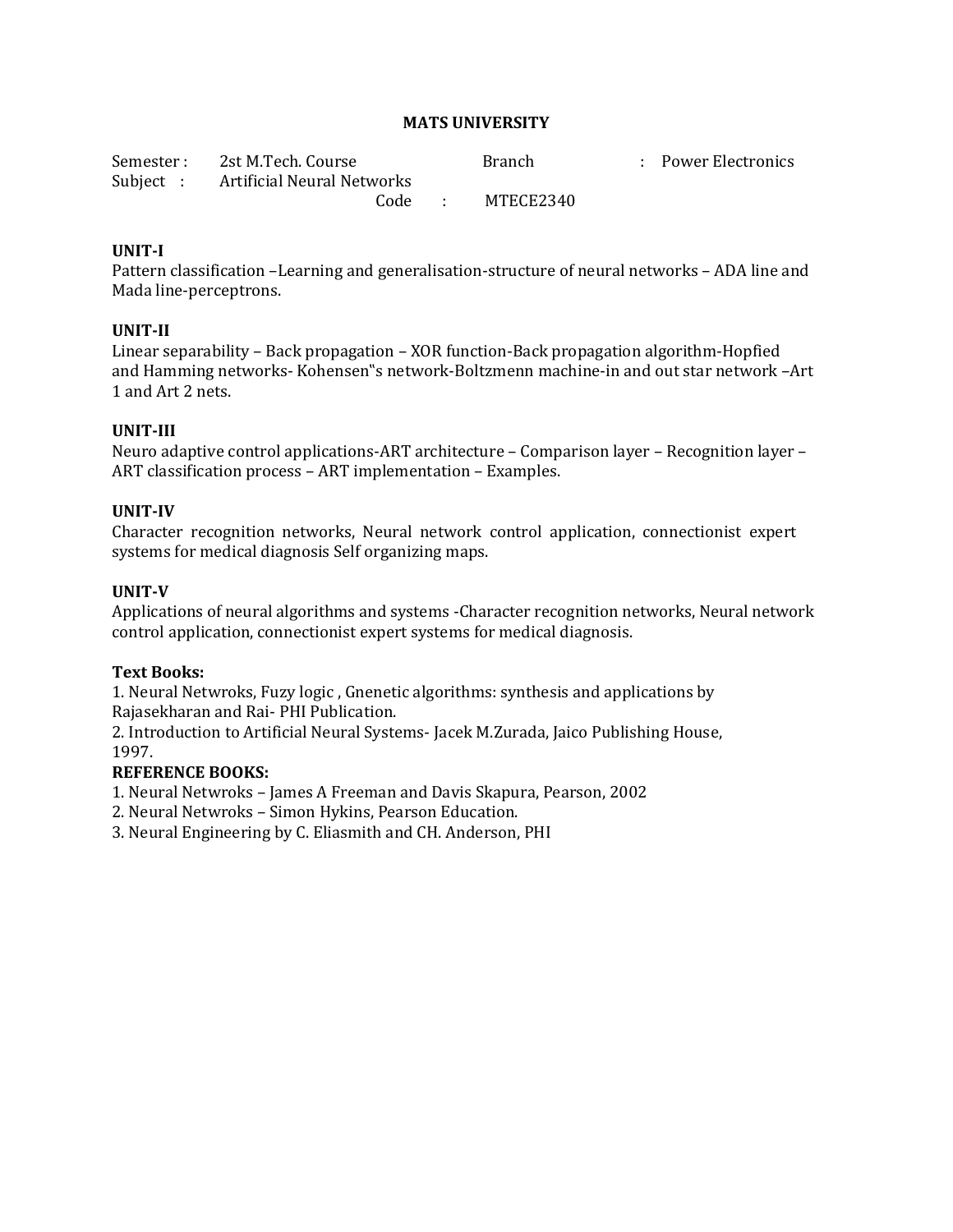| Semester : | 2st M.Tech. Course                | <b>Branch</b> | : Power Electronics |
|------------|-----------------------------------|---------------|---------------------|
|            | Subject : Optimization Techniques |               |                     |
|            | Code                              | MTECE2341     |                     |

#### **UNIT - I**

Linear programming –formulation-Graphical and simplex methods-Big-M method-Two phase method-Dual simplex method-Primal Dual problems.

#### **UNIT - II**

Unconstrained one dimensional optimization techniques -Necessary and sufficient conditions – nrestricted search methods-Fibonacci and golden section method-Quadratic Interpolation methods, cubic interpolation and direct root methods.

#### **UNIT - III**

Unconstrained n dimensional optimization techniques – direct search methods –Random search – pattern search and Rosen brooch"s hill claiming method- Descent methods-Steepest descent, conjugate gradient, quasi -Newton method.

#### **UNIT - IV**

Constrained optimization Techniques- Necessary and sufficient conditions –Equality and inequality constraints-Kuhn-Tucker conditions-Gradient projection methodcutting plane method- penalty function method.

#### **UNIT - V**

Dynamic programming- principle of optimality- recursive equation approach-application to shortest route, cargo-loading, allocation and production schedule problems.

#### **TEXT BOOKS:**

1. Rao,S.S.,"Optimization :Theory and Application" Wiley Eastern Press, 1978.

2. Taha,H.A., Operations Research –An Introduction, Prentice Hall of India.

3. Fox, R.L.,"Optimization methods for Engineering Design", Addition Welsey, 1971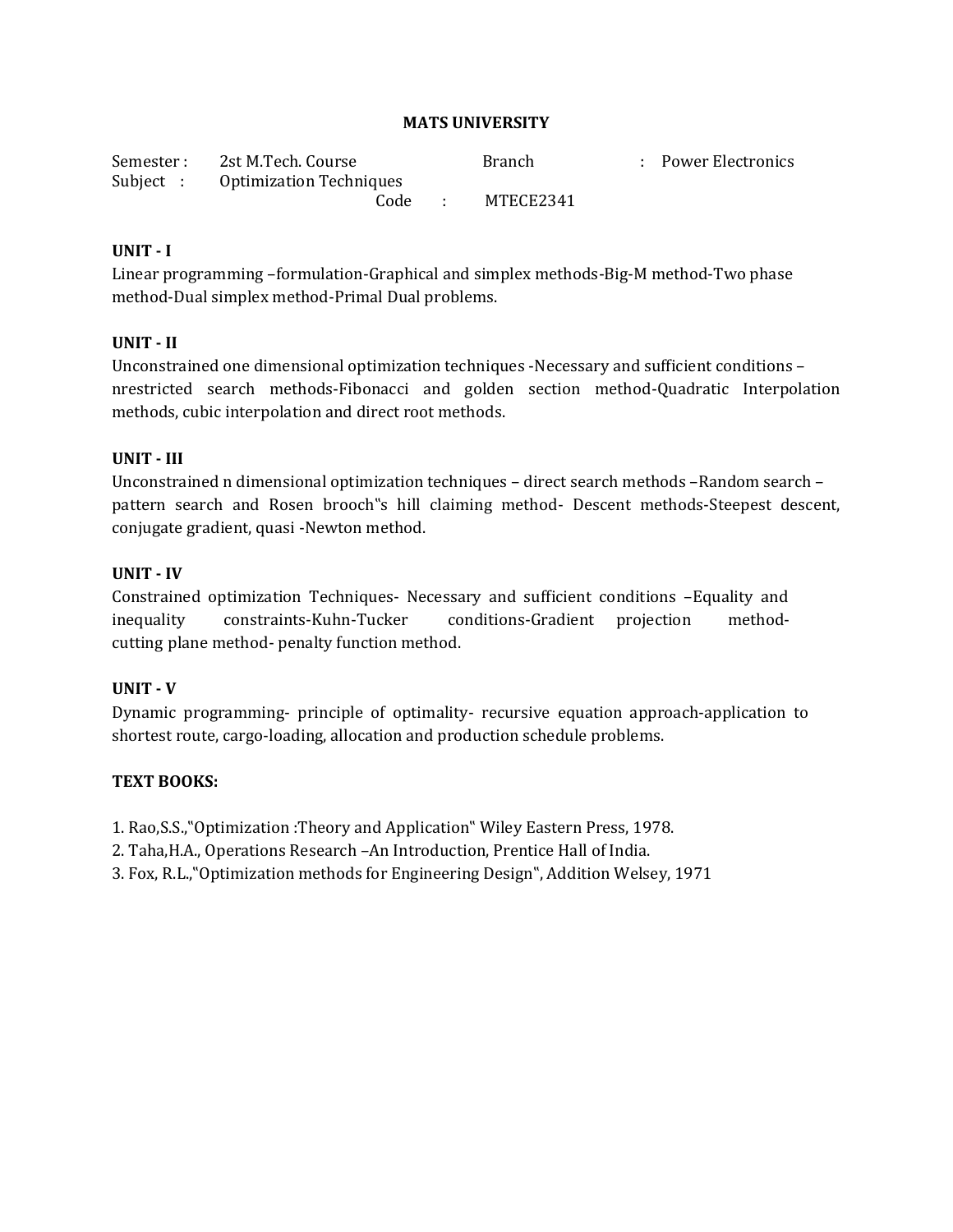| Semester: 2st M.Tech. Course |  | <b>Branch</b>    | : Power Electronics |
|------------------------------|--|------------------|---------------------|
| Subject : HVDC Transmission  |  |                  |                     |
|                              |  | Code : MTECE2342 |                     |

#### **UNIT - I**

HVDC Transmission : General consideration , Power Handling Capabilities of HVDC lines , Basic Conversion principles , static converter configuration.

#### **UNIT - II**

Static Power Converters: 3 pulse, 6 pulse & 12 pulse converters, converter station and terminal equipment communication process, Rectifier and inverter operation, equivalent circuit for converter- special futures of converter transformers.

#### **UNIT - III**

Harmonics in HVDC systems, harmonicas elimination, AC & DC filter, Control of HVDC converter and systems: constant current, constant extinction angle and constant ignition angle control. Individual phase control and equidistant firing angle control,DC power flow control.

#### **UNIT - IV**

Interaction between HVAC & DC systems –voltage interaction, harmonic instability problems and DC power modulation, Multi-terminal DC link and systems; series, parallel and series parallel systems, their operation and control.

#### **UNIT - V**

Transient over voltage in HVDC systems: Over voltages due to disturbance on DC side, over voltages due to DC and AC side line faults, Converter faults and protection in HVDC systems: Converter faults, over current protection- valve group and DC line protection. Over voltage protection of converters, surge arresters.

#### **TEXT BOOKS:**

1.E.W.Kimbark: Direct current Transmission, Wiely inter Science- New york. 2.J.Arillaga: H.V.D.C.Tranmission peter peregrilnus ltd., London UK 1983 3.K.R.Padiyar: High Voltage Direct current Transmission, Wiely Eastern Ltd 4.E.Uhlman: Power Transmission by Direct Current Springer Verlag, Berrlin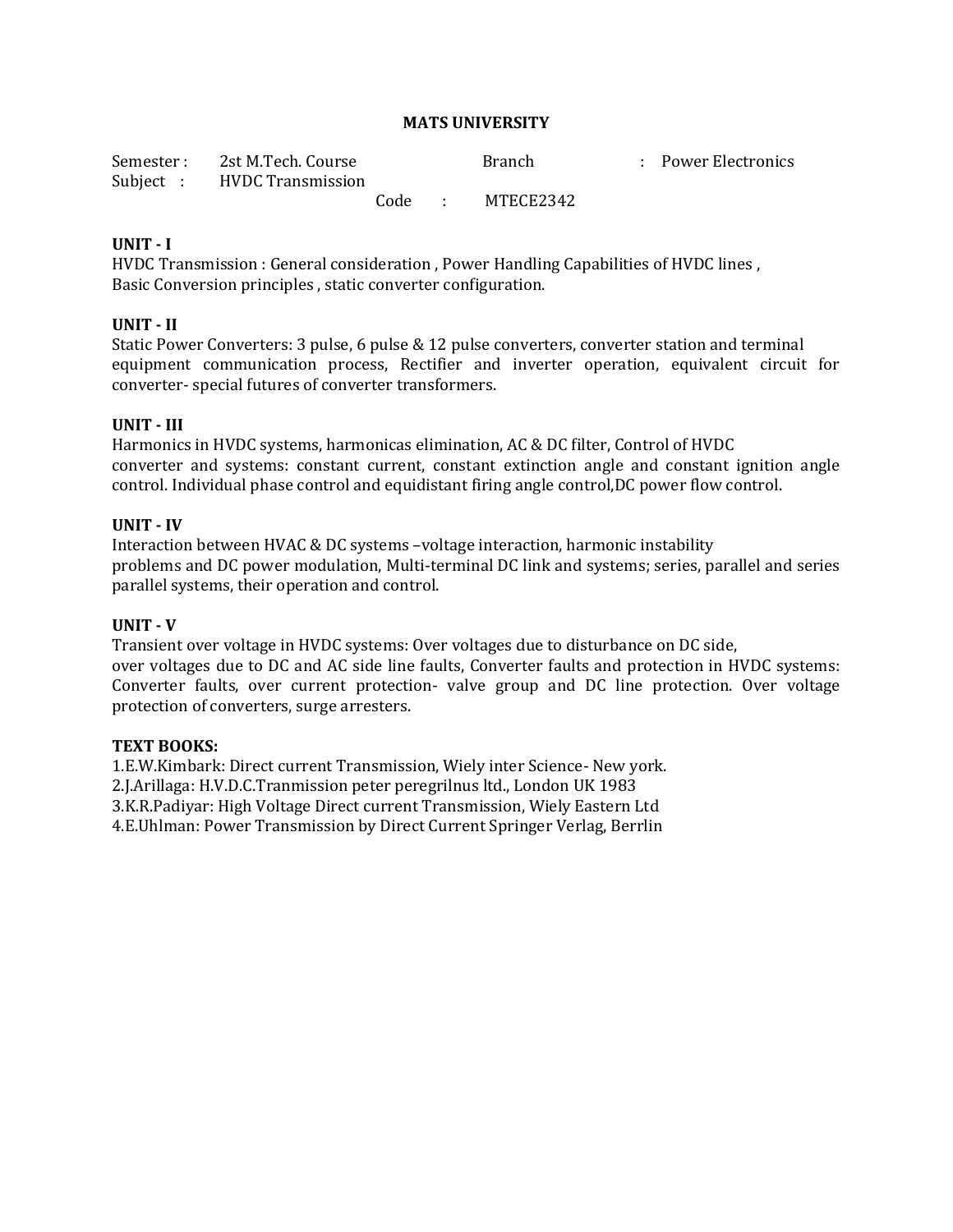| Semester : | 2st M.Tech. Course                | <b>Branch</b> | : Power Electronics |
|------------|-----------------------------------|---------------|---------------------|
|            | Subject: Computer Aided Design Of |               |                     |
|            | Power Electronic Circuits         |               |                     |
|            | Code :                            | MTECE2343     |                     |

#### **UNIT - I INTRODUCTION**

Importance of simulation – General purpose circuit analysis – Methods of analysis of power electronic systems – Review of power electronic devices and circuits.

#### **UNIT - II**

#### **ADVANCED TECHNIQUES IN SIMULATION**

Analysis of power electronic systems in a sequential manner – coupled and decoupled systems – Various algorithms for computing steady state solution in power electronic systems – Future trends in computer simulation.

#### **UNIT - III**

#### **MODELING OF POWER ELCTRONIC DEVICES**

Introduction – AC sweep and DC sweep analysis – Transients and the time domain analysis – Fourier series and harmonic components – BJT, FET, MOSFET and its model- Amplifiers and Oscillator – Non-linear devices.

#### **UNIT - IV**

#### **SIMULATION OF CIRCUITS**

Introduction – Schematic capture and libraries – Time domain analysis – System level integration and analysis – Monte Carlo analysis – Sensitivity/stress analysis – Fourier analysis.

#### **UNIT - V**

#### **CASE STUDIES**

Simulation of Converters, Choppers, Inverters, AC voltage controllers, and Cyclo-converters feeding R, R-L, and R-L-E loads – computation of performance parameters: harmonics, power factor, angle of overlap.

#### **Text Books:**

1. Rashid, M., Simulation of Power Electronic Circuits using pSPICE, PHI, 2006.

2. Rajagopalan, V. "Computer Aided Analysis of Power Electronic systems"-Marcell – Dekker Inc., 1987.

3. John Keown "Microsim, Pspice and circuit analysis"-Prentice Hall Inc., 1998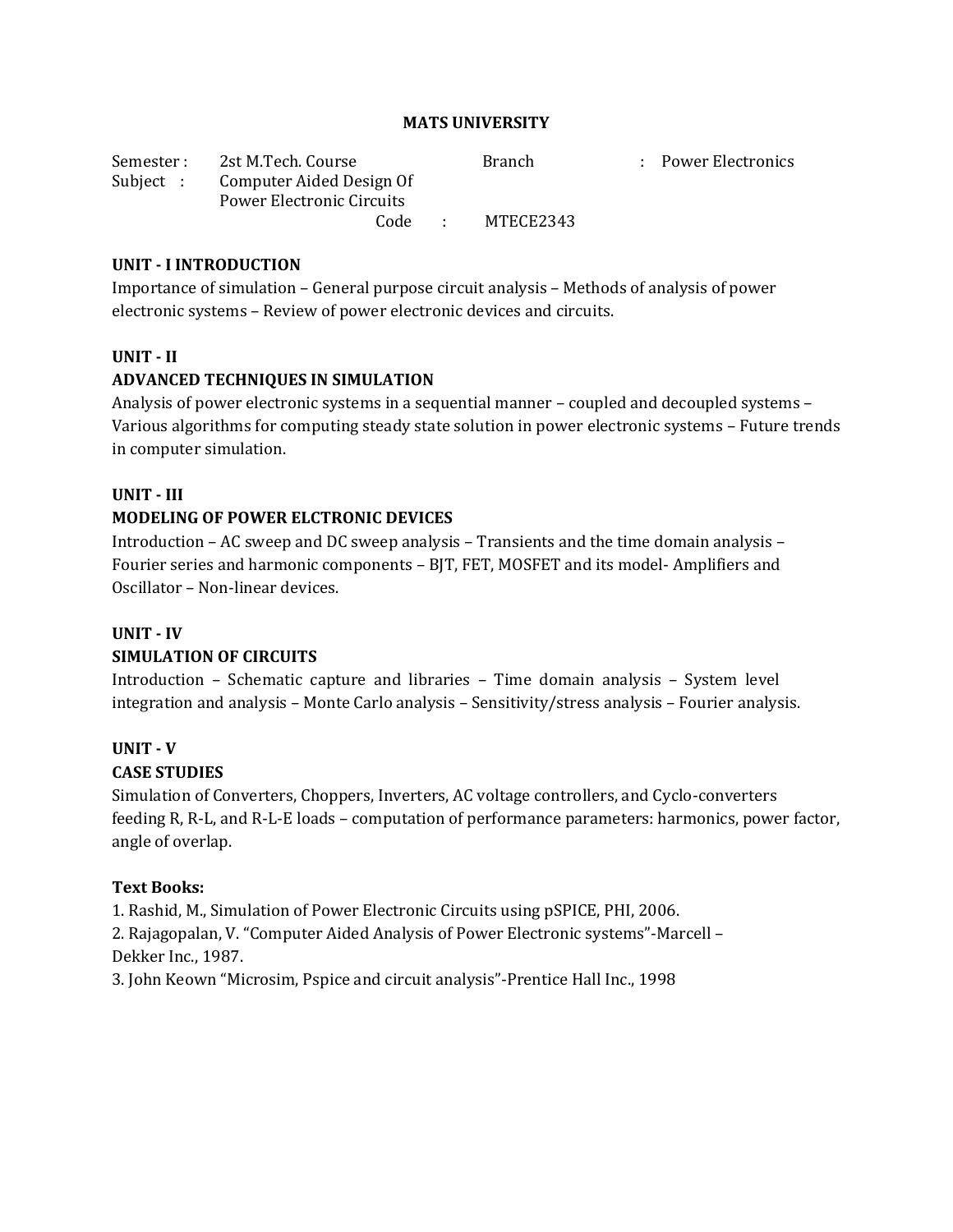| Semester :<br>Subject : | 2st M.Tech. Course<br>Power System Planning and |      |  | <b>Branch</b> | : Power Electronics |
|-------------------------|-------------------------------------------------|------|--|---------------|---------------------|
|                         | Reliability                                     |      |  |               |                     |
|                         |                                                 | Code |  | MTECE2344     |                     |

#### **Unit-I**

**Load Forecasting:** Load Forecasting Categories-Long term, Medium term, short term, very short term Applications of Load Forecasting, Factors Affecting Load Patterns Medium and long term load forecasting methods- end use models, econometric models, statistical model based learning. Short Term Load Forecasting (STLF): Applications of Load Forecasting, methods- similar day approach, regression methods, time series, ANN, Expert systems, Fuzzy logic based method, support vector machines ANN architecture for STLF, Seasonal ANN, Adaptive Weight, Multiple-Day Forecast, STLF Using MATLAB'S ANN Toolbox, Training and Test Data, Stopping Criteria for Training Process, sensitivity analysis

#### **Unit-II**

**Power System Reliability:** Basic Notions of Power System Reliability- sub systems, reliability indices, outage classification, value of reliability tools, Concepts and methodologies, power system structure, Reliability based planning in power systems, Effect of failures on power system, Planning criteria, Risk analysis in power system planning, multi-state systems.

#### **Unit-III**

**Basic Tools and Techniques**- random processes methods & Markov models, Computation of power system reliability measures by using Markov reward models, Evaluation of reliability indices, Universal Generating Function (UGF) Method, Monte Carlo simulation.

#### **Unit-IV**

**Reliability of Generation Systems**- capacity outage calculations, reliability indices using the loss of load probability method, unit commitment and operating constraints, optimal reserve management, single and multi-stage expansion.

#### **Unit-V**

**Reliability Assessment for Elements of Transmission and Transformation Systems**- reliability indices of substations based on the overload capability of the transformers, evaluation and analysis of substation configurations, Reliability analysis of protection systems for high voltage transmission lines,.

#### *References:*

1. Markey operations in electric power systems Forecasting, Scheduling, and Risk Management, Shahidehpour M,Yamin H, Li z, John Wlley & sons

- 2. Reliability evaluation of power systems, Billinton R, Allan R (1996) Plenum Press New York
- 3. Computational Methods in Power system Reliability, D. Elmakias, Springer-Verlag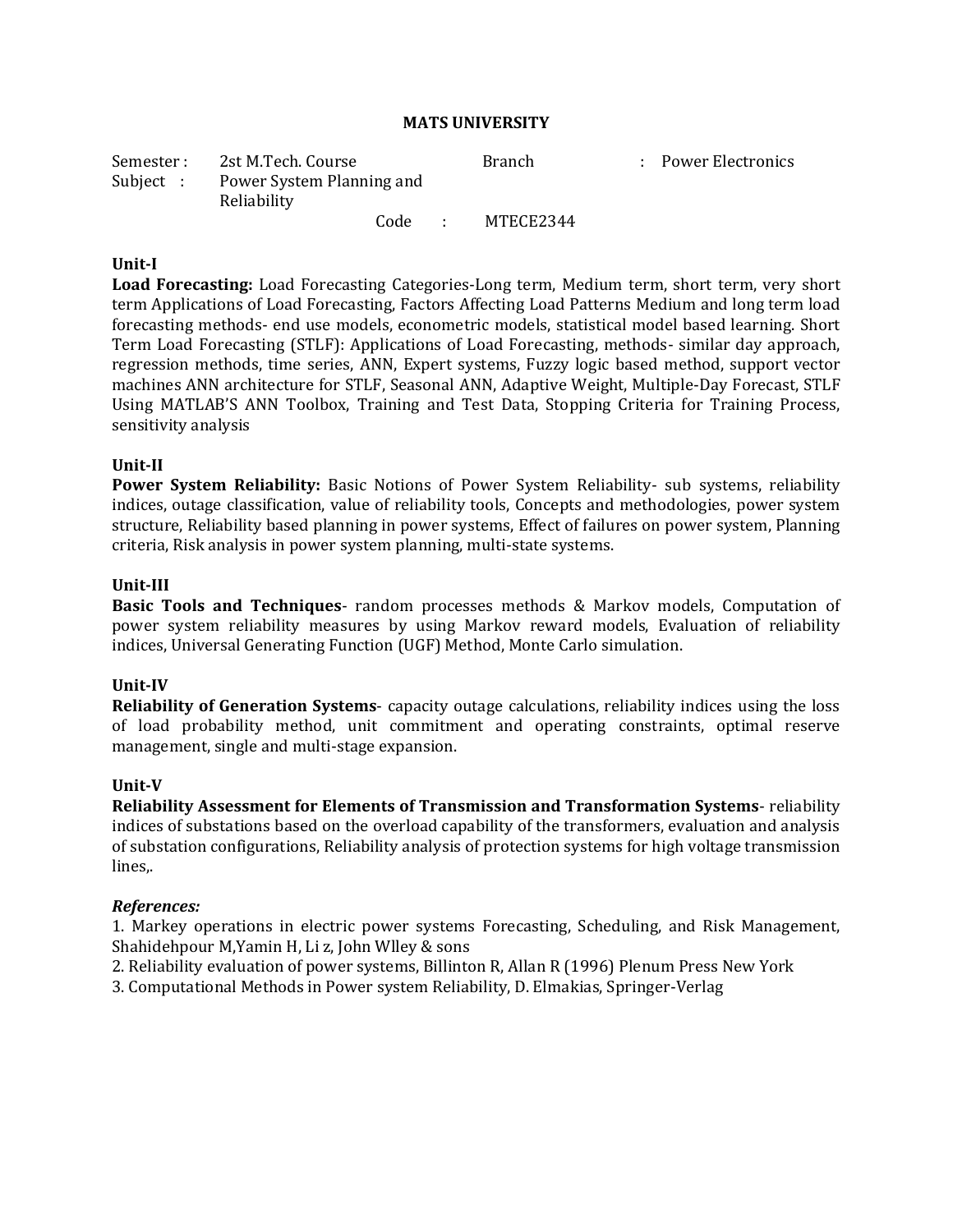| Semester : | 2st M.Tech. Course<br>Subject : Power Modules Lab |        | <b>Branch</b> | : Power Electronics |
|------------|---------------------------------------------------|--------|---------------|---------------------|
|            |                                                   | Code : | MTECE235      |                     |

#### **List of Experiments:**

1. Development of various configurations of power modules using SCRs, IGBTs, power transistors and power MOSFETs. Practical converter design considerations- Snubber design, gate and base drive circuits.

2. DC to DC converters of various configurations using SCRs, IGBTs, power transistors and power MOSFETs.

3. DC to AC converters of various configurations using SCRs, IGBTs, power transistors and power MOSFETs.

4. AC to AC converters of various configurations using SCRs, IGBTs, power transistors and power MOSFETs..

5. Practical implementation of control techniques for voltage control, speed control and harmonic minimization.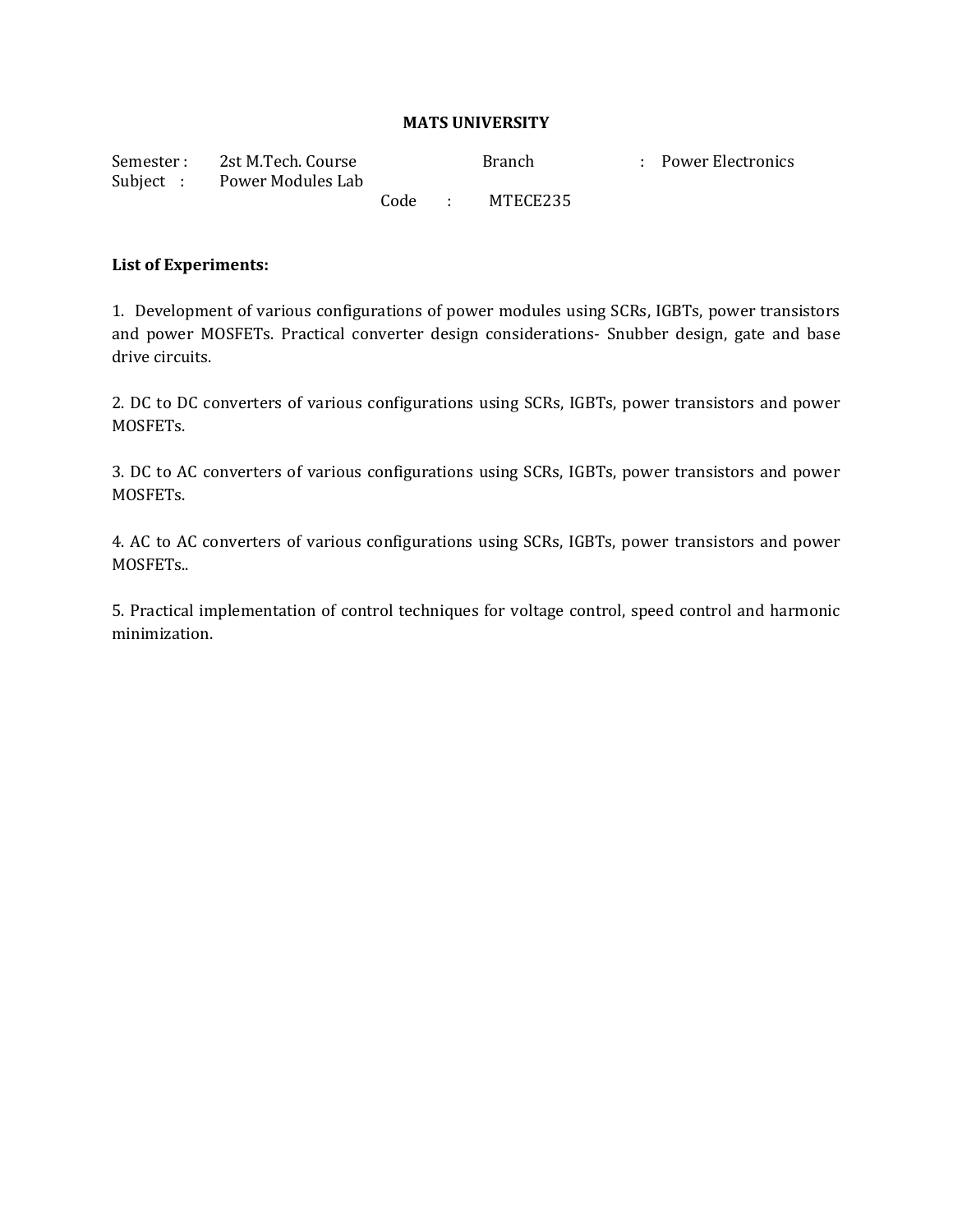Semester : 2st M.Tech. Course **Branch** : Power Electronics Subject : Power Electronics Drives Lab

Code : MTECE236

#### **List of Experiments:**

- 1. Micro controller based speed control of Converter/Chopper fed DC motor.
- 2. Micro controller based speed control of VSI fed three-phase induction motor.
- 3. Micro controller based speed control of Stepper motor.
- 4. DSP based speed control of BLDC motor.
- 5. DSP based speed control of SRM motor.
- 6. Self control operation of Synchronous motors.
- 7. Condition monitoring of three-phase induction motor under fault conditions.
- 8. Re-programmable Logic Devices and Programming
- (a) VHDL programming Examples
- (b) Verilog HDL programming Examples
- (c) Realization of control logic for electric motors using FPGA.
- 9. Simulation of Four quadrant operation of three-phase induction motor.
- 10. Simulation of Automatic Voltage Regulation of three-phase Synchronous Generator.
- 11. Design of switched mode power supplies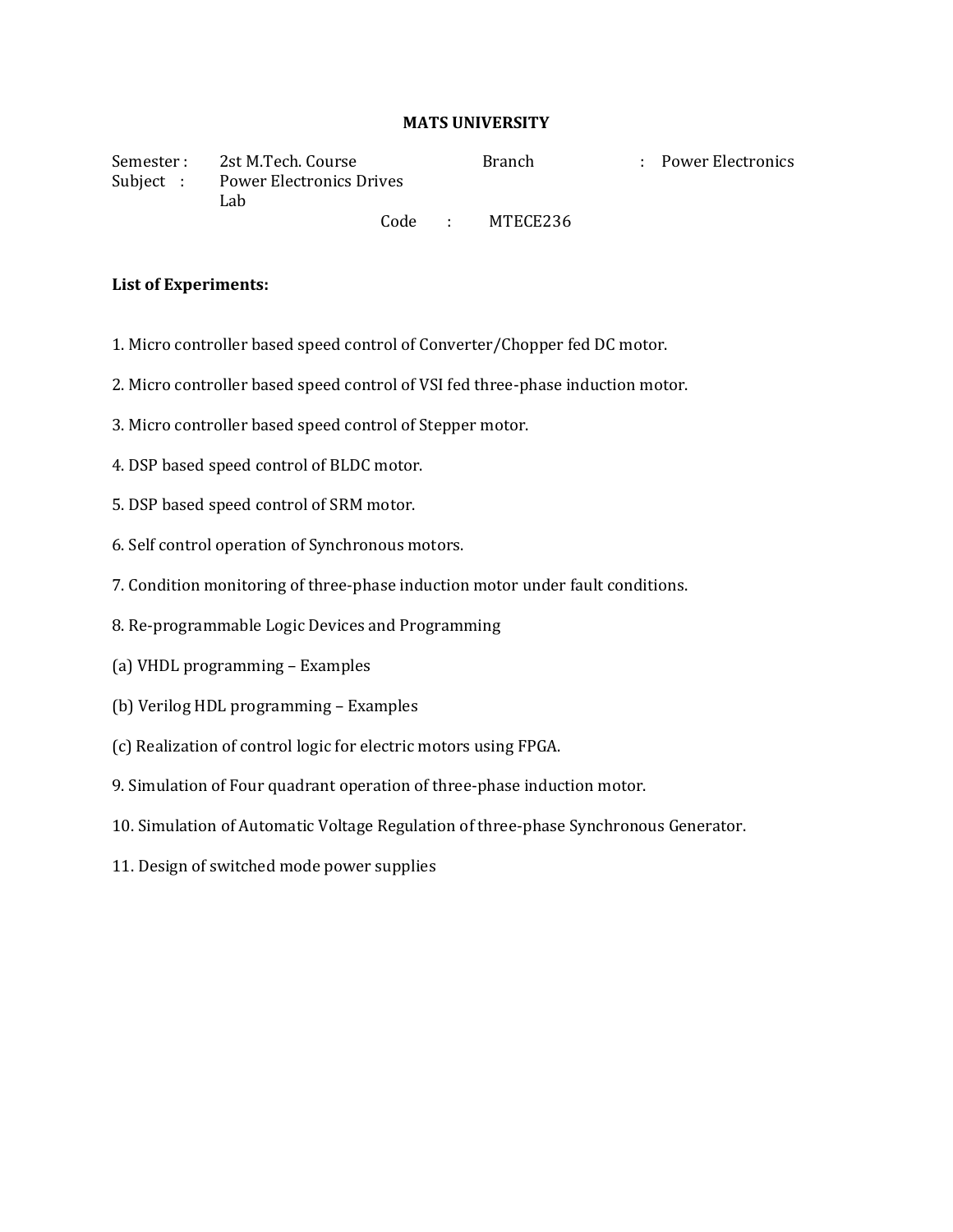| Semester : | 2st M.Tech. Course     | <b>Branch</b> | : Power Electronics |
|------------|------------------------|---------------|---------------------|
| Subject :  | Advance Digital Signal |               |                     |
|            | Processing Lab         |               |                     |

#### Code : MTECE237

#### **List of Experiments:**

1. To generate the following waveforms

a: Unit step Sequence b. Ramp Sequence c. Exponential Sequence d. Sine Sequence

- 2. Program for linear convolution.
- 3. Program of computing circular convolution.
- 4. Program for computing cross correlation of the given sequence.
- 5. Program for design of Butter worth LPF.
- 6. Program for the design of FIR, LP, HP, BP and BS Filters using Rectangular Window.
- 7. Program for estimating PSD of Two sinusoid Plus noise.
- 8. Program for Drawn Sampling a Sinusoidal sequence by a faster M.
- 9. To observe the effect of interpolation and decimation on the spectrum of a signal.

10. To Generate and amplitude modulation Signal and observe the presence of sideband in its spectrum.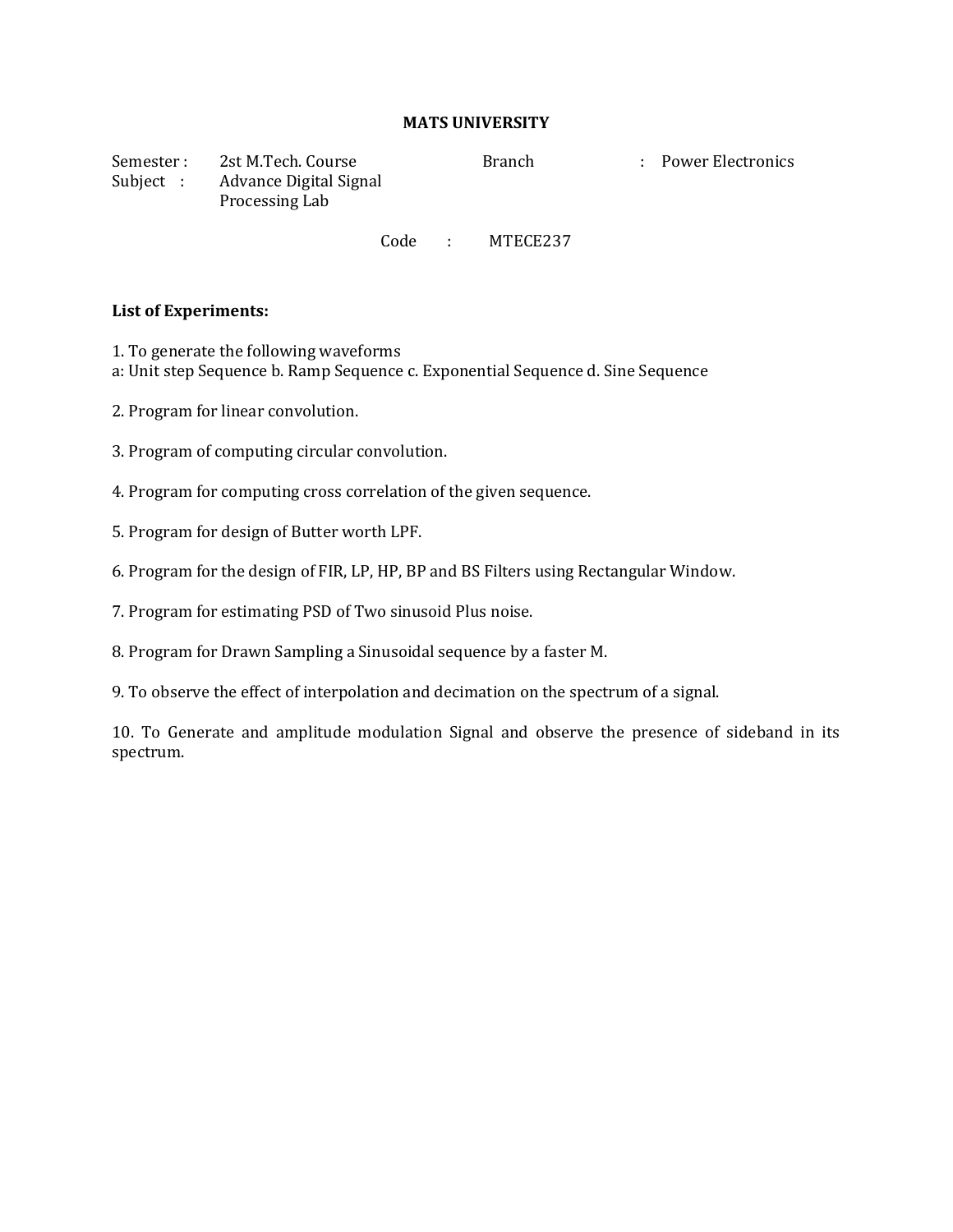# **Scheme of Teaching & Examination M.Tech in Power Electronics**

# **III - Semester**

|             |                  |                                 | Periods per<br>week |   |    |            | <b>Scheme of</b><br>marks | <b>Total</b><br><b>Credit</b> |
|-------------|------------------|---------------------------------|---------------------|---|----|------------|---------------------------|-------------------------------|
| <b>S.N.</b> | code             | <b>Subject</b>                  | L                   | T | P  | <b>ESE</b> | <b>IM</b>                 |                               |
| 1.          | <b>Ref Table</b> | <b>ELECTIVE-III</b>             | 4                   |   |    | 70         | 30                        | 4                             |
| 2.          | <b>Ref Table</b> | <b>ELECTIVE - IV</b>            | 4                   |   |    | 70         | 30                        | 4                             |
| 3.          | MTECE333         | Renewable Energy<br>Sources Lab | ٠                   |   | 3  | 30         | 20                        | 2                             |
| 4.          | MTECE334         | Project Work (Phase             | ٠                   |   | 24 | 140        | 60                        | 12                            |
|             |                  | <b>Total</b>                    | 8                   |   | 27 | 310        | 140                       | 22                            |

# **Elective – III**

| S.No                      |           | Subject code   Name of Subject                                    |
|---------------------------|-----------|-------------------------------------------------------------------|
| 1.                        | MTECE3310 | Static Var Control & Harmonic Filtering                           |
| 2.                        | MTECE3311 | <b>Flexible AC Transmission Systems</b>                           |
| 3.                        |           | MTECE3312   Digital Controllers in Power Electronics Applications |
| 4.                        | MTECE3313 | Power Quality                                                     |
| 5.                        | MTECE3314 | Programmable Logic Controllers And Their Applications             |
| $\Gamma$ loctivo $\Gamma$ |           |                                                                   |

## **Elective – IV**

| S.No | Subject code | <b>Name of Subject</b>                               |
|------|--------------|------------------------------------------------------|
| 1.   | MTECE3320    | <b>Fuzzy Systems</b>                                 |
| 2.   | MTECE3321    | Digital Simulation of Power Electronic Systems       |
| 3.   | MTECE3322    | <b>Electrical Energy Conservation and Management</b> |
| 4.   | MTECE3323    | <b>Renewable Energy Sources</b>                      |
| 5.   |              | MTECE3324   Machine Modeling And Analysis            |

P – Practical, IM – Internal Marks (Include Class Test & Teacher's Assessments)

L – Lecture, T – Tutorial, ESE – End Semester Examination,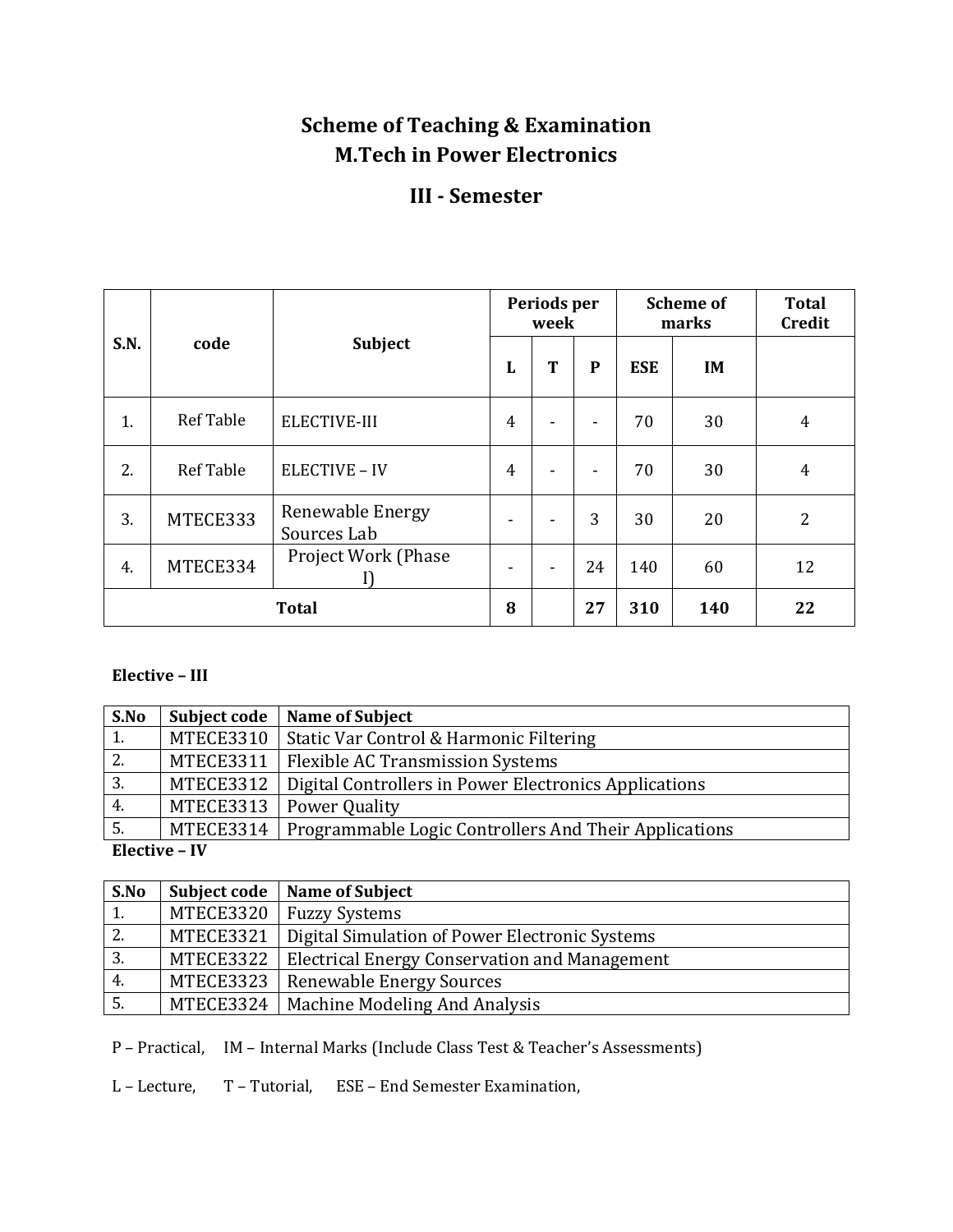| Subject : | Semester : 3st M.Tech. Course<br>Static Var Control &<br>Harmonic Filtering |        | <b>Branch</b> | : Power Electronics |
|-----------|-----------------------------------------------------------------------------|--------|---------------|---------------------|
|           |                                                                             | Code : | MTECE3310     |                     |

#### **UNIT I**

Fundamentals of Load Compensation, Steady-State Reactive Power Control in Electric Transmission Systems , Reactive Power Compensation and Dynamic Performance of Transmission Systems . Power Qulity Issues . Sags, Swells, Unbalance, Flicker , Distortion , Current Harmonics.

#### **UNIT II**

Static Reactive Power Compensators and their control. Shunt Compensators, SVCs of Thyristor Switched and Thyristor Controlled types and their control, STATCOMs and their control, Series Compensators of Thyristor Switched and Controlled Type and their Control, SSSC and its Control, Sub-Synchronous Resonance and damping,

#### **UNIT III**

Converters for Static Compensation . Single Phase and Three Phase Converters and Standard Modulation Strategies (Programmed Harmonic Elimination and SPWM) . GTO Inverters . Multi-Pulse Converters and Interface Magnetics . Multi-Level Inverters of Diode Clamped Type and Flying Capacitor Type and suitable modulation strategies (includes SVM) . Multi-level inverters of Cascade Type and their modulation . Current Control of Inverters.

#### **UNIT IV**

Passive Harmonic Filtering . Single Phase Shunt Current Injection Type Filter and its Control, Three Phase Three-wire Shunt Active Filtering and their control using p-q theory and d-q modelling . Three-phase four-wire shunt active filters . Hybrid Filtering using Shunt Active Filters . Series Active Filtering in Harmonic Cancellation Mode . Series Active Filtering in Harmonic Isolation Mode.

#### **UNIT V**

Sources of Harmonics in Distribution Systems and Its Effects . Use of STATCOMs and SSSCs for Transient and Dynamic Stability Improvement in Power Systems Dynamic Voltage Restorer and its control . Power Quality Conditioner

#### **Text Books:**

1. T.J.E Miller : Reactive Power Control in Electric Systems, John Wiley & Sons 2. N.G. Hingorani & L. Gyugyi :Understanding FACTS: Concepts and Technology of Flexible AC Transmission, Systems. IEEE Press, 2000.

#### **REFERENCE BOOKS:**

1. Ned Mohan et.al :Power Electronics. John Wiley and Sons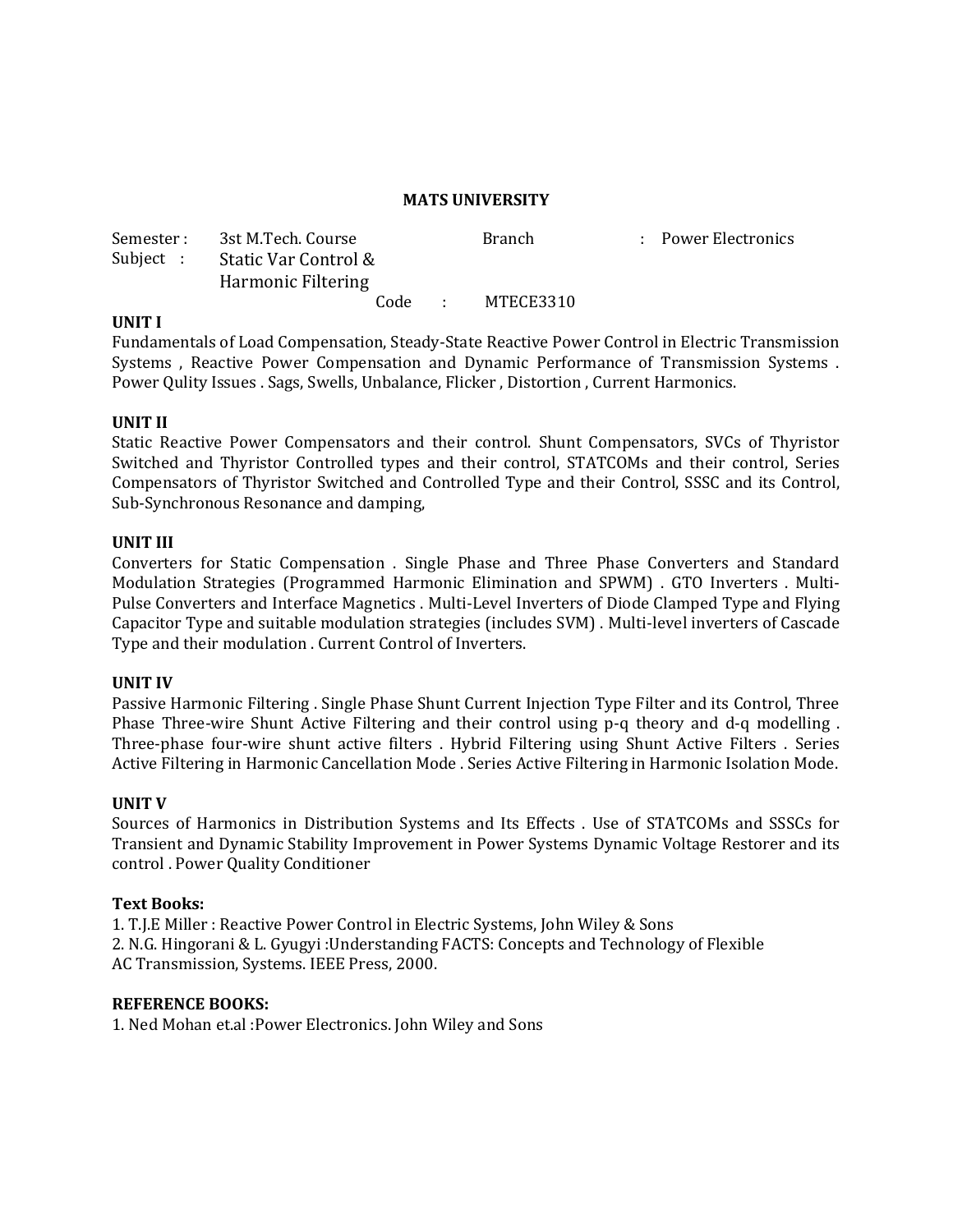| Semester : | 3st M.Tech. Course       |  |        | <b>Branch</b> | : Power Electronics |
|------------|--------------------------|--|--------|---------------|---------------------|
| Subject :  | Flexible AC Transmission |  |        |               |                     |
|            | Systems                  |  |        |               |                     |
|            |                          |  | Code : | MTECE3311     |                     |

#### **UNIT I**

Fundamentals of ac power transmission, transmission problems and needs, emergence of FACTS-FACTS control considerations, FACTS controllers.

#### **UNIT II**

Principles of shunt compensation – Variable Impedance type & switching converter type- Static Synchronous Compensator (STATCOM) configuration, characteristics and control.

#### **UNIT III**

Principles of static series compensation using GCSC, TCSC and TSSC, applications, Static Synchronous Series Compensator (SSSC).

#### **UNIT IV**

Principles of operation-Steady state model and characteristics of a static voltage regulators and phase shifters- power circuit configurations.

#### **UNIT V**

UPFC -Principles of operation and characteristics, independent active and reactive power flow control, comparison of UPFC with the controlled series compensators and phase shifters.

#### **Text Books:**

1. Song, Y.H. and Allan T. John, Flexible ac transmission systems (FACTS)", Institution of Electrical Engineers Press, London, 1999.

2. Hingorani ,L.Gyugyi, " Concepts and Technology of flexible ac transmission system", IEEE Press New York, 2000 ISBN –078033 4588.

3. IEE Tutorials on "Flexible ac transmission systems", published in Power Engineering Journal, IEE Press, 1995.

4. K.R.Padiyar, "FACTS controllers for transmission and Distribution systems" New Age international Publishers 1st edition -2007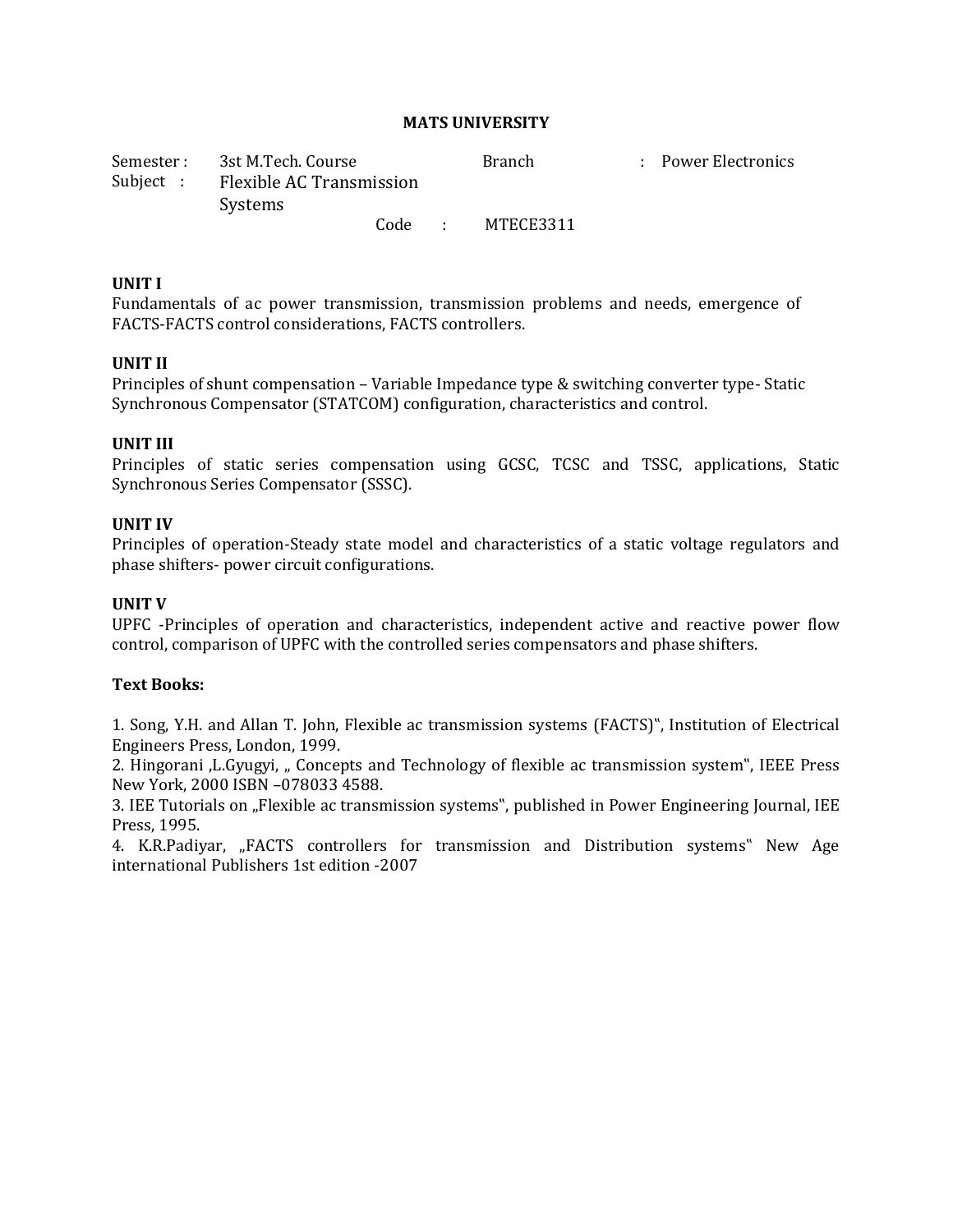| Semester : | 3st M.Tech. Course              | <b>Branch</b> | : Power Electronics |
|------------|---------------------------------|---------------|---------------------|
| Subject :  | Digital Controllers in Power    |               |                     |
|            | <b>Electronics Applications</b> |               |                     |
|            | Code :                          | MTECE3312     |                     |

#### **UNIT I**

Introduction to the C2xx DSP core and code generation, The components of the C2xx DSP core, Mapping external devices to the C2xx core, peripherals and Peripheral Interface ,System configuration registers , Memory , Types of Physical Memory , memory Addressing Modes , Assembly Programming using C2xx DSP, Instruction Set, Software Tools.

#### **UNIT II**

Pin Multiplexing (MUX) and General Purpose I/O Overview, Multiplexing and General Purpose I/O Control Registers .Introduction to Interrupts, Interrupt Hierarchy , Interrupt Control Registers , Initializing and Servicing Interrupts in Software .

#### **UNIT III**

ADC Overview , Operation of the ADC in the DSP , Overview of the Event manager (EV) , Event Manager Interrupts , General Purpose (GP) Timers , Compare Units, Capture Units And Quadrature Enclosed Pulse (QEP) Circuitry , General Event Manager Information.

#### **UNIT IV**

Introduction to Field Programmable Gate Arrays – CPLD Vs FPGA – Types of FPGA , Xilinx XC3000 series , Configurable logic Blocks (CLB), Input/Output Block (IOB) – Programmable Interconnect Point (PIP) – Xilinx 4000 series – HDL programming –overview of Spartan 3E and Virtex II pro FPGA boards- case study.

#### **UNIT V**

Controlled Rectifier , Switched Mode Power Converters , PWM Inverters , DC motor control, Induction Motor Control.

#### **TEXT BOOKS**:

1. Hamid.A.Toliyat And Steven G.Campbell " DSP Based Electro Mechanical Motion Control " CRC Press New York , 2004.

2. XC 3000 Series Datasheets ( Version 3.1). Xilinx,Inc.,USA, 1998.

3. XC 4000 Series Datasheets ( Version 1.6). Xilinx,Inc.,USA, 1999.

4. Wayne Wolf," FPGA Based System Design ", Prentice Hall, 2004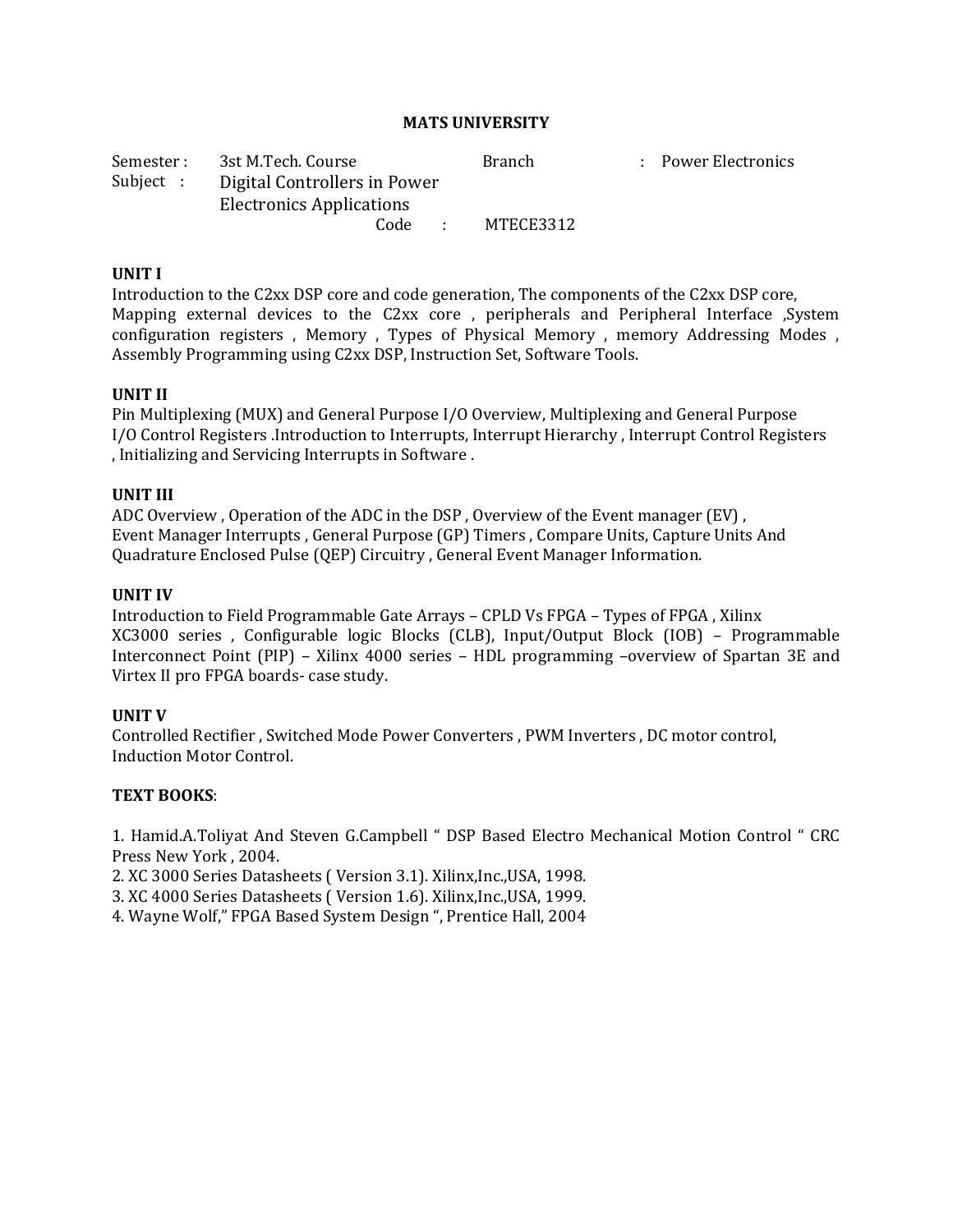| Semester: 3st M.Tech. Course |        | <b>Branch</b> | : Power Electronics |
|------------------------------|--------|---------------|---------------------|
| Subject : Power Quality      |        |               |                     |
|                              | Code : | MTECE3313     |                     |

#### **Unit-I**

**Electric power quality phenomena: -** Impacts of power quality problems on end users, Power quality standards, power quality monitoring.

**Power quality disturbances:-** transients, short duration voltage variations ,long duration voltage variations, voltage imbalance, wave-form distortions, voltage fluctuations, power frequency variations, power acceptability curves.

#### **Unit-II**

**Power quality problems:** poor load power factor, loads containing harmonics, notching in load voltage, dc offset in loads, unbalanced loads, disturbances in supply voltage.

#### **Unit-III**

**Transients:** Origin and classification- capacitor switching transient-lighting-load switching-impact on users-protectionmitigation.

#### **Unit-IV**

**Harmonics:** harmonic distortion standards, power system quantities under non sinusoidal conditions-harmonic indices-source of harmonics-system response characteristics-effects of harmonic distortion on power system apparatus –principles for controlling harmonics, reducing harmonic currents in loads, filtering, modifying the system frequency response- Devices for controlling harmonic distortion, inline reactors or chokes, zigzag transformers, passive filters, active filters.

#### **Unit-V**

**Power quality conditioners:** Shunt and series compensators, Dstatcom-dynamic voltage restorer, unified power quality conditioners.

#### **Book**

1. Ghosh Arindam and Ledwich Gerard, 'Power quality enhancement using custom power devices' Springer.

2. Arrillaga J., Watson N. R. and Chen S., 'Power System Quality Assessment' Wiley.

3. Caramia P, Carpinelli G and Verde P, 'Power quality indices in liberalized markets' – Wiley

4. Angelo Baggini 'Handbook of Power Quality' – Wiley.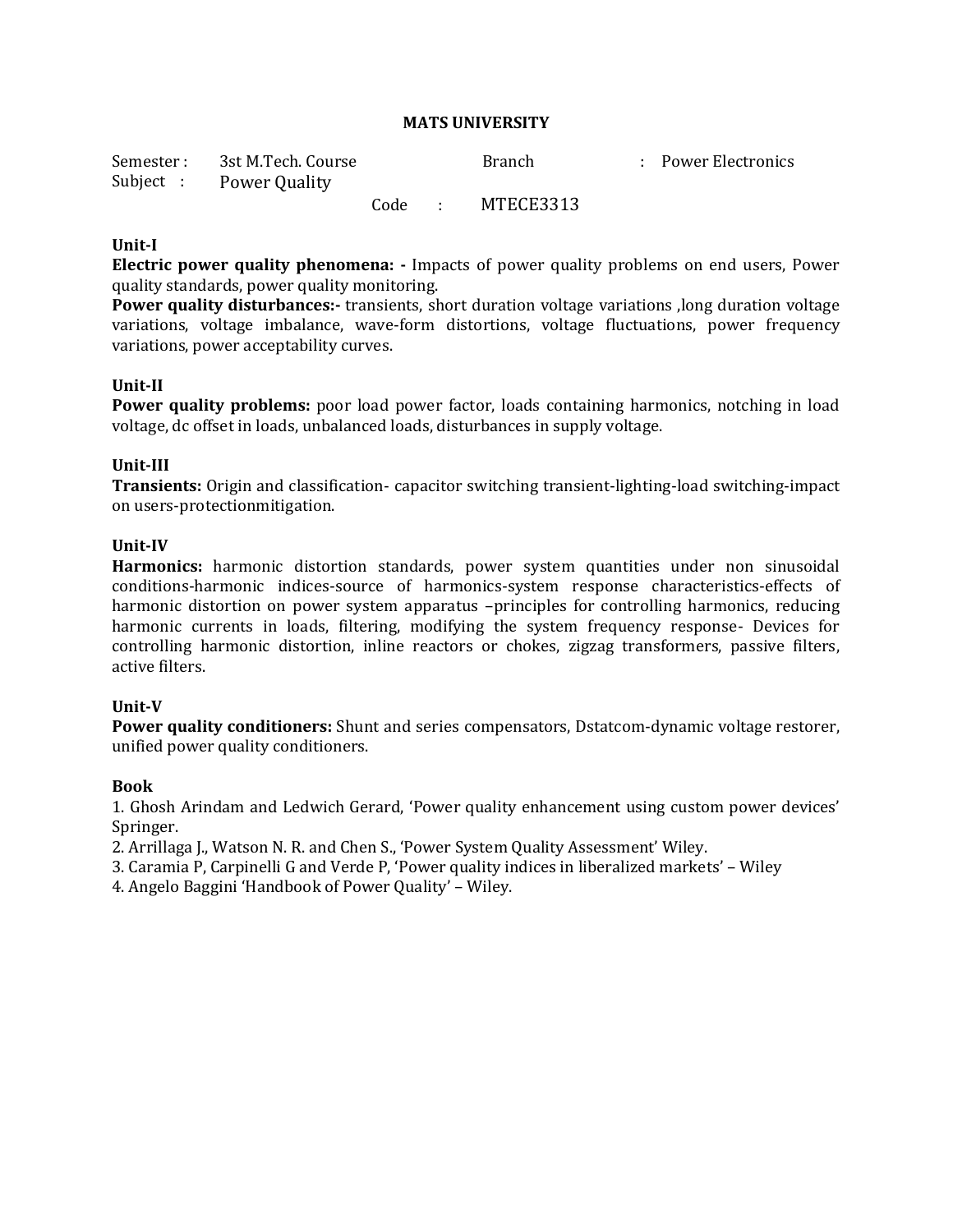Semester : 3st M.Tech. Course **Branch** Branch : Power Electronics Subject : Programmable Logic Controllers And Their Applications

Code : MTECE3314

#### **UNIT I – CLASSICAL CONTROLLER DESIGN**

Introduction of controller design – Proportional (P)-Integral (I)-Derivative (D)-PI-PD - PID controllers-Characteristics-Design of controller- Tuning- Ziegler-Nichol's method, Cohen coon method and damped oscillation method

#### **UNIT II – SLIDING MODE CONTROL & VARIABLE STRUCTURE CONTROLLER**

Dynamics in the sliding mode – linear system, non-linear system, chattering phenomenon – sliding mode control design – reachability condition, robustness properties –application Sliding surfaces-Continuous approximations of Switching control laws- Modeling / Performance trade-Variable structure controller-Adaptive variable structure controller bang-bang control theory-trajectory planning-Case Studies

#### **UNIT III – CURRENT CONTROLLER DESIGN**

Hysteresis current control (HCC) – Design of HCC with PWM schemes-Case Studies Predictive current controller (PCC) –Model predictive control (MPC)-PWM predictive control (PPC)

#### **UNIT IV – H-INFINITY CONTROL & ROBUST CONTROL THEORY**

Introduction of H-infinity methods in control theory-Elements of robust control theory – Design objectives – Shaping the loop gain –Signal spaces – Computation of H∞ norm- All pass systems-- Linear-quadratic-Gaussian control (LQG)- -Case Studies Robust control theory- Robust controller design- Robust decision methods- Analytic tools for robust decision making-Case Studies

#### **UNIT V – CONTROLLER DESIGN**

Controller synthesis and tuning, Linear Matrix inequalities, LMI solvers, control system analysis and design with LMIs using MATLAB/Simulink Uncertain system analysis -Statistical and worst-case analysis of stability and performance Analysis

Survey and review of different controllers used in power system and power electronics practices

#### **REFERENCES**

1. Jean Pierre Barbot., "*Sliding Mode Control in Engineering*" Marcel Bekker, 2002.

2. Green M. and Limebeer /D.J.N., "*Linear Robust Control*", Englewood cliffs, NJ: Prentice Hall, 1995.

3. P.C.Chandrasekharan., "*Robust Control of Linear Dynamical Systems*", AcademicPress Limited, San Diego.1996.

4. Zinober, Alan S.I., ed. *"Variable Structure and Lyapunov Control"* , London: Springer-Verlag. doi:10.1007/BFb0033675. ISBN 978-3-540-19869-7, 1994.

5. Bryson, A.E and Ho, Y., "*Applied Optimal Control: Optimization, Estimation and Control*  (Revised Printing)", John Wiley and Sons, New York, 1975.

6. SomanathMajhi., *"Advanced Control Theory A relay Feedback Approach",* Cengage Learning, 2009.

7. www.Mathworks,com/Matlab-2012b,2013a/Simulnik.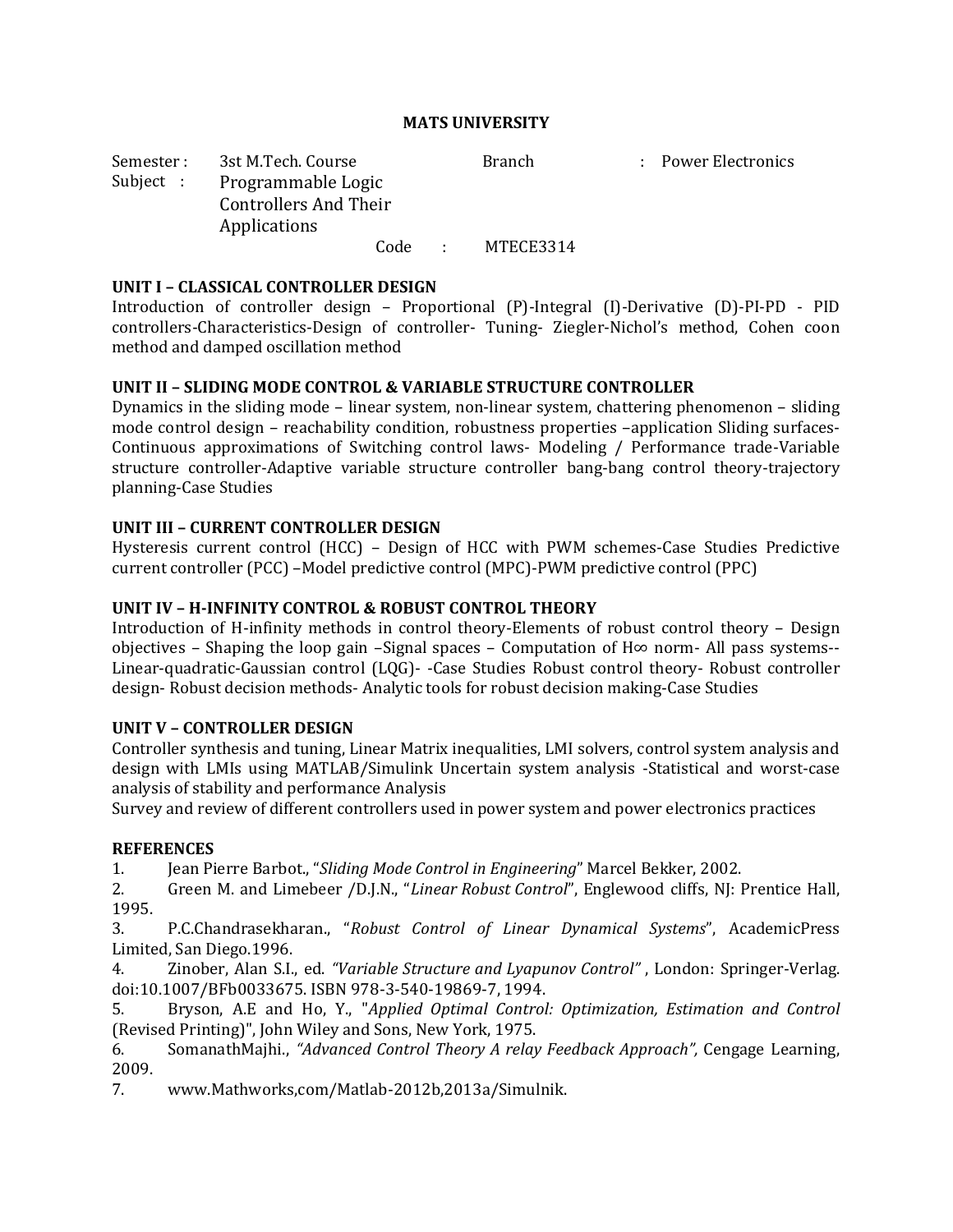| Semester: 3st M.Tech. Course |      | <b>Branch</b> | : Power Electronics |
|------------------------------|------|---------------|---------------------|
| Subject : Fuzzy Systems      |      |               |                     |
|                              | Code | MTECE3320     |                     |

#### **UNIT I**

Different faces of imprecision – inexactness, Ambiguity, Undecidability, Fuzziness and certainty, Probability and fuzzy logic, Intelligent systems.

#### **UNIT II**

Fuzzy sets and crisp sets - Intersections of Fuzzy sets, Union of Fuzzy sets, the complement of Fuzzy sets.

#### **UNIT III**

Fuzzy reasoning - Linguistic variables, Fuzzy propositions, Fuzzy compositional rules of inference- Methods of decompositions, Defuzzification.

#### **UNIT IV**

Methodology of fuzzy design - Direct & Indirect methods with single and multiple experts, Adaptive fuzzy control, Rule base design using dynamic response.

#### **UNIT V**

Fuzzy logic applications to engineering, Fuzzy decision making, Neuro-Fuzzy systems, Fuzzy Genetic Algorithms.

#### **TEXT BOOKS**:

1. Zimmermann, H.J., "Fuzzy set theory and its applications", Allied publishers limited, Madras, 1966

2. Klir, G.J., and Folge., T., "Fuzzy sets, uncertainty and information", PHI, New Delhi,1991.

3. EarlCox,,"The Fuzzy Systems Handbook", AP professional Cambridge, MA 02139, 1994.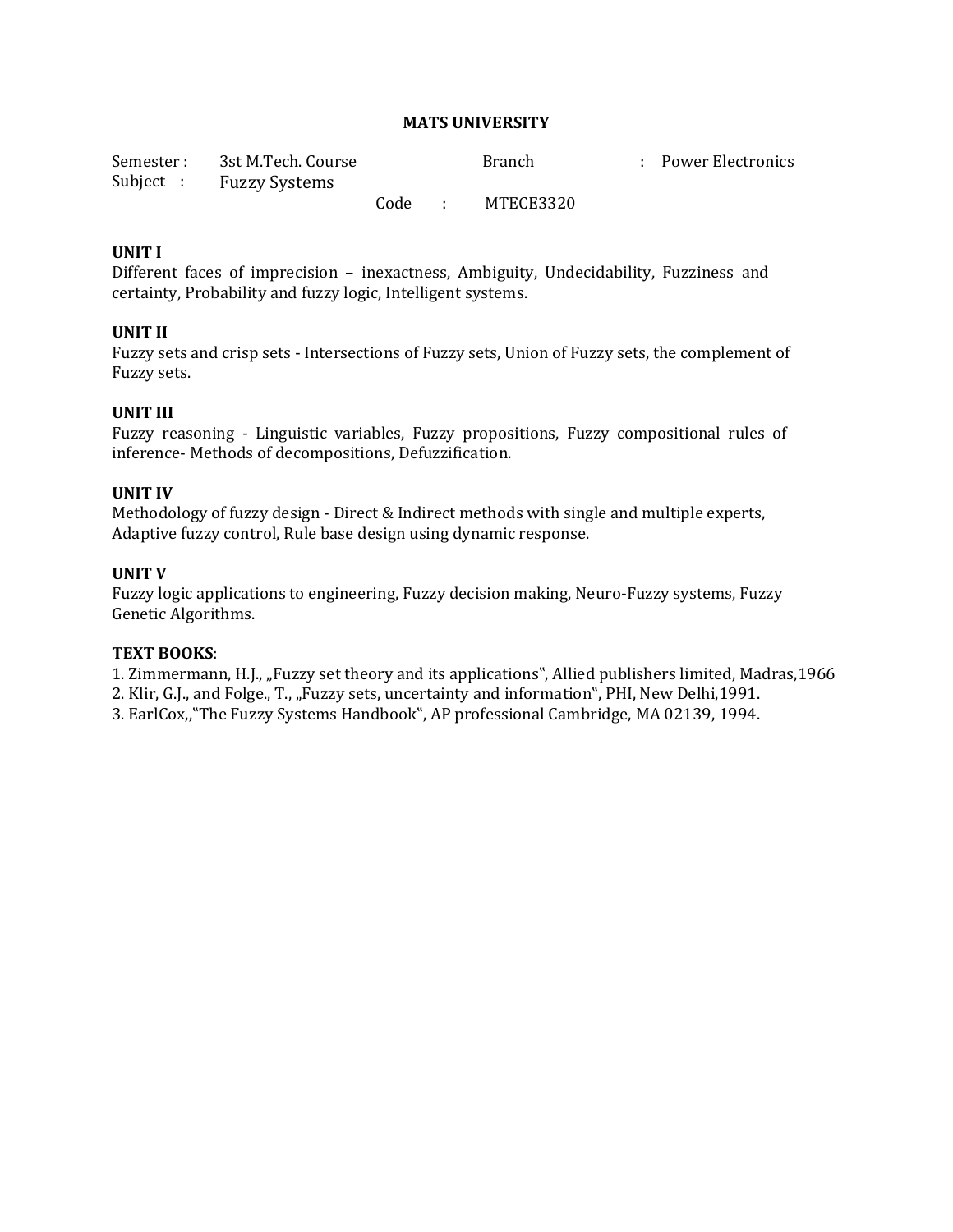| Semester :                                                     | 3st M.Tech. Course |      |                 | <b>Branch</b> | : Power Electronics |
|----------------------------------------------------------------|--------------------|------|-----------------|---------------|---------------------|
| Subject :<br>Digital Simulation of Power<br>Electronic Systems |                    |      |                 |               |                     |
|                                                                |                    | Code | <b>Contract</b> | MTECE3321     |                     |

#### **UNIT I**

Review of numerical methods. Application of numerical methods to solve transients in D.C.Switched R, L, R-L, R-C and R-L-C circuits. Extension to AC circuits.

#### **UNIT II**

Modeling of diode in simulation. Diode with R, R-L, R-C and R-L-C load with ac supply. Modelling of SCR, TRIAC, IGBT and Power Transistors in simulation. Application of numerical methods to R, L, C circuits with power electronic switches. Simulation of gate/base drive circuits, simulation of snubber circuits.

#### **UNIT III**

State space modeling and simulation of linear systems. Introduction to electrical machine modeling: induction, DC, and synchronous machines, simulation of basic electric drives, stability aspects.

#### **UNIT IV**

Simulation of single phase and three phase uncontrolled and controlled (SCR) rectifiers, converters with self commutated devices- simulation of power factor correction schemes, Simulation of converter fed dc motor drives ,Simulation of thyristor choppers with voltage, current and load commutation schemes, Simulation of chopper fed dc motor.

#### **UNIT V**

Simulation of single and three phase inverters with thyristors and self-commutated devices, Space vector representation, pulse-width modulation methods for voltage control, waveform control. Simulation of inverter fed induction motor drives.

#### **TEXT BOOKS**:

1. Simulink Reference Manua , Math works, USA.

2. Robert Ericson, "Fundamentals of Power Electronics", Chapman & Hall, 1997.

3. Issa Batarseh, "Power Electronic Circuits", John Wiley, 2004Simulink Reference Manual, Math works, USA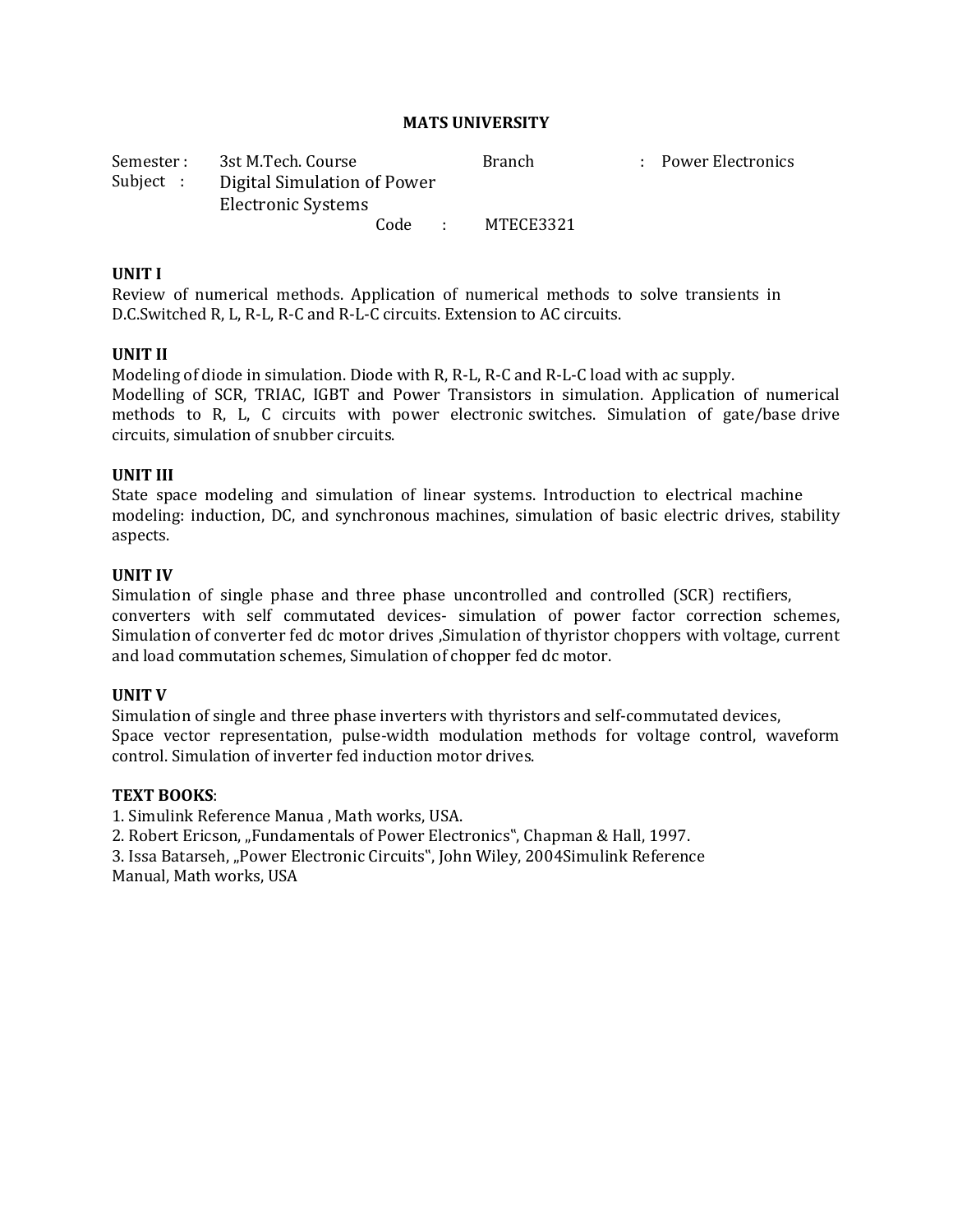Semester : 3st M.Tech. Course **Branch** Branch : Power Electronics Subject : Electrical Energy Conservation and Management Code : MTECE3322

#### **UNIT I**

Electrical Energy and safety audit-Overview of Electricity Act – Energy conservation act - Electrical energy audit – tools for electrical energy audit - billing elements - tariff system, energy and demand charge, electrical demand and load factor improvement, power factor correction, power demand control, demand shifting – Electrical Safety Auditing.

#### **UNIT II**

Electric motors-Motors efficiency, idle running - motor selection – factors affecting motor performance, efficiency at low load – high efficiency motors - reduce speed/variable drives, load reduction - high-starting torque, rewound motors, motor generator sets, energy efficiency in transformers - Case studies.

#### **UNIT III**

Electrical energy conservation in driven equipments-Input electrical energy requirements in pumps – fans and compressors – load factor estimation in the equipments – different types of VFD, energy conservation potential – electrical energy conservation in refrigeration and A/C system, operation and maintenance practices for electrical energy conservation case studies.

#### **UNIT IV**

Electrical Energy conservation in industrial lighting-Choice of lighting - energy saving – control of lighting - lighting standards – light meter audit - methods to reduce costs – summary of different lighting technologies – Case Studies.

#### **UNIT V**

Energy efficiency and demand management-Basic concepts – Co-generation – importance of demand side management – virtues of DSM –efficiency gains - estimation of energy efficiency potential, cost effectiveness, payback period, barriers for energy efficiency and DSM – Case Studies.

#### **References**:

1. Openshaw Taylor E., "Utilisation of Electric Energy", Orient Longman Ltd, 2003

- 2. Donald R. Wulfingoff, "Energy Efficiency Manual", Energy Institute Press, 1999.
- 3. Tripathy S.C., "Electrical Energy Utilization and Conservation", TMH, 1991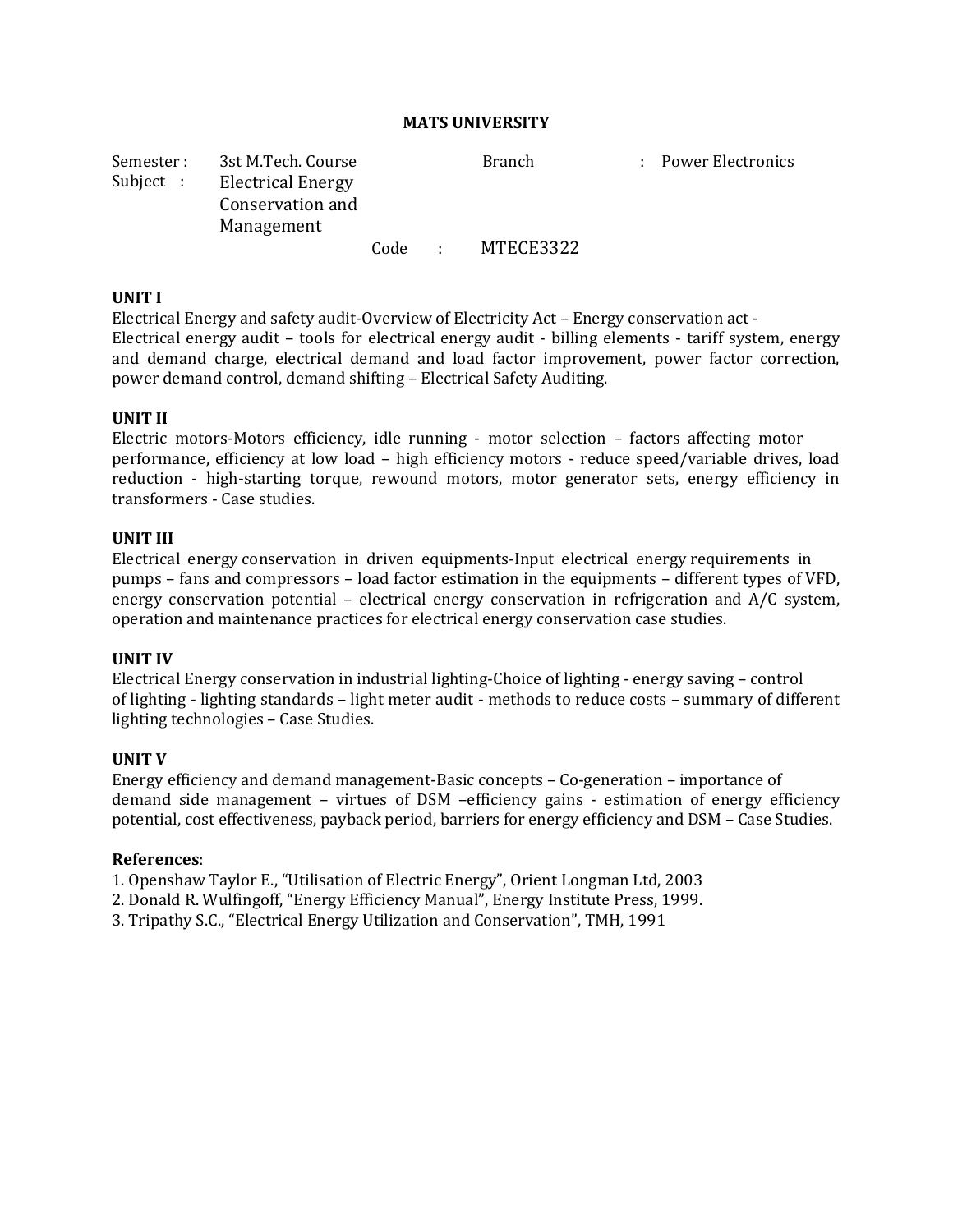| Semester: 3st M.Tech. Course      | <b>Branch</b> | : Power Electronics |
|-----------------------------------|---------------|---------------------|
| Subject: Renewable Energy Sources |               |                     |
| Code                              | MTECE3323     |                     |

## **UNIT I**

Basic characteristics of sunlight – solar energy resource – photovoltaic cell-characteristics – equivalent circuit – photo voltaic for battery charging.

## **UNIT II**

Wind source – wind statistics - energy in the wind – aerodynamics - rotor types – forces developed by blades – aerodynamic models – braking systems – tower - control and monitoring system – power performance.

#### **UNIT III**

Wind driven induction generators-power circle diagram-steady state performance –modeling integration issues –impact on central generation- transmission and distribution systems – wind farm electrical design.

#### **UNIT IV**

Wind-diesel systems-fuel savings-permanent magnet alternators – modeling – steady state equivalent circuit-self-excited induction generators – integrated wind-solar systems.

## **UNIT V**

Micro-hydel electric systems – power potential – scheme layout – generation efficiency and turbine part flow-isolated and parallel operation of generators – geothermal-tidal and OTEC systems.

#### **TEXT BOOKS**:

1. John F.Walker & Jenkins. N, "Wind energy Technology ", John Wiley and sons, chichester, U.K,1997.

2. Van Overstraeton and Mertens R.P., "Physics, Technology and use of Photovoltaics", Adam Hilger, Bristol,1996.

3. Freries LL, "Wind Energy Conversion Systems", Prentice Hall, U.K., 1990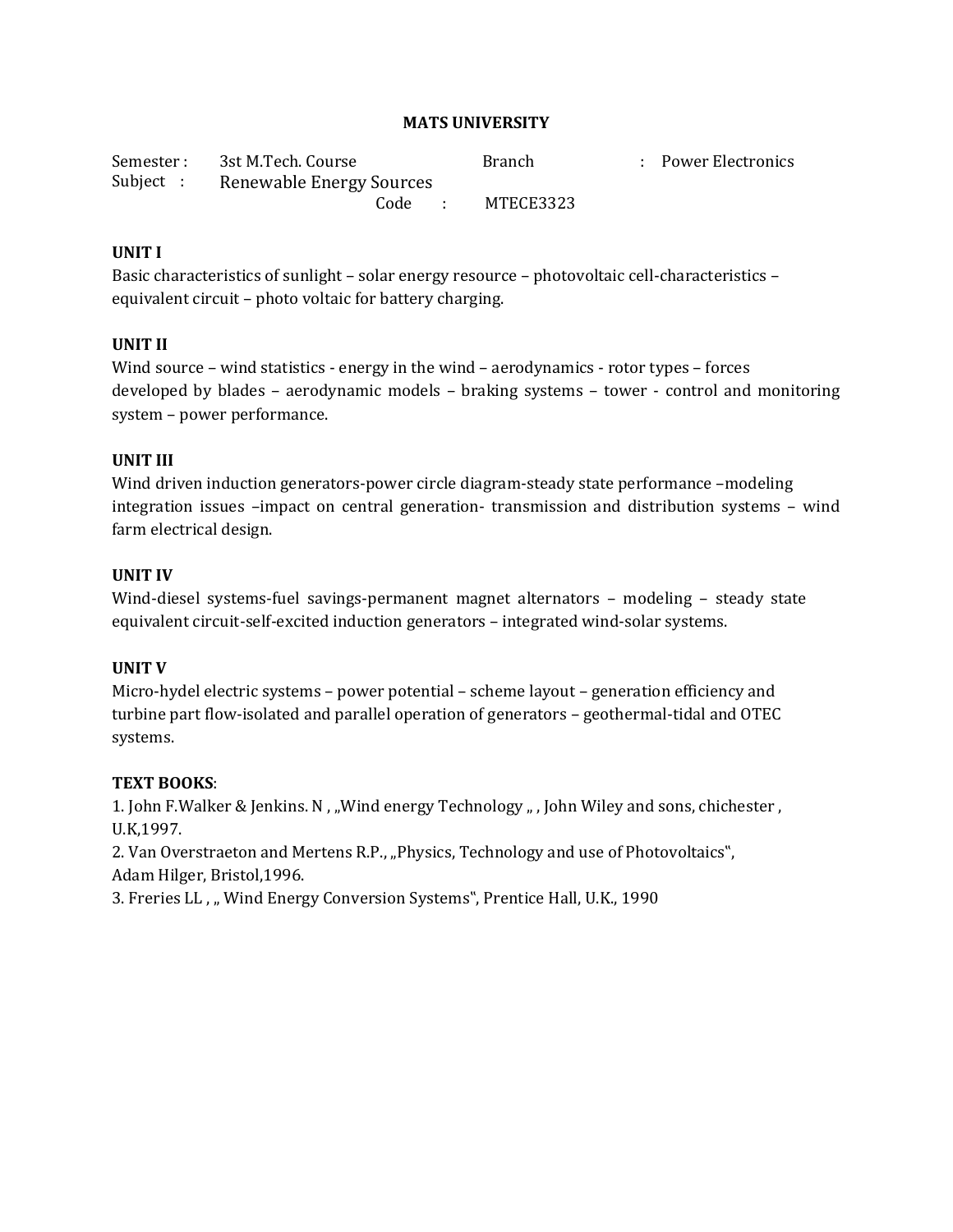| Semester : | 3st M.Tech. Course               |      | <b>Branch</b> | : Power Electronics |
|------------|----------------------------------|------|---------------|---------------------|
| Subject :  | Machine Modeling And<br>Analysis |      |               |                     |
|            |                                  | Code | MTECE3324     |                     |

#### **Unit-I**

Principles of Electromagnetic Energy Conversion, General expression of stored magnetic energy, coenergy and force/torque, example using single and doubly excited system.

#### **Unit-II**

Basic Concepts of Rotating Machines-Calculation of air gap mmf and per phase machine inductance using physical machine data; Voltage and torque equation of dc machine.

#### **Unit-III**

Three phase symmetrical induction machine and salient pole synchronous machines in phase variable form; Application of reference frame theory to three phase symmetrical induction and synchronous machines, dynamic direct and quadrature axis model in arbitrarily rotating reference frames

#### **Unit-IV**

Determination of Synchronous Machine Dynamic Equivalent Circuit Parameters, Analysis and dynamic modeling of two phase asymmetrical induction machine and single phase induction machine.

#### **Unit-V**

Special Machines - Permanent magnet synchronous machine: Surface permanent magnet (square and sinusoidal back emf type) and interior permanent magnet machines. Construction and operating principle, dynamic modeling and self-controlled operation; Analysis of Switch Reluctance Motors.

#### **TEXT BOOKS**

1. Charles Kingsley,Jr., A.E. Fitzgerald, Stephen D.Umans, "Electric Machinery", Tata Mcgraw Hill,6ht Edition, 2003.

2. R. Krishnan, "Electric Motor & Drives: Modeling, Analysis and Control", Prentice Hall of India, 2001.

3. Miller, T.J.E,. "Brushless permanent magnet and reluctance motor drives", Clarendon Press, Oxford, 1989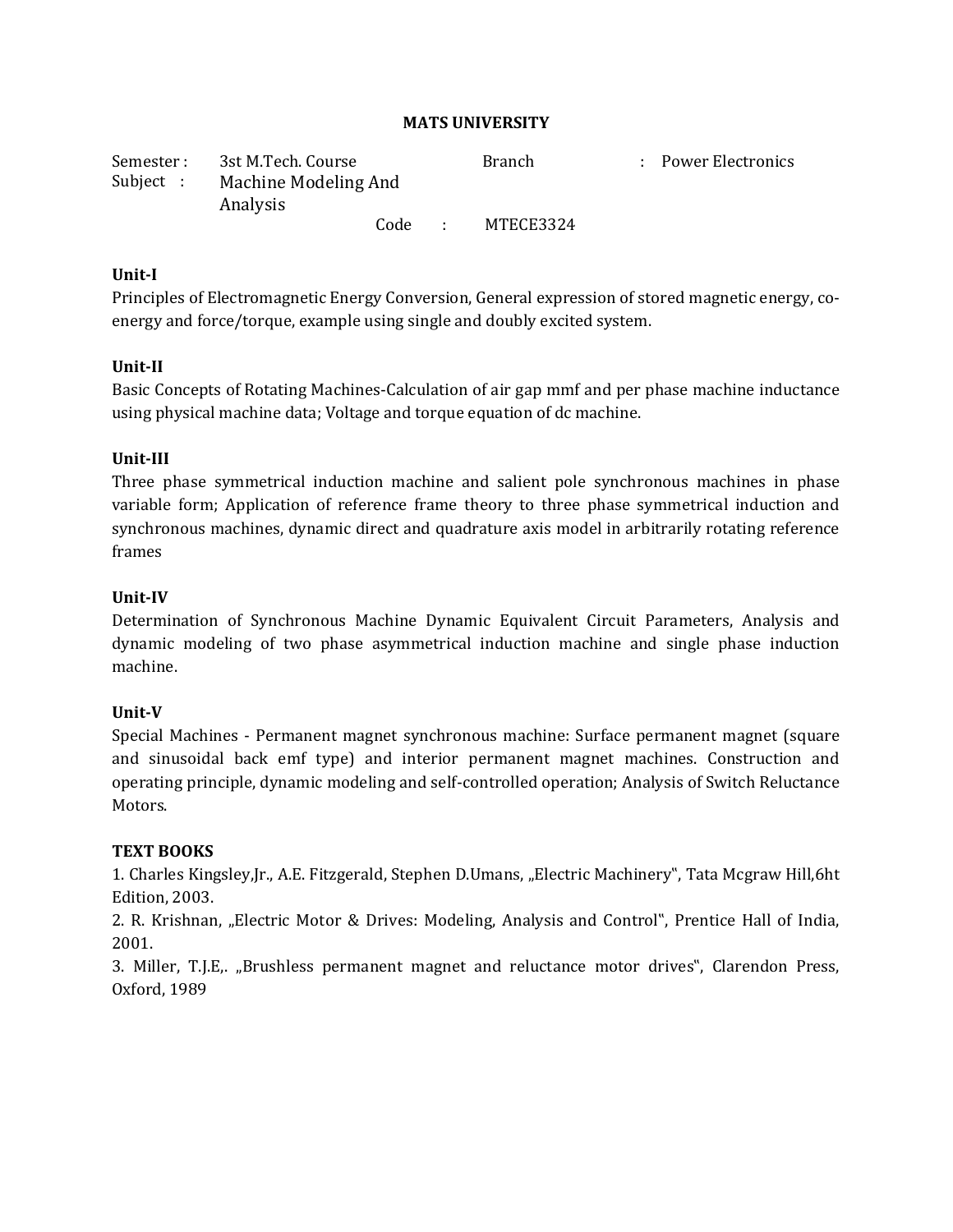Semester : 3st M.Tech. Course **Branch** Branch : Power Electronics Subject : Renewable Energy Sources Lab

Code : MTECE333

## **List of experiments**

## **Solar energy**

1) To study P-V and I-V characteristics of Solar module.

2) To study P-V and I-V characteristics of series and parallel combination of solar modules.

3) To study effect of varying irradiation level and temperature on P-V and I-V characteristics of solar panel.

4) To study effect of shading and tilt angle.

5) To study the effect of blocking and bypass diodes on solar panel.

6) To study the power characteristics of solar system using Ac-load, DC-load and AC-DC load.

7) To study the natural convection and forced circulation of water for calculating heat removal factor and loss coefficient.

8) To study the various PV based transformer less inverter topologies.

9) To study and implement perturb and observe method for Maximum power point tracking.

## **Wind energy**

1) To study and simulate the IG , PMSG and DFIG based wind energy system.

2) To study and simulate the interconnected SG and IG based wind energy system.

3) To study and implement the vector control for grid connected PMSG based wind energy conversion system (WECS).

4) To study the effects of FACTS devices with WECS for power quality improvement.

# **Hydro Power**

1) Any relevant case study on installed hydro power plant.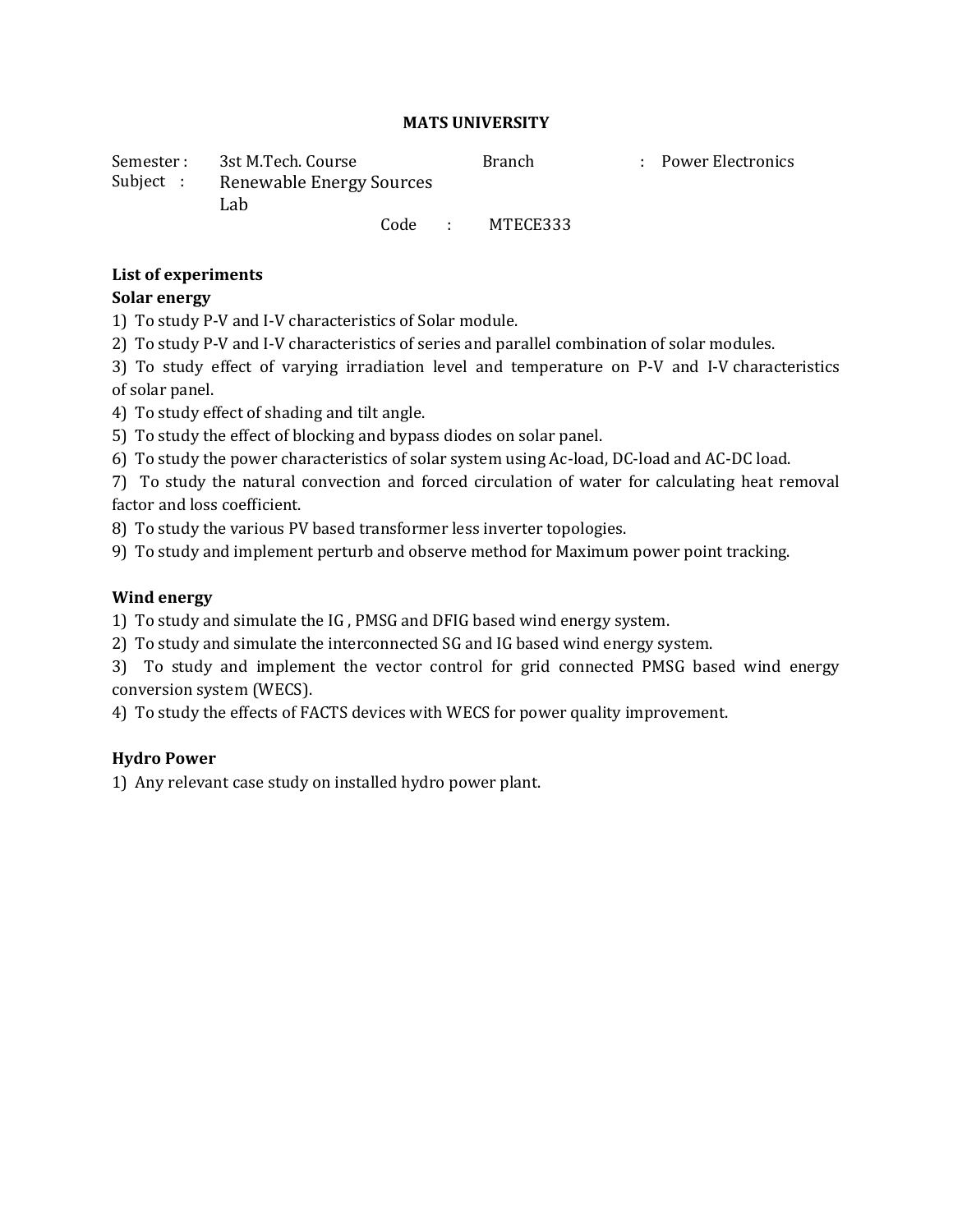Semester : 3st M.Tech. Course **Branch** Branch : Power Electronics Subject : Project Work (Phase I) Code : MTECE334

- The students are expected to take up a Project under the guidance of a faculty from the Institute.
- The topic of the project should be justified for the degree of M.Tech (Power Electronics)
- The project selected should ensure the satisfaction of the urgent need to establish a direct link between education, national development and productivities.
- The student/group of student shall collect all necessary information from literature on selected topic/project.
- It should include the scope of project, identification of necessary data, source of data, development of design method and identification, methodology, software analysis.
- Students should deliver a seminar on the selected Project/topic.
- The students are expected to submit the report in standard format approved by the University in partial fulfillment of the requirement for the degree of M.Tech (Power Electronics).
- There will be an external viva-voce at the end of the semester and the students are to demonstrate the project at the time of viva-voce.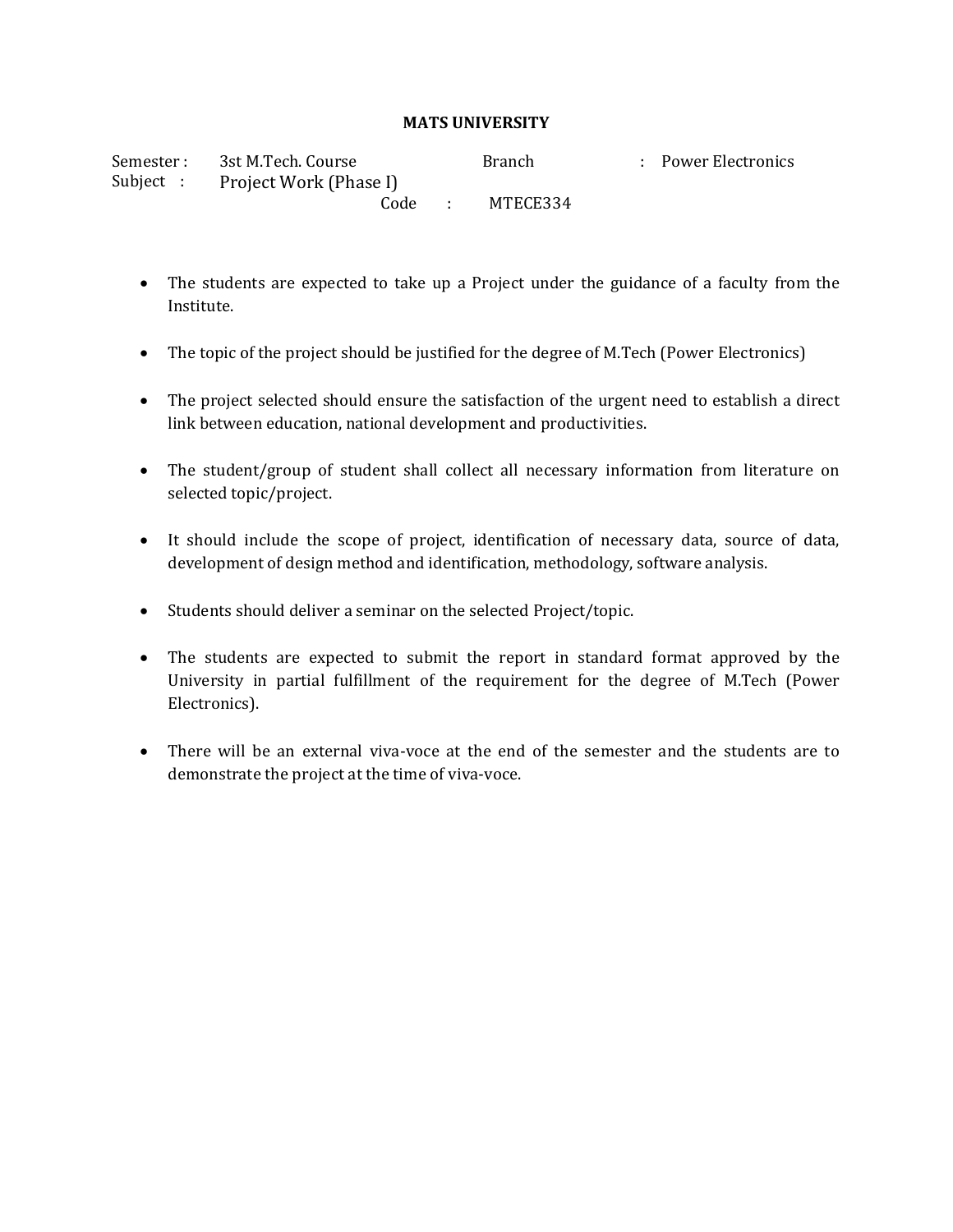# **Scheme of Teaching & Examination M.Tech in Power Electronics IV - Semester**

| S.N.         |          |                         |          | Periods per<br>week | <b>Scheme of</b><br>marks |            |           | <b>Total</b><br><b>Credit</b> |
|--------------|----------|-------------------------|----------|---------------------|---------------------------|------------|-----------|-------------------------------|
|              | code     | <b>Subject</b>          | L        | Т<br>D              |                           | <b>ESE</b> | <b>IM</b> |                               |
| 1.           | MTECE430 | PROJECT WORK PHASE - II | ۰        | ٠                   | 36                        | 315        | 135       | 18                            |
| <b>Total</b> |          |                         | $\bf{0}$ | $\bf{0}$            | 36                        | 315        | 135       | 18                            |

P – Practical, IM – Internal Marks (Include Class Test & Teacher's Assessments)

L – Lecture, T – Tutorial, ESE – End Semester Examination